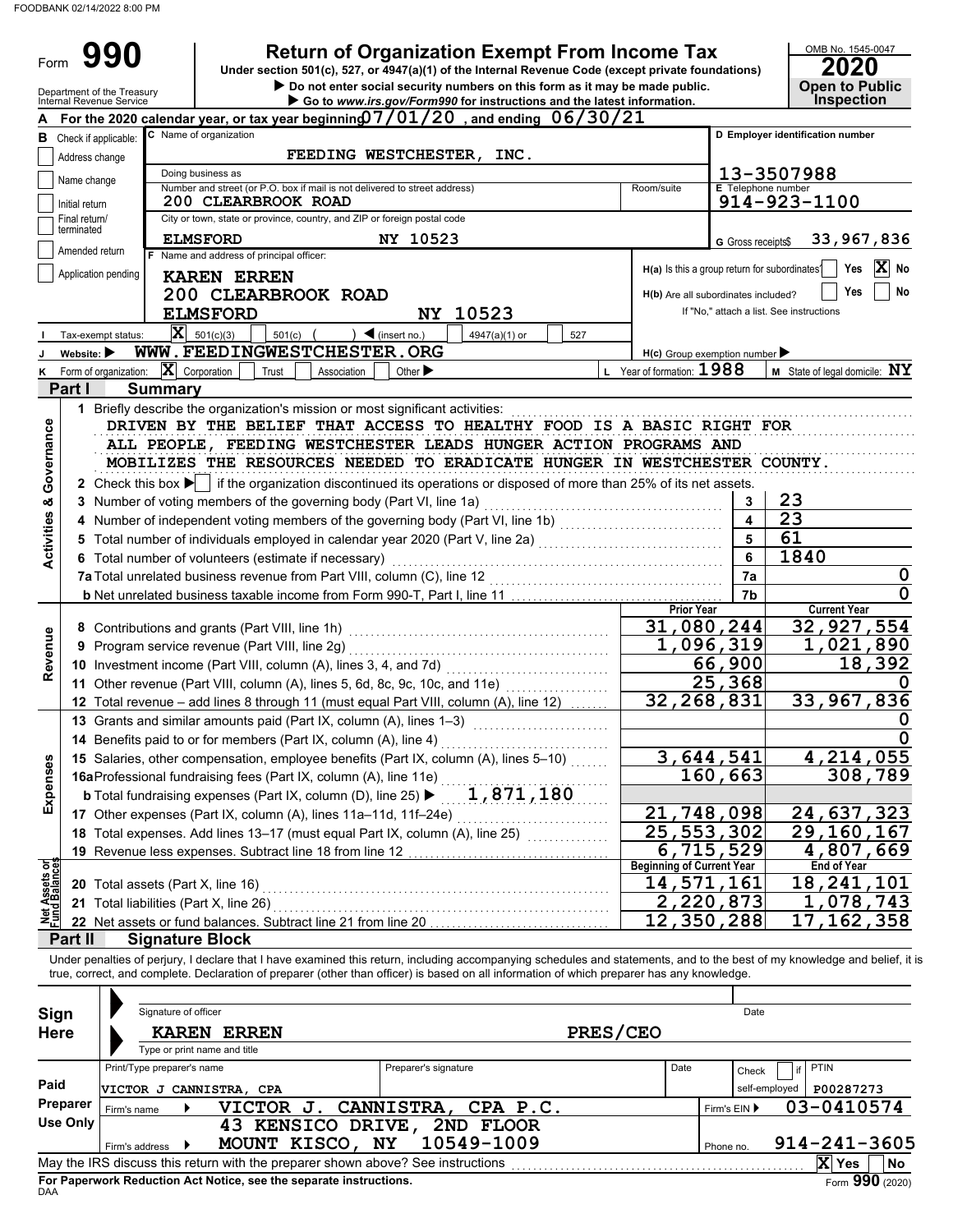| Form 990 (2020) FEEDING WESTCHESTER, INC.                                                                                                                                                                                                                                   |                                                     |                       | 13-3507988                                                                                                                                                                                                                                                   | Page 2                |
|-----------------------------------------------------------------------------------------------------------------------------------------------------------------------------------------------------------------------------------------------------------------------------|-----------------------------------------------------|-----------------------|--------------------------------------------------------------------------------------------------------------------------------------------------------------------------------------------------------------------------------------------------------------|-----------------------|
| Part III                                                                                                                                                                                                                                                                    | <b>Statement of Program Service Accomplishments</b> |                       |                                                                                                                                                                                                                                                              |                       |
|                                                                                                                                                                                                                                                                             |                                                     |                       | Check if Schedule O contains a response or note to any line in this Part III [111] [11] [11] [11] [11] [11] [1                                                                                                                                               | $\mathbf{x}$          |
| Briefly describe the organization's mission:<br>1.<br>DRIVEN BY THE BELIEF THAT ACCESS TO HEALTHY FOOD IS A BASIC RIGHT FOR<br>ALL PEOPLE, FEEDING WESTCHESTER LEADS HUNGER ACTION PROGRAMS AND<br>MOBILIZES THE RESOURCES NEEDED TO ERADICATE HUNGER IN WESTCHESTER COUNTY |                                                     |                       |                                                                                                                                                                                                                                                              |                       |
| Did the organization undertake any significant program services during the year which were not listed on the<br>$\mathbf{2}$<br>prior Form 990 or 990-EZ?                                                                                                                   |                                                     |                       |                                                                                                                                                                                                                                                              | Yes $\overline{X}$ No |
| If "Yes," describe these new services on Schedule O.<br>Did the organization cease conducting, or make significant changes in how it conducts, any program<br>3                                                                                                             |                                                     |                       |                                                                                                                                                                                                                                                              |                       |
| services?<br>If "Yes," describe these changes on Schedule O.                                                                                                                                                                                                                |                                                     |                       |                                                                                                                                                                                                                                                              | Yes $\overline{X}$ No |
| 4<br>the total expenses, and revenue, if any, for each program service reported.                                                                                                                                                                                            |                                                     |                       | Describe the organization's program service accomplishments for each of its three largest program services, as measured by<br>expenses. Section 501(c)(3) and 501(c)(4) organizations are required to report the amount of grants and allocations to others, |                       |
| 4a (Code:                                                                                                                                                                                                                                                                   |                                                     |                       | ) (Expenses \$ 26, 285, 918 including grants of \$ (Revenue \$ $1,021,890$ )                                                                                                                                                                                 |                       |
| SEE SCHEDULE O                                                                                                                                                                                                                                                              |                                                     |                       |                                                                                                                                                                                                                                                              |                       |
|                                                                                                                                                                                                                                                                             |                                                     |                       |                                                                                                                                                                                                                                                              |                       |
|                                                                                                                                                                                                                                                                             |                                                     |                       |                                                                                                                                                                                                                                                              |                       |
|                                                                                                                                                                                                                                                                             |                                                     |                       |                                                                                                                                                                                                                                                              |                       |
|                                                                                                                                                                                                                                                                             |                                                     |                       |                                                                                                                                                                                                                                                              |                       |
|                                                                                                                                                                                                                                                                             |                                                     |                       |                                                                                                                                                                                                                                                              |                       |
|                                                                                                                                                                                                                                                                             |                                                     |                       |                                                                                                                                                                                                                                                              |                       |
|                                                                                                                                                                                                                                                                             |                                                     |                       |                                                                                                                                                                                                                                                              |                       |
|                                                                                                                                                                                                                                                                             |                                                     |                       |                                                                                                                                                                                                                                                              |                       |
|                                                                                                                                                                                                                                                                             |                                                     |                       |                                                                                                                                                                                                                                                              |                       |
|                                                                                                                                                                                                                                                                             |                                                     |                       |                                                                                                                                                                                                                                                              |                       |
|                                                                                                                                                                                                                                                                             |                                                     |                       |                                                                                                                                                                                                                                                              |                       |
| 4b (Code:                                                                                                                                                                                                                                                                   |                                                     |                       | $(\textsf{Expenses $ }$                                                                                                                                                                                                                                      |                       |
| N/A                                                                                                                                                                                                                                                                         |                                                     |                       |                                                                                                                                                                                                                                                              |                       |
|                                                                                                                                                                                                                                                                             |                                                     |                       |                                                                                                                                                                                                                                                              |                       |
|                                                                                                                                                                                                                                                                             |                                                     |                       |                                                                                                                                                                                                                                                              |                       |
|                                                                                                                                                                                                                                                                             |                                                     |                       |                                                                                                                                                                                                                                                              |                       |
|                                                                                                                                                                                                                                                                             |                                                     |                       |                                                                                                                                                                                                                                                              |                       |
|                                                                                                                                                                                                                                                                             |                                                     |                       |                                                                                                                                                                                                                                                              |                       |
|                                                                                                                                                                                                                                                                             |                                                     |                       |                                                                                                                                                                                                                                                              |                       |
|                                                                                                                                                                                                                                                                             |                                                     |                       |                                                                                                                                                                                                                                                              |                       |
|                                                                                                                                                                                                                                                                             |                                                     |                       |                                                                                                                                                                                                                                                              |                       |
|                                                                                                                                                                                                                                                                             |                                                     |                       |                                                                                                                                                                                                                                                              |                       |
|                                                                                                                                                                                                                                                                             |                                                     |                       |                                                                                                                                                                                                                                                              |                       |
| 4c (Code:<br>) (Expenses \$                                                                                                                                                                                                                                                 |                                                     | including grants of\$ | ) (Revenue \$                                                                                                                                                                                                                                                |                       |
| N/A                                                                                                                                                                                                                                                                         |                                                     |                       |                                                                                                                                                                                                                                                              |                       |
|                                                                                                                                                                                                                                                                             |                                                     |                       |                                                                                                                                                                                                                                                              |                       |
|                                                                                                                                                                                                                                                                             |                                                     |                       |                                                                                                                                                                                                                                                              |                       |
|                                                                                                                                                                                                                                                                             |                                                     |                       |                                                                                                                                                                                                                                                              |                       |
|                                                                                                                                                                                                                                                                             |                                                     |                       |                                                                                                                                                                                                                                                              |                       |
|                                                                                                                                                                                                                                                                             |                                                     |                       |                                                                                                                                                                                                                                                              |                       |
|                                                                                                                                                                                                                                                                             |                                                     |                       |                                                                                                                                                                                                                                                              |                       |
|                                                                                                                                                                                                                                                                             |                                                     |                       |                                                                                                                                                                                                                                                              |                       |
|                                                                                                                                                                                                                                                                             |                                                     |                       |                                                                                                                                                                                                                                                              |                       |
|                                                                                                                                                                                                                                                                             |                                                     |                       |                                                                                                                                                                                                                                                              |                       |
|                                                                                                                                                                                                                                                                             |                                                     |                       |                                                                                                                                                                                                                                                              |                       |
|                                                                                                                                                                                                                                                                             |                                                     |                       |                                                                                                                                                                                                                                                              |                       |
| 4d Other program services (Describe on Schedule O.)                                                                                                                                                                                                                         |                                                     |                       |                                                                                                                                                                                                                                                              |                       |
| (Expenses \$                                                                                                                                                                                                                                                                | including grants of\$                               |                       | (Revenue \$                                                                                                                                                                                                                                                  |                       |
| 4e Total program service expenses >                                                                                                                                                                                                                                         | 26, 285, 918                                        |                       |                                                                                                                                                                                                                                                              |                       |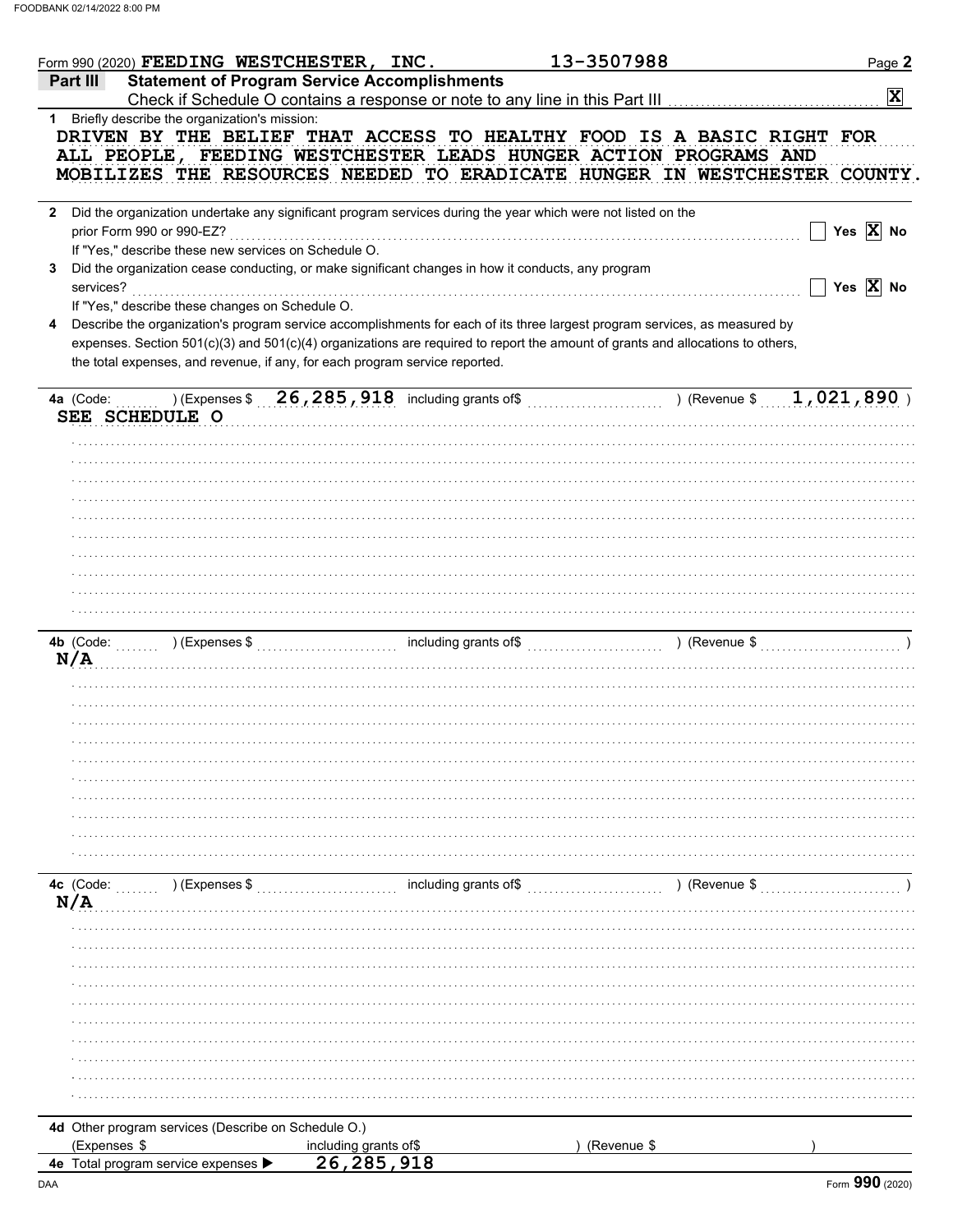|                | Form 990 (2020) FEEDING WESTCHESTER,   | <b>INC.</b> | 13-3507988 | Page $\ddot{\bm{\cdot}}$ |  |
|----------------|----------------------------------------|-------------|------------|--------------------------|--|
| <b>Part IV</b> | <b>Checklist of Required Schedules</b> |             |            |                          |  |
|                |                                        |             |            | <b>Yes</b><br>No         |  |

|     |                                                                                                                                                                                                               |              | <b>Yes</b>  | No |
|-----|---------------------------------------------------------------------------------------------------------------------------------------------------------------------------------------------------------------|--------------|-------------|----|
| 1   | Is the organization described in section $501(c)(3)$ or $4947(a)(1)$ (other than a private foundation)? If "Yes,"                                                                                             |              |             |    |
|     | complete Schedule A                                                                                                                                                                                           | 1            | X           |    |
| 2   | Is the organization required to complete Schedule B, Schedule of Contributors (see instructions)?                                                                                                             | $\mathbf{2}$ | $\mathbf x$ |    |
| 3   | Did the organization engage in direct or indirect political campaign activities on behalf of or in opposition to                                                                                              |              |             |    |
|     | candidates for public office? If "Yes," complete Schedule C, Part I                                                                                                                                           | 3            |             | X. |
| 4   | Section 501(c)(3) organizations. Did the organization engage in lobbying activities, or have a section 501(h)                                                                                                 |              |             |    |
|     | election in effect during the tax year? If "Yes," complete Schedule C, Part II                                                                                                                                | 4            |             | X. |
| 5   | Is the organization a section $501(c)(4)$ , $501(c)(5)$ , or $501(c)(6)$ organization that receives membership dues,                                                                                          |              |             |    |
|     | assessments, or similar amounts as defined in Revenue Procedure 98-19? If "Yes," complete Schedule C, Part III                                                                                                | 5            |             | X  |
| 6   | Did the organization maintain any donor advised funds or any similar funds or accounts for which donors                                                                                                       |              |             |    |
|     | have the right to provide advice on the distribution or investment of amounts in such funds or accounts? If                                                                                                   |              |             |    |
|     | "Yes," complete Schedule D, Part I                                                                                                                                                                            | 6            | X           |    |
| 7   | Did the organization receive or hold a conservation easement, including easements to preserve open space,                                                                                                     |              |             |    |
|     | the environment, historic land areas, or historic structures? If "Yes," complete Schedule D, Part II                                                                                                          | 7            |             | X. |
| 8   | Did the organization maintain collections of works of art, historical treasures, or other similar assets? If "Yes,"                                                                                           |              |             |    |
|     | complete Schedule D, Part III                                                                                                                                                                                 | 8            |             | X. |
| 9   | Did the organization report an amount in Part X, line 21, for escrow or custodial account liability, serve as a                                                                                               |              |             |    |
|     | custodian for amounts not listed in Part X; or provide credit counseling, debt management, credit repair, or                                                                                                  | 9            |             | X. |
| 10  | debt negotiation services? If "Yes," complete Schedule D, Part IV<br>Did the organization, directly or through a related organization, hold assets in donor-restricted endowments                             |              |             |    |
|     | or in quasi endowments? If "Yes," complete Schedule D, Part V                                                                                                                                                 | 10           |             | X. |
| 11  | If the organization's answer to any of the following questions is "Yes," then complete Schedule D, Parts VI,                                                                                                  |              |             |    |
|     | VII, VIII, IX, or X as applicable.                                                                                                                                                                            |              |             |    |
| а   | Did the organization report an amount for land, buildings, and equipment in Part X, line 10? If "Yes,"                                                                                                        |              |             |    |
|     | complete Schedule D, Part VI                                                                                                                                                                                  | 11a          | X           |    |
| b   | Did the organization report an amount for investments—other securities in Part X, line 12, that is 5% or more                                                                                                 |              |             |    |
|     | of its total assets reported in Part X, line 16? If "Yes," complete Schedule D, Part VII                                                                                                                      | 11b          |             | X. |
| c   | Did the organization report an amount for investments—program related in Part X, line 13, that is 5% or more                                                                                                  |              |             |    |
|     | of its total assets reported in Part X, line 16? If "Yes," complete Schedule D, Part VIII [[[[[[[[[[[[[[[[[[[                                                                                                 | 11c          |             | X. |
| d   | Did the organization report an amount for other assets in Part X, line 15, that is 5% or more of its total assets                                                                                             |              |             |    |
|     | reported in Part X, line 16? If "Yes," complete Schedule D, Part IX                                                                                                                                           | 11d          |             | X  |
|     | Did the organization report an amount for other liabilities in Part X, line 25? If "Yes," complete Schedule D, Part X                                                                                         | 11e          |             | X  |
| f   | Did the organization's separate or consolidated financial statements for the tax year include a footnote that addresses                                                                                       |              |             |    |
|     | the organization's liability for uncertain tax positions under FIN 48 (ASC 740)? If "Yes," complete Schedule D, Part X                                                                                        | 11f          | X           |    |
|     | 12a Did the organization obtain separate, independent audited financial statements for the tax year? If "Yes," complete                                                                                       |              |             |    |
|     |                                                                                                                                                                                                               | 12a          | X           |    |
|     | Was the organization included in consolidated, independent audited financial statements for the tax year? If                                                                                                  |              |             |    |
|     | "Yes," and if the organization answered "No" to line 12a, then completing Schedule D, Parts XI and XII is optional                                                                                            | 12b          |             | X  |
| 13  |                                                                                                                                                                                                               | 13           |             | X  |
| 14a | Did the organization maintain an office, employees, or agents outside of the United States?                                                                                                                   | 14a          |             | X  |
| b   | Did the organization have aggregate revenues or expenses of more than \$10,000 from grantmaking,<br>fundraising, business, investment, and program service activities outside the United States, or aggregate |              |             |    |
|     | foreign investments valued at \$100,000 or more? If "Yes," complete Schedule F, Parts I and IV [[[[[[[[[[[[[[[                                                                                                | 14b          |             | X  |
| 15  | Did the organization report on Part IX, column (A), line 3, more than \$5,000 of grants or other assistance to or                                                                                             |              |             |    |
|     | for any foreign organization? If "Yes," complete Schedule F, Parts II and IV                                                                                                                                  | 15           |             | X  |
| 16  | Did the organization report on Part IX, column (A), line 3, more than \$5,000 of aggregate grants or other                                                                                                    |              |             |    |
|     | assistance to or for foreign individuals? If "Yes," complete Schedule F, Parts III and IV                                                                                                                     | 16           |             | X  |
| 17  | Did the organization report a total of more than \$15,000 of expenses for professional fundraising services on                                                                                                |              |             |    |
|     |                                                                                                                                                                                                               | 17           | X           |    |
| 18  | Did the organization report more than \$15,000 total of fundraising event gross income and contributions on                                                                                                   |              |             |    |
|     | Part VIII, lines 1c and 8a? If "Yes," complete Schedule G, Part II                                                                                                                                            | 18           | X           |    |
| 19  | Did the organization report more than \$15,000 of gross income from gaming activities on Part VIII, line 9a?                                                                                                  |              |             |    |
|     |                                                                                                                                                                                                               | 19           |             | X  |
| 20a |                                                                                                                                                                                                               | 20a          |             | X  |
| b   |                                                                                                                                                                                                               | 20b          |             |    |
| 21  | Did the organization report more than \$5,000 of grants or other assistance to any domestic organization or                                                                                                   |              |             |    |
|     |                                                                                                                                                                                                               | 21           |             | X  |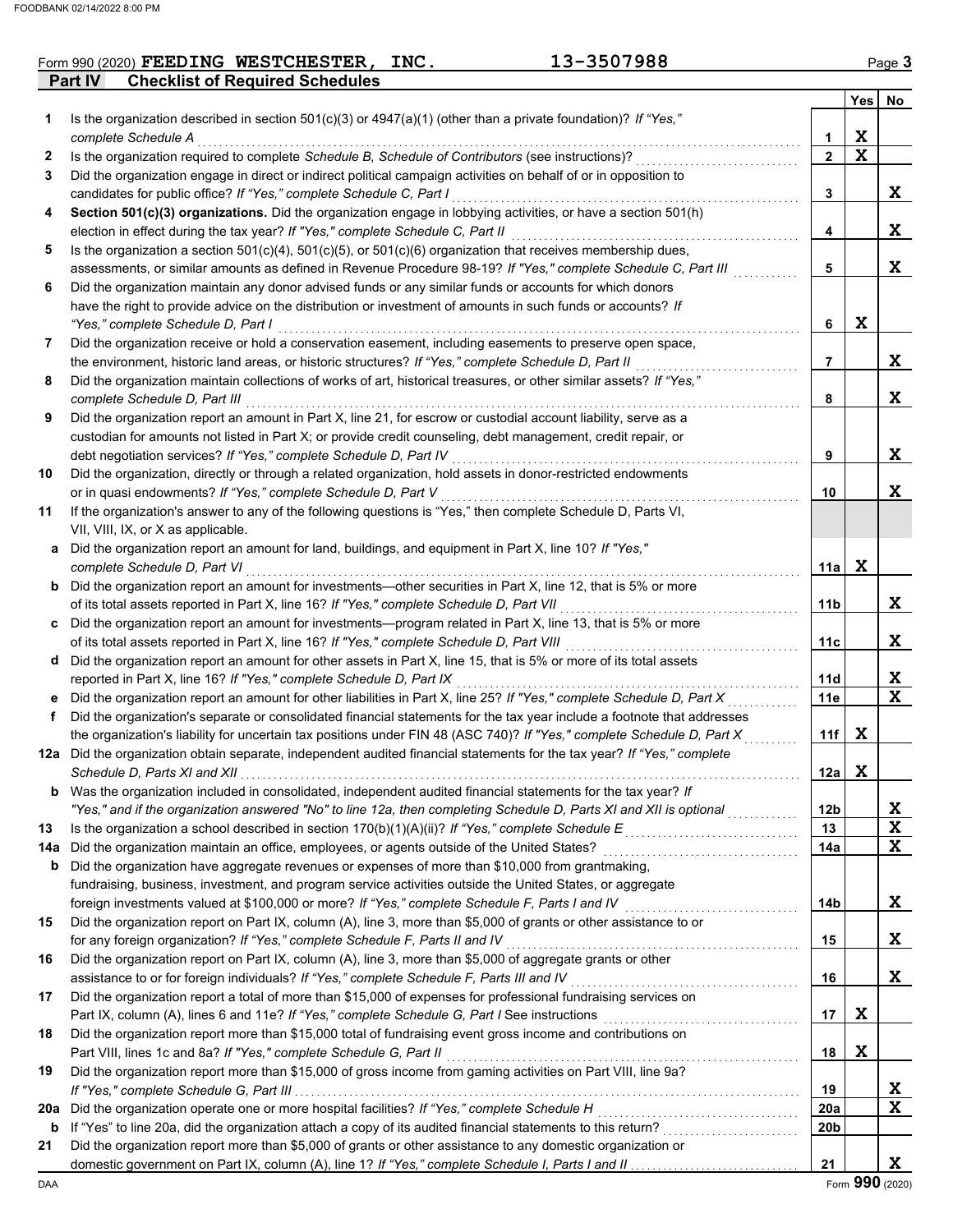|     | <b>Checklist of Required Schedules (continued)</b><br>Part IV                                                      |                 |                 |                              |
|-----|--------------------------------------------------------------------------------------------------------------------|-----------------|-----------------|------------------------------|
|     |                                                                                                                    |                 | Yes             | No                           |
| 22  | Did the organization report more than \$5,000 of grants or other assistance to or for domestic individuals on      |                 |                 |                              |
|     | Part IX, column (A), line 2? If "Yes," complete Schedule I, Parts I and III                                        | 22              |                 | X                            |
| 23  | Did the organization answer "Yes" to Part VII, Section A, line 3, 4, or 5 about compensation of the                |                 |                 |                              |
|     | organization's current and former officers, directors, trustees, key employees, and highest compensated            |                 |                 |                              |
|     | employees? If "Yes," complete Schedule J                                                                           | 23              | X               |                              |
|     | 24a Did the organization have a tax-exempt bond issue with an outstanding principal amount of more than            |                 |                 |                              |
|     | \$100,000 as of the last day of the year, that was issued after December 31, 2002? If "Yes," answer lines 24b      |                 |                 |                              |
|     | through 24d and complete Schedule K. If "No," go to line 25a                                                       | 24a             |                 | X                            |
| b   | Did the organization invest any proceeds of tax-exempt bonds beyond a temporary period exception?                  | 24 <sub>b</sub> |                 |                              |
| c   | Did the organization maintain an escrow account other than a refunding escrow at any time during the year          |                 |                 |                              |
|     | to defease any tax-exempt bonds?                                                                                   | 24c             |                 |                              |
| d   | Did the organization act as an "on behalf of" issuer for bonds outstanding at any time during the year?            | 24d             |                 |                              |
|     | 25a Section 501(c)(3), 501(c)(4), and 501(c)(29) organizations. Did the organization engage in an excess benefit   |                 |                 |                              |
|     | transaction with a disqualified person during the year? If "Yes," complete Schedule L, Part I                      | 25a             |                 | X                            |
| b   | Is the organization aware that it engaged in an excess benefit transaction with a disqualified person in a prior   |                 |                 |                              |
|     | year, and that the transaction has not been reported on any of the organization's prior Forms 990 or 990-EZ?       |                 |                 |                              |
|     | If "Yes," complete Schedule L, Part I                                                                              | 25 <sub>b</sub> |                 | X                            |
| 26  | Did the organization report any amount on Part X, line 5 or 22, for receivables from or payables to any current    |                 |                 |                              |
|     | or former officer, director, trustee, key employee, creator or founder, substantial contributor, or 35%            |                 |                 |                              |
|     | controlled entity or family member of any of these persons? If "Yes," complete Schedule L, Part II                 | 26              |                 | X                            |
| 27  | Did the organization provide a grant or other assistance to any current or former officer, director, trustee, key  |                 |                 |                              |
|     | employee, creator or founder, substantial contributor or employee thereof, a grant selection committee             |                 |                 |                              |
|     | member, or to a 35% controlled entity (including an employee thereof) or family member of any of these             |                 |                 |                              |
|     | persons? If "Yes," complete Schedule L, Part III                                                                   | 27              |                 | X                            |
| 28  | Was the organization a party to a business transaction with one of the following parties (see Schedule L, Part     |                 |                 |                              |
|     | IV instructions, for applicable filing thresholds, conditions, and exceptions):                                    |                 |                 |                              |
| а   | A current or former officer, director, trustee, key employee, creator or founder, or substantial contributor? If   |                 |                 |                              |
|     | "Yes," complete Schedule L, Part IV                                                                                | 28a             |                 | X                            |
| b   | A family member of any individual described in line 28a? If "Yes," complete Schedule L, Part IV                    | 28b             |                 | $\overline{\mathbf{x}}$      |
| c   | A 35% controlled entity of one or more individuals and/or organizations described in lines 28a or 28b? If          |                 |                 |                              |
|     |                                                                                                                    |                 |                 | X                            |
|     | "Yes," complete Schedule L, Part IV                                                                                | 28c             | $\mathbf x$     |                              |
| 29  | Did the organization receive more than \$25,000 in non-cash contributions? If "Yes," complete Schedule M           | 29              |                 |                              |
| 30  | Did the organization receive contributions of art, historical treasures, or other similar assets, or qualified     |                 |                 |                              |
|     | conservation contributions? If "Yes," complete Schedule M                                                          | 30              |                 | X<br>$\overline{\mathbf{x}}$ |
| 31  | Did the organization liquidate, terminate, or dissolve and cease operations? If "Yes," complete Schedule N, Part I | 31              |                 |                              |
| 32  | Did the organization sell, exchange, dispose of, or transfer more than 25% of its net assets? If "Yes,"            |                 |                 |                              |
|     | complete Schedule N, Part II                                                                                       | 32              |                 | X                            |
| 33  | Did the organization own 100% of an entity disregarded as separate from the organization under Regulations         |                 |                 |                              |
|     | sections 301.7701-2 and 301.7701-3? If "Yes," complete Schedule R, Part I                                          | 33              |                 | X                            |
| 34  | Was the organization related to any tax-exempt or taxable entity? If "Yes," complete Schedule R, Part II, III,     |                 |                 |                              |
|     | or IV, and Part V, line 1                                                                                          | 34              |                 | <u>x</u>                     |
| 35а | Did the organization have a controlled entity within the meaning of section 512(b)(13)?                            | 35a             |                 | $\overline{\mathbf{x}}$      |
| b   | If "Yes" to line 35a, did the organization receive any payment from or engage in any transaction with a            |                 |                 |                              |
|     | controlled entity within the meaning of section 512(b)(13)? If "Yes," complete Schedule R, Part V, line 2          | 35b             |                 |                              |
| 36  | Section 501(c)(3) organizations. Did the organization make any transfers to an exempt non-charitable               |                 |                 |                              |
|     | related organization? If "Yes," complete Schedule R, Part V, line 2                                                | 36              |                 | X                            |
| 37  | Did the organization conduct more than 5% of its activities through an entity that is not a related organization   |                 |                 |                              |
|     | and that is treated as a partnership for federal income tax purposes? If "Yes," complete Schedule R, Part VI       | 37              |                 | X                            |
| 38  | Did the organization complete Schedule O and provide explanations in Schedule O for Part VI, lines 11b and         |                 |                 |                              |
|     | 19? Note: All Form 990 filers are required to complete Schedule O.                                                 | 38              | X               |                              |
|     | <b>Statements Regarding Other IRS Filings and Tax Compliance</b><br>Part V                                         |                 |                 |                              |
|     | Check if Schedule O contains a response or note to any line in this Part V                                         |                 |                 |                              |
|     |                                                                                                                    |                 | Yes             | No                           |
| 1a  | 20<br>Enter the number reported in Box 3 of Form 1096. Enter -0- if not applicable<br>1a                           |                 |                 |                              |
| b   | $\mathbf 0$<br>Enter the number of Forms W-2G included in line 1a. Enter -0- if not applicable<br>1b               |                 |                 |                              |
| c   | Did the organization comply with backup withholding rules for reportable payments to vendors and                   |                 |                 |                              |
|     |                                                                                                                    | 1c              |                 |                              |
| DAA |                                                                                                                    |                 | Form 990 (2020) |                              |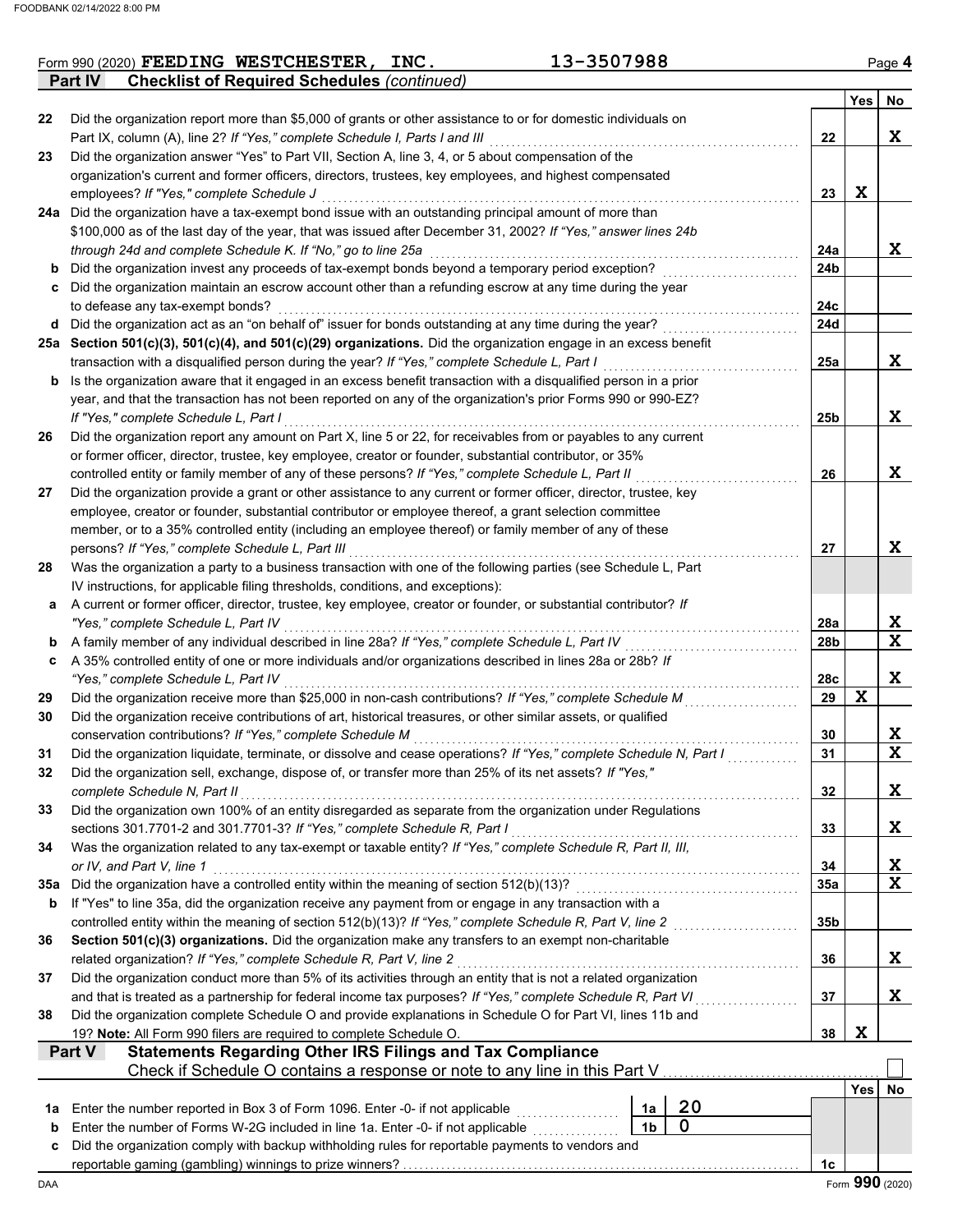|     | 13-3507988<br>Form 990 (2020) FEEDING WESTCHESTER, INC.                                                                                                      |    |                |        | Page 5      |
|-----|--------------------------------------------------------------------------------------------------------------------------------------------------------------|----|----------------|--------|-------------|
|     | Statements Regarding Other IRS Filings and Tax Compliance (continued)<br><b>Part V</b>                                                                       |    |                |        |             |
|     |                                                                                                                                                              |    |                | Yes No |             |
|     | 2a Enter the number of employees reported on Form W-3, Transmittal of Wage and Tax                                                                           |    |                |        |             |
|     | Statements, filed for the calendar year ending with or within the year covered by this return<br>2a                                                          | 61 |                |        |             |
| b   | If at least one is reported on line 2a, did the organization file all required federal employment tax returns?                                               |    | 2b             | X      |             |
|     | Note: If the sum of lines 1a and 2a is greater than 250, you may be required to e-file (see instructions)                                                    |    |                |        |             |
| За  | Did the organization have unrelated business gross income of \$1,000 or more during the year?                                                                |    | 3a             |        | X           |
| b   | If "Yes," has it filed a Form 990-T for this year? If "No" to line 3b, provide an explanation on Schedule O                                                  |    | 3 <sub>b</sub> |        |             |
| 4a  | At any time during the calendar year, did the organization have an interest in, or a signature or other authority over,                                      |    |                |        |             |
|     | a financial account in a foreign country (such as a bank account, securities account, or other financial account)?                                           |    | 4a             |        | X           |
| b   | If "Yes," enter the name of the foreign country ▶                                                                                                            |    |                |        |             |
|     | See instructions for filing requirements for FinCEN Form 114, Report of Foreign Bank and Financial Accounts (FBAR).                                          |    |                |        |             |
| 5a  | Was the organization a party to a prohibited tax shelter transaction at any time during the tax year?                                                        |    | 5a             |        | X<br>X      |
| b   | Did any taxable party notify the organization that it was or is a party to a prohibited tax shelter transaction?                                             |    | 5b<br>5c       |        |             |
| c   | If "Yes" to line 5a or 5b, did the organization file Form 8886-T?                                                                                            |    |                |        |             |
| 6a  | Does the organization have annual gross receipts that are normally greater than \$100,000, and did the                                                       |    |                |        |             |
|     | organization solicit any contributions that were not tax deductible as charitable contributions?                                                             |    | 6a             |        | X           |
| b   | If "Yes," did the organization include with every solicitation an express statement that such contributions or<br>gifts were not tax deductible?             |    | 6b             |        |             |
| 7   | Organizations that may receive deductible contributions under section 170(c).                                                                                |    |                |        |             |
| а   | Did the organization receive a payment in excess of \$75 made partly as a contribution and partly for goods                                                  |    |                |        |             |
|     | and services provided to the payor?                                                                                                                          |    | 7a             |        | X           |
| b   | If "Yes," did the organization notify the donor of the value of the goods or services provided?                                                              |    | 7b             |        |             |
| c   | Did the organization sell, exchange, or otherwise dispose of tangible personal property for which it was                                                     |    |                |        |             |
|     | required to file Form 8282?                                                                                                                                  |    | 7c             |        | X           |
| d   | 7d<br>If "Yes," indicate the number of Forms 8282 filed during the year                                                                                      |    |                |        |             |
| е   | Did the organization receive any funds, directly or indirectly, to pay premiums on a personal benefit contract?                                              |    | 7e             |        | X           |
| f   | Did the organization, during the year, pay premiums, directly or indirectly, on a personal benefit contract?                                                 |    | 7f             |        | X           |
| g   | If the organization received a contribution of qualified intellectual property, did the organization file Form 8899 as required?                             |    | 7g             |        |             |
| h   | If the organization received a contribution of cars, boats, airplanes, or other vehicles, did the organization file a Form 1098-C?                           |    | 7h             |        |             |
| 8   | Sponsoring organizations maintaining donor advised funds. Did a donor advised fund maintained by the                                                         |    |                |        |             |
|     | sponsoring organization have excess business holdings at any time during the year?                                                                           |    | 8              |        | X           |
| 9   | Sponsoring organizations maintaining donor advised funds.                                                                                                    |    |                |        |             |
| а   | Did the sponsoring organization make any taxable distributions under section 4966?                                                                           |    | 9а             |        | X           |
| b   | Did the sponsoring organization make a distribution to a donor, donor advisor, or related person?                                                            |    | 9b             |        | $\mathbf x$ |
| 10  | Section 501(c)(7) organizations. Enter:                                                                                                                      |    |                |        |             |
|     | 10a<br>Initiation fees and capital contributions included on Part VIII, line 12                                                                              |    |                |        |             |
| b   | Gross receipts, included on Form 990, Part VIII, line 12, for public use of club facilities<br>10 <sub>b</sub>                                               |    |                |        |             |
| 11  | Section 501(c)(12) organizations. Enter:                                                                                                                     |    |                |        |             |
| a   | 11a<br>Gross income from members or shareholders                                                                                                             |    |                |        |             |
| b   | Gross income from other sources (Do not net amounts due or paid to other sources                                                                             |    |                |        |             |
|     | 11 <sub>b</sub><br>against amounts due or received from them.)                                                                                               |    |                |        |             |
| 12a | Section 4947(a)(1) non-exempt charitable trusts. Is the organization filing Form 990 in lieu of Form 1041?                                                   |    | 12a            |        |             |
| b   | If "Yes," enter the amount of tax-exempt interest received or accrued during the year<br>12 <sub>b</sub>                                                     |    |                |        |             |
| 13  | Section 501(c)(29) qualified nonprofit health insurance issuers.                                                                                             |    |                |        |             |
| а   | Is the organization licensed to issue qualified health plans in more than one state?                                                                         |    | 13a            |        |             |
|     | Note: See the instructions for additional information the organization must report on Schedule O.                                                            |    |                |        |             |
| b   | Enter the amount of reserves the organization is required to maintain by the states in which                                                                 |    |                |        |             |
|     | the organization is licensed to issue qualified health plans<br>13b                                                                                          |    |                |        |             |
| c   | 13 <sub>c</sub><br>Enter the amount of reserves on hand                                                                                                      |    |                |        |             |
| 14a | Did the organization receive any payments for indoor tanning services during the tax year?                                                                   |    | 14a            |        | X           |
| b   | If "Yes," has it filed a Form 720 to report these payments? If "No," provide an explanation on Schedule O                                                    |    | 14b            |        |             |
| 15  | Is the organization subject to the section 4960 tax on payment(s) of more than \$1,000,000 in remuneration or                                                |    |                |        |             |
|     | excess parachute payment(s) during the year?                                                                                                                 |    | 15             |        | X           |
|     | If "Yes," see instructions and file Form 4720, Schedule N.                                                                                                   |    |                |        |             |
|     |                                                                                                                                                              |    |                |        | X           |
| 16  | Is the organization an educational institution subject to the section 4968 excise tax on net investment income?<br>If "Yes," complete Form 4720, Schedule O. |    | 16             |        |             |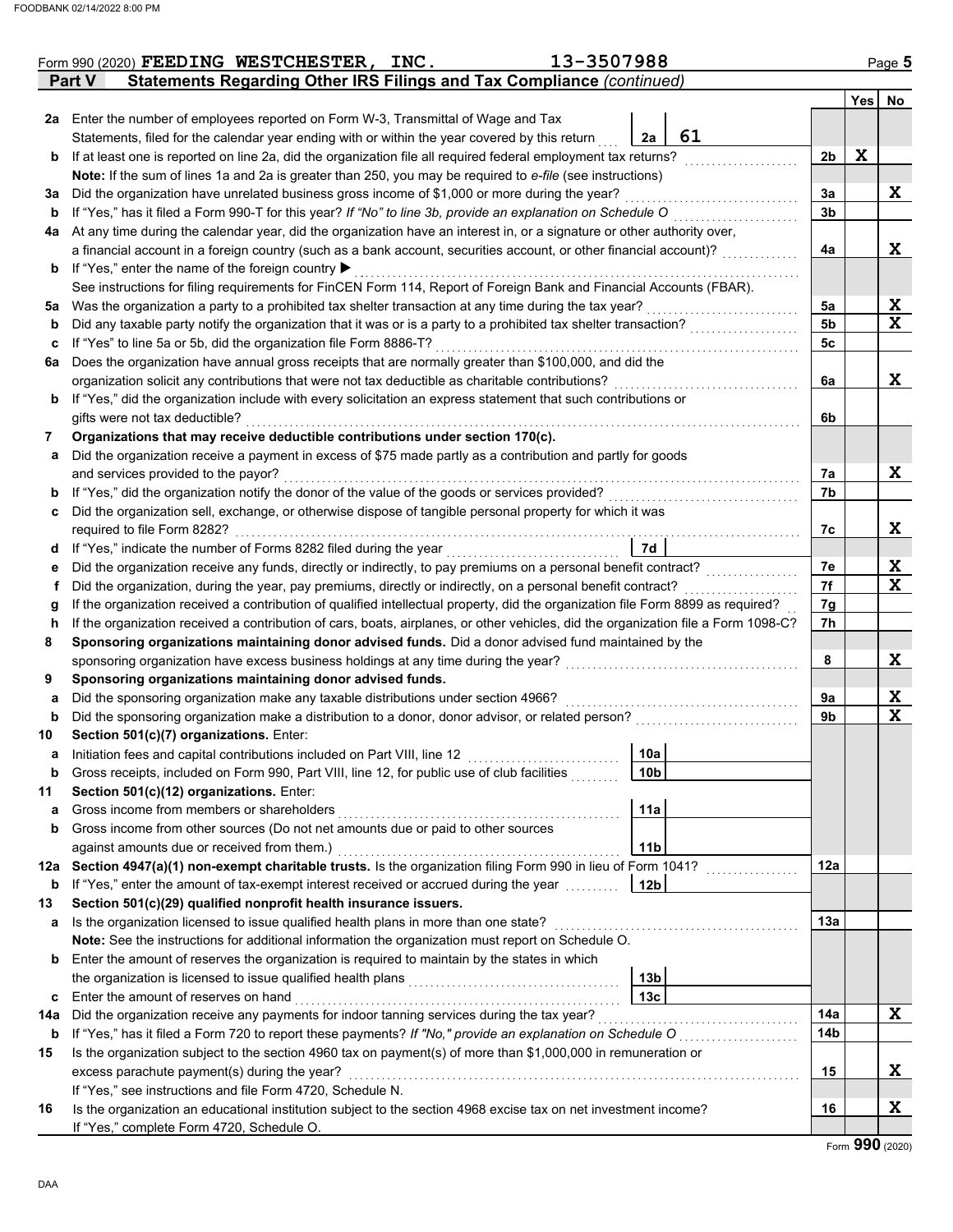|     | 13-3507988<br>Form 990 (2020) FEEDING WESTCHESTER, INC.                                                                              |    |    |                 |             | Page 6                          |
|-----|--------------------------------------------------------------------------------------------------------------------------------------|----|----|-----------------|-------------|---------------------------------|
|     | Governance, Management, and Disclosure For each "Yes" response to lines 2 through 7b below, and for a "No"<br><b>Part VI</b>         |    |    |                 |             |                                 |
|     | response to line 8a, 8b, or 10b below, describe the circumstances, processes, or changes on Schedule O. See instructions.            |    |    |                 |             |                                 |
|     |                                                                                                                                      |    |    |                 |             | $ \mathbf{x} $                  |
|     | <b>Section A. Governing Body and Management</b>                                                                                      |    |    |                 |             |                                 |
|     |                                                                                                                                      |    |    |                 | <b>Yes</b>  | No                              |
|     | 1a Enter the number of voting members of the governing body at the end of the tax year                                               | 1a | 23 |                 |             |                                 |
|     | If there are material differences in voting rights among members of the governing body, or                                           |    |    |                 |             |                                 |
|     | if the governing body delegated broad authority to an executive committee or similar                                                 |    |    |                 |             |                                 |
|     | committee, explain on Schedule O.                                                                                                    |    |    |                 |             |                                 |
| b   | Enter the number of voting members included on line 1a, above, who are independent                                                   | 1b | 23 |                 |             |                                 |
|     | Did any officer, director, trustee, or key employee have a family relationship or a business relationship with                       |    |    |                 |             |                                 |
|     | any other officer, director, trustee, or key employee?                                                                               |    |    | 2               |             | X                               |
|     | Did the organization delegate control over management duties customarily performed by or under the direct                            |    |    |                 |             |                                 |
|     | supervision of officers, directors, trustees, or key employees to a management company or other person?                              |    |    | 3               |             | $\frac{\mathbf{X}}{\mathbf{X}}$ |
|     | Did the organization make any significant changes to its governing documents since the prior Form 990 was filed?                     |    |    | 4               |             |                                 |
|     | Did the organization become aware during the year of a significant diversion of the organization's assets?                           |    |    | 5               |             | $\overline{\mathbf{x}}$         |
|     | Did the organization have members or stockholders?                                                                                   |    |    | 6               |             | $\overline{\mathbf{x}}$         |
| 7a  | Did the organization have members, stockholders, or other persons who had the power to elect or appoint                              |    |    |                 |             |                                 |
|     | one or more members of the governing body?                                                                                           |    |    | 7a              |             | X                               |
|     | <b>b</b> Are any governance decisions of the organization reserved to (or subject to approval by) members,                           |    |    |                 |             |                                 |
|     | stockholders, or persons other than the governing body?                                                                              |    |    | 7b              |             | X                               |
|     | Did the organization contemporaneously document the meetings held or written actions undertaken during the year by the following:    |    |    |                 |             |                                 |
| а   | The governing body?                                                                                                                  |    |    | 8a              | X           |                                 |
|     | Each committee with authority to act on behalf of the governing body?                                                                |    |    | 8b              | $\mathbf x$ |                                 |
|     | Is there any officer, director, trustee, or key employee listed in Part VII, Section A, who cannot be reached at                     |    |    |                 |             |                                 |
|     | the organization's mailing address? If "Yes," provide the names and addresses on Schedule O                                          |    |    | 9               |             | X                               |
|     | Section B. Policies (This Section B requests information about policies not required by the Internal Revenue Code.)                  |    |    |                 |             |                                 |
|     |                                                                                                                                      |    |    |                 | Yes         | No                              |
|     |                                                                                                                                      |    |    | 10a             |             | X                               |
|     | 10a Did the organization have local chapters, branches, or affiliates?                                                               |    |    |                 |             |                                 |
|     | <b>b</b> If "Yes," did the organization have written policies and procedures governing the activities of such chapters,              |    |    |                 |             |                                 |
|     | affiliates, and branches to ensure their operations are consistent with the organization's exempt purposes?                          |    |    | 10b             |             |                                 |
|     | 11a Has the organization provided a complete copy of this Form 990 to all members of its governing body before filing the form?      |    |    | 11a             | X           |                                 |
| b   | Describe in Schedule O the process, if any, used by the organization to review this Form 990.                                        |    |    |                 |             |                                 |
| 12a | Did the organization have a written conflict of interest policy? If "No," go to line 13                                              |    |    | 12a             | X           |                                 |
| b   | Were officers, directors, or trustees, and key employees required to disclose annually interests that could give rise to conflicts?  |    |    | 12 <sub>b</sub> | X           |                                 |
|     | Did the organization regularly and consistently monitor and enforce compliance with the policy? If "Yes,"                            |    |    |                 |             |                                 |
|     | describe in Schedule O how this was done                                                                                             |    |    | 12с             | x           |                                 |
|     | Did the organization have a written whistleblower policy?                                                                            |    |    | 13              | X           |                                 |
|     | Did the organization have a written document retention and destruction policy?                                                       |    |    | 14              | $\mathbf x$ |                                 |
|     | Did the process for determining compensation of the following persons include a review and approval by                               |    |    |                 |             |                                 |
|     | independent persons, comparability data, and contemporaneous substantiation of the deliberation and decision?                        |    |    |                 |             |                                 |
| a   | The organization's CEO, Executive Director, or top management official                                                               |    |    | 15a             | X           |                                 |
| b   | Other officers or key employees of the organization                                                                                  |    |    | 15b             |             | X                               |
|     | If "Yes" to line 15a or 15b, describe the process in Schedule O (see instructions).                                                  |    |    |                 |             |                                 |
|     | 16a Did the organization invest in, contribute assets to, or participate in a joint venture or similar arrangement                   |    |    |                 |             |                                 |
|     | with a taxable entity during the year?                                                                                               |    |    | 16a             |             | X                               |
| b   | If "Yes," did the organization follow a written policy or procedure requiring the organization to evaluate its                       |    |    |                 |             |                                 |
|     | participation in joint venture arrangements under applicable federal tax law, and take steps to safeguard the                        |    |    |                 |             |                                 |
|     |                                                                                                                                      |    |    | 16b             |             |                                 |
|     | <b>Section C. Disclosure</b>                                                                                                         |    |    |                 |             |                                 |
|     |                                                                                                                                      |    |    |                 |             |                                 |
|     | List the states with which a copy of this Form 990 is required to be filed $\triangleright$ NY                                       |    |    |                 |             |                                 |
|     | Section 6104 requires an organization to make its Forms 1023 (1024 or 1024-A, if applicable), 990, and 990-T (Section 501(c)         |    |    |                 |             |                                 |
|     | (3)s only) available for public inspection. Indicate how you made these available. Check all that apply.                             |    |    |                 |             |                                 |
|     | Own website $ \mathbf{X} $ Another's website $ \mathbf{X} $ Upon request $\Box$ Other (explain on Schedule O)                        |    |    |                 |             |                                 |
|     | Describe on Schedule O whether (and if so, how) the organization made its governing documents, conflict of interest policy, and      |    |    |                 |             |                                 |
|     | financial statements available to the public during the tax year.                                                                    |    |    |                 |             |                                 |
|     | State the name, address, and telephone number of the person who possesses the organization's books and records $\blacktriangleright$ |    |    |                 |             |                                 |
|     | 200 CLEARBROOK ROAD<br>FEEDING WESTCHESTER, INC.                                                                                     |    |    |                 |             |                                 |
|     | NY 10523<br><b>ELMSFORD</b>                                                                                                          |    |    | 914-923-1100    |             |                                 |

**ELMSFORD NY 10523 914-923-1100**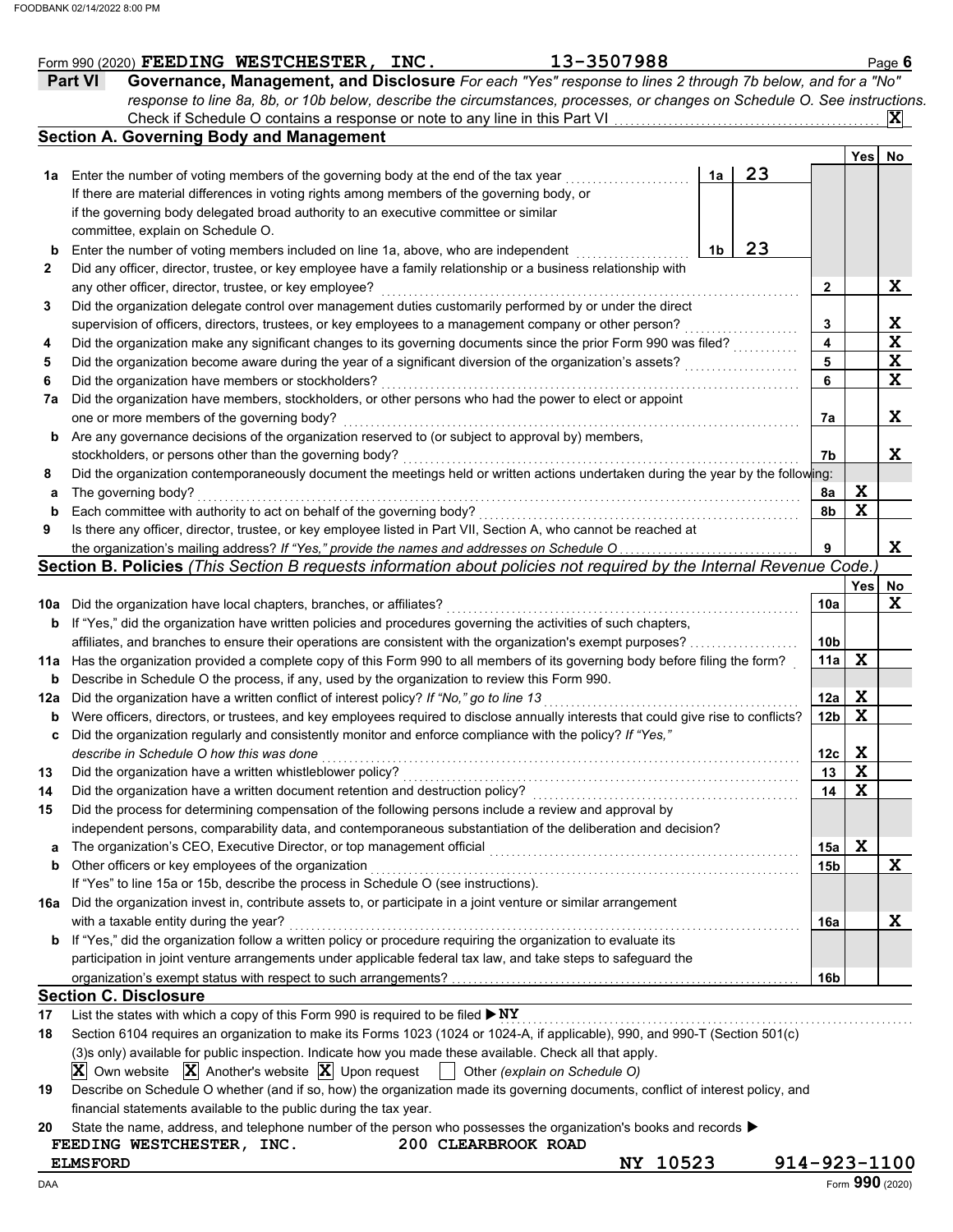|                                                                                                                                                                                                                             | 13-3507988<br>Form 990 (2020) FEEDING WESTCHESTER, INC.                                                                                                       | Page 7 |  |  |  |  |  |  |  |  |  |  |
|-----------------------------------------------------------------------------------------------------------------------------------------------------------------------------------------------------------------------------|---------------------------------------------------------------------------------------------------------------------------------------------------------------|--------|--|--|--|--|--|--|--|--|--|--|
|                                                                                                                                                                                                                             | Part VII Compensation of Officers, Directors, Trustees, Key Employees, Highest Compensated Employees, and                                                     |        |  |  |  |  |  |  |  |  |  |  |
|                                                                                                                                                                                                                             | <b>Independent Contractors</b>                                                                                                                                |        |  |  |  |  |  |  |  |  |  |  |
|                                                                                                                                                                                                                             | Check if Schedule O contains a response or note to any line in this Part VII                                                                                  |        |  |  |  |  |  |  |  |  |  |  |
| <b>Section A.</b>                                                                                                                                                                                                           | Officers, Directors, Trustees, Key Employees, and Highest Compensated Employees                                                                               |        |  |  |  |  |  |  |  |  |  |  |
|                                                                                                                                                                                                                             | 1a Complete this table for all persons required to be listed. Report compensation for the calendar year ending with or within the<br>organization's tax year. |        |  |  |  |  |  |  |  |  |  |  |
| • List all of the organization's current officers, directors, trustees (whether individuals or organizations), regardless of amount of<br>compensation. Enter -0- in columns (D), (E), and (F) if no compensation was paid. |                                                                                                                                                               |        |  |  |  |  |  |  |  |  |  |  |

List all of the organization's **current** key employees, if any. See instructions for definition of "key employee."

■ List all of the organization's **current** key employees, if any. See instructions for definition of "key employee."<br>■ List the organization's five **current** highest compensated employees (other than an officer, director,

who received reportable compensation (Box 5 of Form W-2 and/or Box 7 of Form 1099-MISC) of more than \$100,000 from the organization and any related organizations.

• List all of the organization's **former** officers, key employees, and highest compensated employees who received more than<br>00,000 of reportable compensation from the organization and any related erganizations. \$100,000 of reportable compensation from the organization and any related organizations.

• List all of the organization's **former directors or trustees** that received, in the capacity as a former director or trustee of the anization more than \$10,000 of reportable compensation from the organization and any rel organization, more than \$10,000 of reportable compensation from the organization and any related organizations. See instructions for the order in which to list the persons above.

Check this box if neither the organization nor any related organization compensated any current officer, director, or trustee.

| (A)<br>Name and title               | (B)<br>Average<br>hours<br>per week<br>(list any<br>hours for |                                   |                      | (C)<br>Position         | (do not check more than one<br>box, unless person is both an<br>officer and a director/trustee) |        | (D)<br>Reportable<br>compensation<br>from the<br>organization<br>(W-2/1099-MISC) | (E)<br>Reportable<br>compensation<br>from related<br>organizations<br>(W-2/1099-MISC) | (F)<br>Estimated amount<br>of other<br>compensation<br>from the<br>organization and |
|-------------------------------------|---------------------------------------------------------------|-----------------------------------|----------------------|-------------------------|-------------------------------------------------------------------------------------------------|--------|----------------------------------------------------------------------------------|---------------------------------------------------------------------------------------|-------------------------------------------------------------------------------------|
|                                     | related<br>organizations<br>below<br>dotted line)             | Individual trustee<br>or director | nstitutional trustee | Officer<br>Key employee | Highest compensated<br>employee                                                                 | Former |                                                                                  |                                                                                       | related organizations                                                               |
| (1) VALERIE ROY                     | 40.00                                                         |                                   |                      |                         |                                                                                                 |        |                                                                                  |                                                                                       |                                                                                     |
| SENIOR DIRECTOR                     | 0.00                                                          |                                   |                      |                         | $\mathbf x$                                                                                     |        | 135,210                                                                          | $\mathbf 0$                                                                           | 22,662                                                                              |
| (2) TOBY PIDGEON                    |                                                               |                                   |                      |                         |                                                                                                 |        |                                                                                  |                                                                                       |                                                                                     |
|                                     | 40.00                                                         |                                   |                      |                         |                                                                                                 |        |                                                                                  |                                                                                       |                                                                                     |
| VP - AGENCY SERVICES                | 0.00                                                          |                                   |                      |                         | $\mathbf x$                                                                                     |        | 121,521                                                                          | 0                                                                                     | 23,064                                                                              |
| (3) JUDY CAMPISI                    |                                                               |                                   |                      |                         |                                                                                                 |        |                                                                                  |                                                                                       |                                                                                     |
|                                     | 40.00                                                         |                                   |                      |                         |                                                                                                 |        |                                                                                  |                                                                                       |                                                                                     |
| SENIOR DIRECTOR                     | 0.00                                                          |                                   |                      |                         | $\mathbf x$                                                                                     |        | 134,039                                                                          | 0                                                                                     | 4,803                                                                               |
| (4) RYAN BRISK                      |                                                               |                                   |                      |                         |                                                                                                 |        |                                                                                  |                                                                                       |                                                                                     |
|                                     | 40.00                                                         |                                   |                      |                         |                                                                                                 |        |                                                                                  |                                                                                       |                                                                                     |
| SENIOR DIRECTOR                     | 0.00                                                          |                                   |                      |                         | $\mathbf x$                                                                                     |        | 112,410                                                                          | $\mathbf 0$                                                                           | 10,925                                                                              |
| (5) MATTHEY HONEYCUTT               |                                                               |                                   |                      |                         |                                                                                                 |        |                                                                                  |                                                                                       |                                                                                     |
|                                     | 40.00                                                         |                                   |                      |                         |                                                                                                 |        |                                                                                  |                                                                                       |                                                                                     |
| VP - DEVELOPMENT                    | 0.00                                                          |                                   |                      |                         | $\mathbf x$                                                                                     |        | 106,686                                                                          | $\mathbf 0$                                                                           | 13,621                                                                              |
| (6) KAREN ERREN                     |                                                               |                                   |                      |                         |                                                                                                 |        |                                                                                  |                                                                                       |                                                                                     |
| PRES/CEO                            | 40.00<br>0.00                                                 | $\mathbf x$                       |                      | $\mathbf x$             |                                                                                                 |        |                                                                                  | 0                                                                                     |                                                                                     |
| (7) JANE DAY                        |                                                               |                                   |                      |                         |                                                                                                 |        | 106,144                                                                          |                                                                                       | 4,900                                                                               |
|                                     | 40.00                                                         |                                   |                      |                         |                                                                                                 |        |                                                                                  |                                                                                       |                                                                                     |
| INTERIM PRES/CEO                    | 0.00                                                          |                                   |                      | $\mathbf x$             |                                                                                                 |        | 65,100                                                                           | 0                                                                                     | $\mathbf 0$                                                                         |
| (8) LESLIE GORDON                   |                                                               |                                   |                      |                         |                                                                                                 |        |                                                                                  |                                                                                       |                                                                                     |
|                                     | 40.00                                                         |                                   |                      |                         |                                                                                                 |        |                                                                                  |                                                                                       |                                                                                     |
| PAST PRES/CEO                       | 0.00                                                          |                                   |                      | $\mathbf x$             |                                                                                                 |        | 60,033                                                                           | 0                                                                                     | 3,572                                                                               |
| (9) DAVIS JOHN ABRAHAM              |                                                               |                                   |                      |                         |                                                                                                 |        |                                                                                  |                                                                                       |                                                                                     |
|                                     | 2.00                                                          |                                   |                      |                         |                                                                                                 |        |                                                                                  |                                                                                       |                                                                                     |
| BOARD MEMBER 1/21                   | 0.00                                                          | $\mathbf x$                       |                      |                         |                                                                                                 |        | 0                                                                                | $\mathbf 0$                                                                           | $\mathbf 0$                                                                         |
| (10) DR RUBEN BARATO                |                                                               |                                   |                      |                         |                                                                                                 |        |                                                                                  |                                                                                       |                                                                                     |
|                                     | 2.00                                                          |                                   |                      |                         |                                                                                                 |        |                                                                                  |                                                                                       |                                                                                     |
| <b>BOARD MEMBER</b>                 | 0.00                                                          | $\mathbf x$                       |                      |                         |                                                                                                 |        | 0                                                                                | 0                                                                                     | $\mathbf 0$                                                                         |
| <b>BARBACK</b><br>$(11)$ SPENCER L. |                                                               |                                   |                      |                         |                                                                                                 |        |                                                                                  |                                                                                       |                                                                                     |
| <b>BOARD MEMBER</b>                 | 2.00<br>0.00                                                  | $\mathbf x$                       |                      |                         |                                                                                                 |        | 0                                                                                | $\mathbf 0$                                                                           | $\mathbf 0$                                                                         |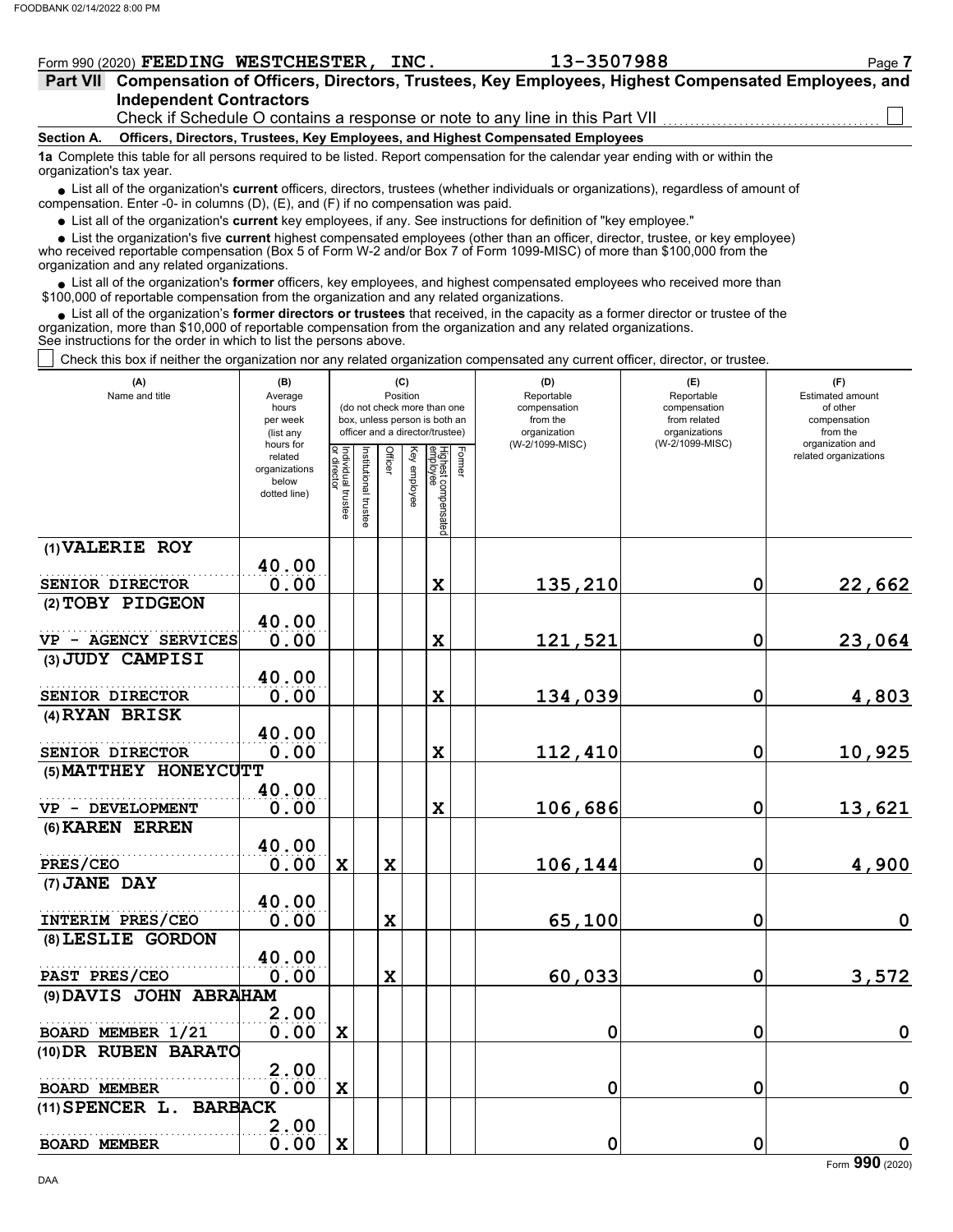| Form 990 (2020) FEEDING WESTCHESTER,                                                                                                                                                                                                                        |                                                                |                                   |                           |                                                                                                                    | INC.         |                                |        | 13-3507988                                                                                             |                                                                    | Page 8                                                          |
|-------------------------------------------------------------------------------------------------------------------------------------------------------------------------------------------------------------------------------------------------------------|----------------------------------------------------------------|-----------------------------------|---------------------------|--------------------------------------------------------------------------------------------------------------------|--------------|--------------------------------|--------|--------------------------------------------------------------------------------------------------------|--------------------------------------------------------------------|-----------------------------------------------------------------|
| <b>Part VII</b>                                                                                                                                                                                                                                             |                                                                |                                   |                           |                                                                                                                    |              |                                |        | Section A. Officers, Directors, Trustees, Key Employees, and Highest Compensated Employees (continued) |                                                                    |                                                                 |
| (A)<br>Name and title                                                                                                                                                                                                                                       | (B)<br>Average<br>hours<br>per week<br>(list any               |                                   |                           | (C)<br>Position<br>(do not check more than one<br>box, unless person is both an<br>officer and a director/trustee) |              |                                |        | (D)<br>Reportable<br>compensation<br>from the<br>organization                                          | (E)<br>Reportable<br>compensation<br>from related<br>organizations | (F)<br>Estimated amount<br>of other<br>compensation<br>from the |
|                                                                                                                                                                                                                                                             | hours for<br>related<br>organizations<br>below<br>dotted line) | Individual trustee<br>or director | Institutional<br>ltrustee | Officer                                                                                                            | Key employee | Highest compensate<br>employee | Former | (W-2/1099-MISC)                                                                                        | (W-2/1099-MISC)                                                    | organization and<br>related organizations                       |
| <b>SCOTT BOILEN</b><br>(12)                                                                                                                                                                                                                                 |                                                                |                                   |                           |                                                                                                                    |              |                                |        |                                                                                                        |                                                                    |                                                                 |
| <b>BOARD MEMBER</b>                                                                                                                                                                                                                                         | 2.00<br>0.00                                                   | $\mathbf X$                       |                           |                                                                                                                    |              |                                |        | 0                                                                                                      | 0                                                                  | $\mathbf 0$                                                     |
| <b>KECIA PALMER</b><br>(13)                                                                                                                                                                                                                                 | <b>COUSINS</b>                                                 |                                   |                           |                                                                                                                    |              |                                |        |                                                                                                        |                                                                    |                                                                 |
|                                                                                                                                                                                                                                                             | 2.00                                                           |                                   |                           |                                                                                                                    |              |                                |        |                                                                                                        |                                                                    |                                                                 |
| BOARD MEMBER 1/21                                                                                                                                                                                                                                           | 0.00                                                           | $\mathbf X$                       |                           |                                                                                                                    |              |                                |        | 0                                                                                                      | 0                                                                  | $\mathbf 0$                                                     |
| <b>ANGELA EIREF</b><br>(14)                                                                                                                                                                                                                                 | 2.00                                                           |                                   |                           |                                                                                                                    |              |                                |        |                                                                                                        |                                                                    |                                                                 |
| <b>BOARD MEMBER</b>                                                                                                                                                                                                                                         | 0.00                                                           | $\mathbf X$                       |                           |                                                                                                                    |              |                                |        | 0                                                                                                      | 0                                                                  | $\mathbf 0$                                                     |
| IRA GREENSTEIN<br>(15)                                                                                                                                                                                                                                      |                                                                |                                   |                           |                                                                                                                    |              |                                |        |                                                                                                        |                                                                    |                                                                 |
|                                                                                                                                                                                                                                                             | 2.00                                                           |                                   |                           |                                                                                                                    |              |                                |        |                                                                                                        |                                                                    |                                                                 |
| <b>BOARD MEMBER</b><br>(16)<br><b>JENNIFER LEE</b>                                                                                                                                                                                                          | 0.00                                                           | $\mathbf X$                       |                           |                                                                                                                    |              |                                |        | 0                                                                                                      | 0                                                                  | $\mathbf 0$                                                     |
|                                                                                                                                                                                                                                                             | 2.00                                                           |                                   |                           |                                                                                                                    |              |                                |        |                                                                                                        |                                                                    |                                                                 |
| <b>BOARD MEMBER</b>                                                                                                                                                                                                                                         | 0.00                                                           | $\mathbf X$                       |                           |                                                                                                                    |              |                                |        | 0                                                                                                      | 0                                                                  | $\mathbf 0$                                                     |
| TRACEY LEVY<br>(17)                                                                                                                                                                                                                                         |                                                                |                                   |                           |                                                                                                                    |              |                                |        |                                                                                                        |                                                                    |                                                                 |
| BOARD MEMBER 1/21                                                                                                                                                                                                                                           | 2.00<br>0.00                                                   | $\mathbf X$                       |                           |                                                                                                                    |              |                                |        | 0                                                                                                      | 0                                                                  | $\mathbf 0$                                                     |
| <b>JOSEPH J. MASTERSON</b><br>(18)                                                                                                                                                                                                                          |                                                                |                                   |                           |                                                                                                                    |              |                                |        |                                                                                                        |                                                                    |                                                                 |
|                                                                                                                                                                                                                                                             | 2.00                                                           |                                   |                           |                                                                                                                    |              |                                |        |                                                                                                        |                                                                    |                                                                 |
| <b>BOARD MEMBER</b><br><b>JENNIFER MEYERS</b><br>(19)                                                                                                                                                                                                       | 0.00                                                           | X                                 |                           |                                                                                                                    |              |                                |        | 0                                                                                                      | 0                                                                  | 0                                                               |
|                                                                                                                                                                                                                                                             | 2.00                                                           |                                   |                           |                                                                                                                    |              |                                |        |                                                                                                        |                                                                    |                                                                 |
| <b>BOARD MEMBER</b>                                                                                                                                                                                                                                         | 0.00                                                           | $\mathbf x$                       |                           |                                                                                                                    |              |                                |        |                                                                                                        | 0                                                                  |                                                                 |
| 1b Subtotal                                                                                                                                                                                                                                                 |                                                                |                                   |                           |                                                                                                                    |              |                                |        | 841,143                                                                                                |                                                                    | 83,547                                                          |
| c Total from continuation sheets to Part VII, Section A                                                                                                                                                                                                     |                                                                |                                   |                           |                                                                                                                    |              |                                |        | 841, 143                                                                                               |                                                                    | 83,547                                                          |
| Total number of individuals (including but not limited to those listed above) who received more than \$100,000 of<br>$\mathbf{2}$                                                                                                                           |                                                                |                                   |                           |                                                                                                                    |              |                                |        |                                                                                                        |                                                                    |                                                                 |
| reportable compensation from the organization $\blacktriangleright$ 7                                                                                                                                                                                       |                                                                |                                   |                           |                                                                                                                    |              |                                |        |                                                                                                        |                                                                    | Yes<br>N <sub>o</sub>                                           |
| Did the organization list any former officer, director, trustee, key employee, or highest compensated<br>3                                                                                                                                                  |                                                                |                                   |                           |                                                                                                                    |              |                                |        |                                                                                                        |                                                                    |                                                                 |
| employee on line 1a? If "Yes," complete Schedule J for such individual                                                                                                                                                                                      |                                                                |                                   |                           |                                                                                                                    |              |                                |        |                                                                                                        |                                                                    | X<br>3                                                          |
| For any individual listed on line 1a, is the sum of reportable compensation and other compensation from the<br>4<br>organization and related organizations greater than \$150,000? If "Yes," complete Schedule J for such                                   |                                                                |                                   |                           |                                                                                                                    |              |                                |        |                                                                                                        |                                                                    |                                                                 |
| individual<br>Did any person listed on line 1a receive or accrue compensation from any unrelated organization or individual                                                                                                                                 |                                                                |                                   |                           |                                                                                                                    |              |                                |        |                                                                                                        |                                                                    | X<br>4                                                          |
| 5<br>for services rendered to the organization? If "Yes," complete Schedule J for such person                                                                                                                                                               |                                                                |                                   |                           |                                                                                                                    |              |                                |        |                                                                                                        |                                                                    | X<br>5                                                          |
| <b>Section B. Independent Contractors</b>                                                                                                                                                                                                                   |                                                                |                                   |                           |                                                                                                                    |              |                                |        |                                                                                                        |                                                                    |                                                                 |
| Complete this table for your five highest compensated independent contractors that received more than \$100,000 of<br>1<br>compensation from the organization. Report compensation for the calendar year ending with or within the organization's tax year. |                                                                |                                   |                           |                                                                                                                    |              |                                |        |                                                                                                        |                                                                    |                                                                 |
|                                                                                                                                                                                                                                                             | (A)<br>Name and business address                               |                                   |                           |                                                                                                                    |              |                                |        |                                                                                                        | (B)<br>Description of services                                     | (C)<br>Compensation                                             |
| PEOPLE READY                                                                                                                                                                                                                                                |                                                                |                                   |                           |                                                                                                                    |              |                                |        | 255 DR MARTIN LUTHER KING BLVD                                                                         |                                                                    |                                                                 |
| WHITE PLAINS                                                                                                                                                                                                                                                | NY 10601                                                       |                                   |                           |                                                                                                                    |              |                                |        | <b>STAFFING</b>                                                                                        |                                                                    | 231,255                                                         |
| MAIER MARKEY & JUSTIC LLP<br>WHITE PLAINS                                                                                                                                                                                                                   | NY 10601                                                       |                                   |                           |                                                                                                                    |              |                                |        | 2 LYON PLACE<br><b>ACCOUNTING</b>                                                                      |                                                                    |                                                                 |
| SMARTBUG OPERATING LLC                                                                                                                                                                                                                                      |                                                                |                                   |                           |                                                                                                                    |              |                                |        | PO BOX 986500                                                                                          |                                                                    | 190,160                                                         |
| <b>BOSTON</b>                                                                                                                                                                                                                                               | MA 02298                                                       |                                   |                           |                                                                                                                    |              |                                |        | <b>MARKETING</b>                                                                                       |                                                                    | 105,278                                                         |
|                                                                                                                                                                                                                                                             |                                                                |                                   |                           |                                                                                                                    |              |                                |        |                                                                                                        |                                                                    |                                                                 |
|                                                                                                                                                                                                                                                             |                                                                |                                   |                           |                                                                                                                    |              |                                |        |                                                                                                        |                                                                    |                                                                 |
|                                                                                                                                                                                                                                                             |                                                                |                                   |                           |                                                                                                                    |              |                                |        |                                                                                                        |                                                                    |                                                                 |
| Total number of independent contractors (including but not limited to those listed above) who<br>$\mathbf{2}$                                                                                                                                               |                                                                |                                   |                           |                                                                                                                    |              |                                |        |                                                                                                        |                                                                    |                                                                 |
| received more than \$100,000 of compensation from the organization ▶                                                                                                                                                                                        |                                                                |                                   |                           |                                                                                                                    |              |                                |        |                                                                                                        | 3                                                                  |                                                                 |

DAA Form **990** (2020)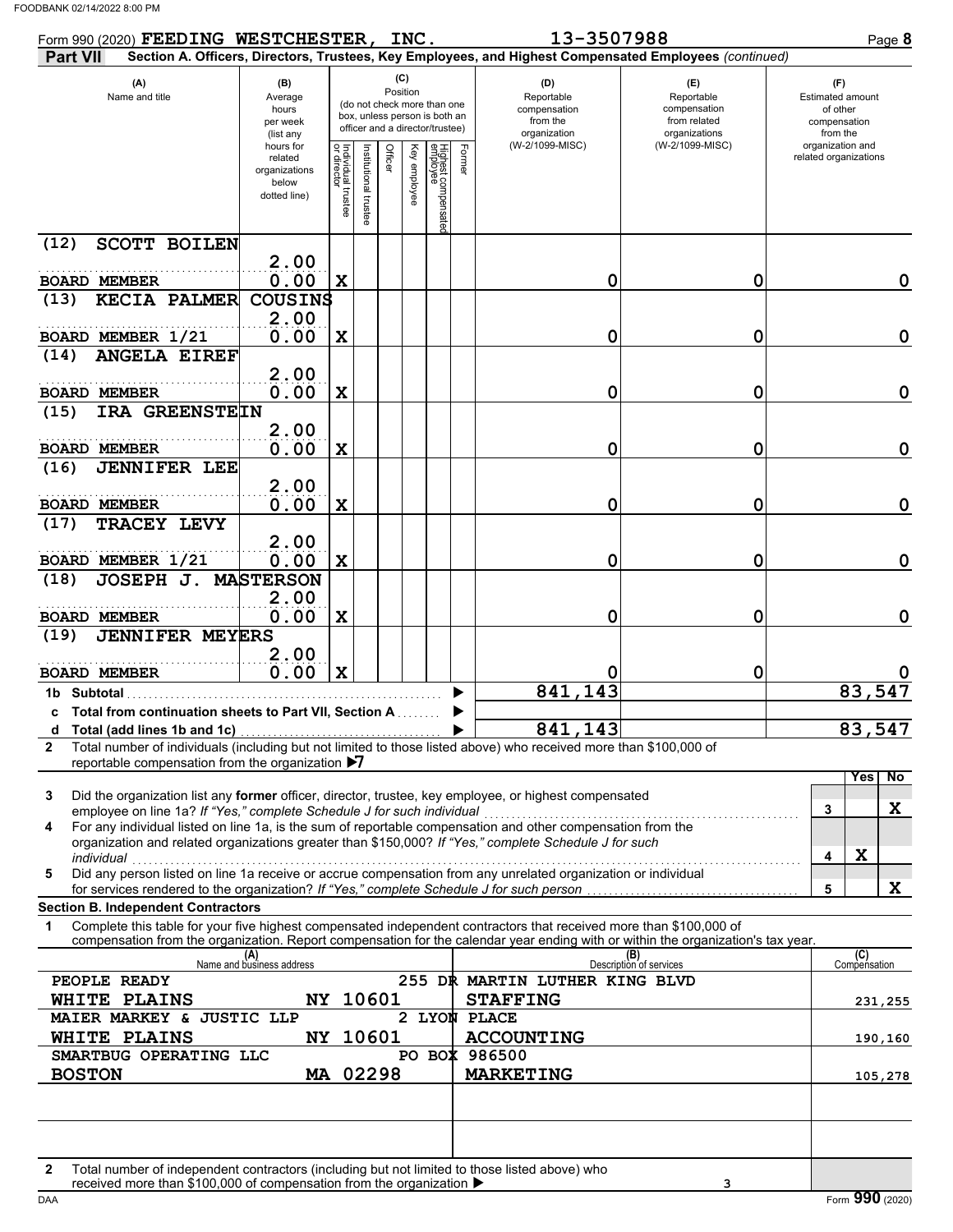#### Form 990 (2020) FEEDING WESTCHESTER, INC. 13-3507988 Page 9

**Part VIII Statement of Revenue**

Check if Schedule O contains a response or note to any line in this Part VIII ................................

 $\Box$ 

|                                                                  |        |                                                                                     |    |                |                 |   |                                                                            | (A)<br>Total revenue | (B)<br>Related or exempt<br>function revenue | (C)<br>Unrelated<br>business revenue | (D)<br>Revenue excluded<br>from tax under |
|------------------------------------------------------------------|--------|-------------------------------------------------------------------------------------|----|----------------|-----------------|---|----------------------------------------------------------------------------|----------------------|----------------------------------------------|--------------------------------------|-------------------------------------------|
|                                                                  |        |                                                                                     |    |                |                 |   |                                                                            |                      |                                              |                                      | sections 512-514                          |
| <b>Contributions, Gifts, Grants</b><br>and Other Similar Amounts |        | 1a Federated campaigns                                                              |    |                | 1a              |   |                                                                            |                      |                                              |                                      |                                           |
|                                                                  |        | <b>b</b> Membership dues                                                            |    | .              | 1 <sub>b</sub>  |   |                                                                            |                      |                                              |                                      |                                           |
|                                                                  |        | 1 <sub>c</sub><br>c Fundraising events                                              |    |                |                 |   | 66,318                                                                     |                      |                                              |                                      |                                           |
|                                                                  |        | d Related organizations                                                             |    | .              | 1 <sub>d</sub>  |   |                                                                            |                      |                                              |                                      |                                           |
|                                                                  |        | <b>e</b> Government grants (contributions)                                          |    |                | 1e              |   | 13,489,406                                                                 |                      |                                              |                                      |                                           |
|                                                                  |        | f All other contributions, gifts, grants,<br>and similar amounts not included above |    |                |                 |   |                                                                            |                      |                                              |                                      |                                           |
|                                                                  |        |                                                                                     |    |                | 1f              |   | 19,371,830                                                                 |                      |                                              |                                      |                                           |
|                                                                  |        | <b>g</b> Noncash contributions included in lines 1a-1f                              |    |                |                 |   | $\begin{array}{ c c c c c } \hline 1g & S & 14,104,994 \hline \end{array}$ |                      |                                              |                                      |                                           |
|                                                                  |        |                                                                                     |    |                |                 |   |                                                                            | 32, 927, 554         |                                              |                                      |                                           |
|                                                                  |        |                                                                                     |    |                |                 |   | <b>Business Code</b><br>624210                                             | 943,991              |                                              |                                      |                                           |
|                                                                  | 2a     | FOOD BUYING PROGRAM                                                                 |    |                |                 | . | 624210                                                                     | 77,899               | 943,991<br>77,899                            |                                      |                                           |
| Program Service<br>Revenue                                       | b      | SHARED MAINTENANCE FEES                                                             |    |                |                 | . |                                                                            |                      |                                              |                                      |                                           |
|                                                                  | c<br>d |                                                                                     |    |                |                 |   |                                                                            |                      |                                              |                                      |                                           |
|                                                                  |        |                                                                                     |    |                |                 |   |                                                                            |                      |                                              |                                      |                                           |
|                                                                  | е      |                                                                                     |    |                |                 |   |                                                                            |                      |                                              |                                      |                                           |
|                                                                  |        |                                                                                     |    |                |                 |   | ▶                                                                          | 1,021,890            |                                              |                                      |                                           |
|                                                                  | 3      | Investment income (including dividends, interest, and                               |    |                |                 |   |                                                                            |                      |                                              |                                      |                                           |
|                                                                  |        | other similar amounts)                                                              |    |                |                 |   |                                                                            | 18,392               |                                              |                                      | 18,392                                    |
|                                                                  | 4      | Income from investment of tax-exempt bond proceeds                                  |    |                |                 |   |                                                                            |                      |                                              |                                      |                                           |
|                                                                  | 5      |                                                                                     |    |                |                 |   |                                                                            |                      |                                              |                                      |                                           |
|                                                                  |        |                                                                                     |    | (i) Real       |                 |   | (ii) Personal                                                              |                      |                                              |                                      |                                           |
|                                                                  |        | <b>6a</b> Gross rents                                                               | 6a |                |                 |   |                                                                            |                      |                                              |                                      |                                           |
|                                                                  |        | <b>b</b> Less: rental expenses                                                      | 6b |                |                 |   |                                                                            |                      |                                              |                                      |                                           |
|                                                                  |        | C Rental inc. or (loss)                                                             | 6c |                |                 |   |                                                                            |                      |                                              |                                      |                                           |
|                                                                  |        |                                                                                     |    |                |                 |   |                                                                            |                      |                                              |                                      |                                           |
|                                                                  |        | 7a Gross amount from<br>sales of assets                                             |    | (i) Securities |                 |   | (ii) Other                                                                 |                      |                                              |                                      |                                           |
|                                                                  |        | other than inventory                                                                | 7а |                |                 |   |                                                                            |                      |                                              |                                      |                                           |
|                                                                  |        | <b>b</b> Less: cost or other                                                        |    |                |                 |   |                                                                            |                      |                                              |                                      |                                           |
|                                                                  |        | basis and sales exps.                                                               | 7b |                |                 |   |                                                                            |                      |                                              |                                      |                                           |
| Other Revenue                                                    |        | c Gain or (loss)                                                                    | 7c |                |                 |   |                                                                            |                      |                                              |                                      |                                           |
|                                                                  |        |                                                                                     |    |                |                 |   |                                                                            |                      |                                              |                                      |                                           |
|                                                                  |        | 8a Gross income from fundraising events                                             |    |                |                 |   |                                                                            |                      |                                              |                                      |                                           |
|                                                                  |        |                                                                                     |    |                |                 |   |                                                                            |                      |                                              |                                      |                                           |
|                                                                  |        | of contributions reported on line 1c).                                              |    |                |                 |   |                                                                            |                      |                                              |                                      |                                           |
|                                                                  |        | See Part IV, line 18                                                                |    |                | 8a<br>8b        |   |                                                                            |                      |                                              |                                      |                                           |
|                                                                  |        | <b>b</b> Less: direct expenses<br>c Net income or (loss) from fundraising events    |    |                |                 |   |                                                                            |                      |                                              |                                      |                                           |
|                                                                  |        | 9a Gross income from gaming activities.                                             |    |                |                 |   |                                                                            |                      |                                              |                                      |                                           |
|                                                                  |        | See Part IV, line 19                                                                |    |                | 9a              |   |                                                                            |                      |                                              |                                      |                                           |
|                                                                  |        | <b>b</b> Less: direct expenses                                                      |    | .              | 9 <sub>b</sub>  |   |                                                                            |                      |                                              |                                      |                                           |
|                                                                  |        | c Net income or (loss) from gaming activities                                       |    |                |                 |   |                                                                            |                      |                                              |                                      |                                           |
|                                                                  |        | 10a Gross sales of inventory, less                                                  |    |                |                 |   |                                                                            |                      |                                              |                                      |                                           |
|                                                                  |        | returns and allowances                                                              |    |                | 10a             |   |                                                                            |                      |                                              |                                      |                                           |
|                                                                  |        | <b>b</b> Less: cost of goods sold                                                   |    | .              | 10 <sub>b</sub> |   |                                                                            |                      |                                              |                                      |                                           |
|                                                                  |        | c Net income or (loss) from sales of inventory                                      |    |                |                 |   |                                                                            |                      |                                              |                                      |                                           |
|                                                                  |        |                                                                                     |    |                |                 |   | <b>Business Code</b>                                                       |                      |                                              |                                      |                                           |
| Miscellaneous<br>Revenue                                         | 11a    |                                                                                     |    |                |                 |   |                                                                            |                      |                                              |                                      |                                           |
|                                                                  | b      |                                                                                     |    |                |                 |   |                                                                            |                      |                                              |                                      |                                           |
|                                                                  | c      |                                                                                     |    |                |                 |   |                                                                            |                      |                                              |                                      |                                           |
|                                                                  | d      |                                                                                     |    |                |                 |   |                                                                            |                      |                                              |                                      |                                           |
|                                                                  |        |                                                                                     |    |                |                 |   | ▶                                                                          |                      |                                              |                                      |                                           |
|                                                                  | 12     | Total revenue. See instructions                                                     |    |                |                 |   |                                                                            | 33,967,836           | 1,021,890                                    | 0                                    | 18,392                                    |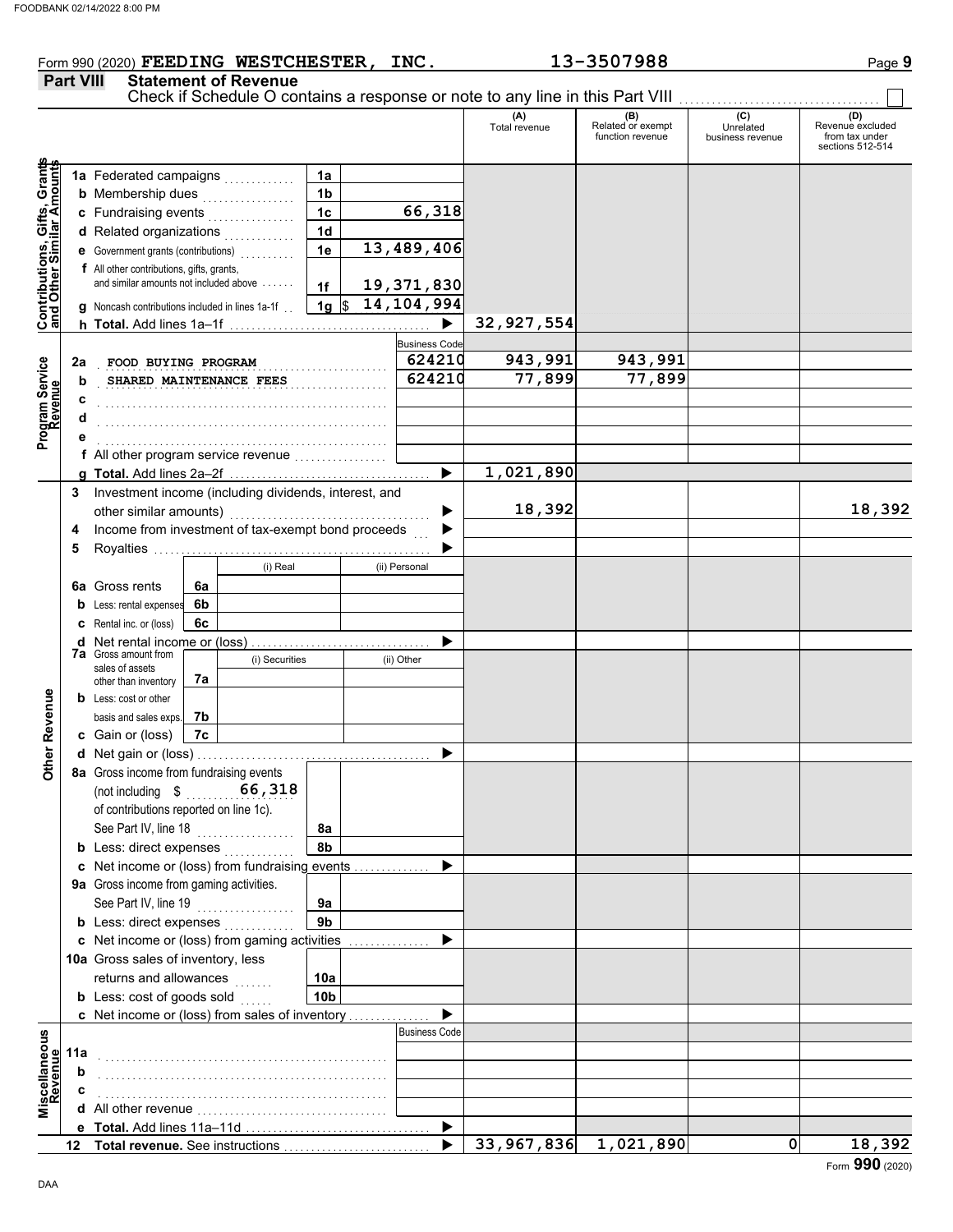#### **Part IX Statement of Functional Expenses** Form 990 (2020) FEEDING WESTCHESTER, INC. 13-3507988 Page 10 *Section 501(c)(3) and 501(c)(4) organizations must complete all columns. All other organizations must complete column (A). Do not include amounts reported on lines 6b, 7b, 8b, 9b, and 10b of Part VIII.* **1 2 3 4 5 6 7 8 9 10 11 a** Management .............................. **b** Legal **c** Accounting . . . . . . . . . . . . . . . . . . . . . . . . . . . . . . . . **d** Lobbying . . . . . . . . . . . . . . . . . . . . . . . . . . . . . . . . . . . **e f g** Other. (If line 11g amount exceeds 10% of line 25, column **12** Advertising and promotion **. . . . . . . . . . . .** . . **13 14 15 16 17 18 19 20 21 22 23 24 a b** Grants and other assistance to domestic organizations and domestic governments. See Part IV, line 21 Grants and other assistance to domestic individuals. See Part IV, line 22 Grants and other assistance to foreign organizations, foreign governments, and foreign individuals. See Part IV, lines 15 and 16 Benefits paid to or for members . . . . . . . . . . Compensation of current officers, directors, trustees, and key employees ......... Compensation not included above to disqualified persons (as defined under section 4958(f)(1)) and persons described in section 4958(c)(3)(B) Other salaries and wages .................. Pension plan accruals and contributions (include section 401(k) and 403(b) employer contributions) Other employee benefits . . . . . . . . . . . . . . . . . . Payroll taxes Fees for services (nonemployees): Legal . . . . . . . . . . . . . . . . . . . . . . . . . . . . . . . . . . . . . . Professional fundraising services. See Part IV, line 17 Investment management fees ............. Office expenses . . . . . . . . . . . . . . . . . . . . . . . . . . . Information technology . . . . . . . . . . . . . . . . . . . . Royalties . . . . . . . . . . . . . . . . . . . . . . . . . . . . . . . . . . Occupancy . . . . . . . . . . . . . . . . . . . . . . . . . . . . . . . . Travel . . . . . . . . . . . . . . . . . . . . . . . . . . . . . . . . . . . . . . Payments of travel or entertainment expenses for any federal, state, or local public officials Conferences, conventions, and meetings . Interest . . . . . . . . . . . . . . . . . . . . . . . . . . . . . . . . . . . . Payments to affiliates . . . . . . . . . . . . . . . . Depreciation, depletion, and amortization . Insurance . . . . . . . . . . . . . . . . . . . . . . . . . . . . . . . . . . Other expenses. Itemize expenses not covered above (List miscellaneous expenses on line 24e. If line 24e amount exceeds 10% of line 25, column (A) amount, list line 24e expenses on Schedule O.) **(A) (B)** (B) (B) (C) (C) (A) (D)<br>Total expenses Program service Management and Fundrai expenses and general expenses (D)<br>Fundraising expenses . . . . . . . . . . . . . . . . . . . . . . . . . . . . . . . . . . . . . . . . . . . . . **FOOD DISTRIBUTION 20,914,068 20,914,068** . . . . . . . . . . . . . . . . . . . . . . . . . . . . . . . . . . . . . . . . . . . . . **ADOPT-A-PANTRY 249,610 249,610** Check if Schedule O contains a response or note to any line in this Part IX (A) amount, list line 11g expenses on Schedule O.) . . . . . . . **213,461 85,385 64,038 64,038 3,301,284 2,283,280 322,686 695,318 184,821 123,830 20,330 40,661 270,867 183,268 29,809 57,790 243,622 164,182 26,806 52,634 19,220 19,220 222,576 222,576 308,789 308,789 730,459 487,941 116,606 125,912 533,059 153,887 41,681 337,491 137,690 795,529 636,423 79,553 79,553 268,316 268,316 390,332 312,266 39,033 39,033 63,270 42,639 6,962 13,669**

**e** All other expenses . . . . . . . . . . . . . . . . . . . . . . . .

**25 Total functional expenses.** Add lines 1 through 24e . . . **26** fundraising solicitation. Check here  $\blacktriangleright$  | if organization reported in column (B) joint costs from a combined educational campaign and following SOP 98-2 (ASC 958-720) **Joint costs.** Complete this line only if the

**35,639 35,639**

**29,160,167 26,285,918 1,003,069 1,871,180**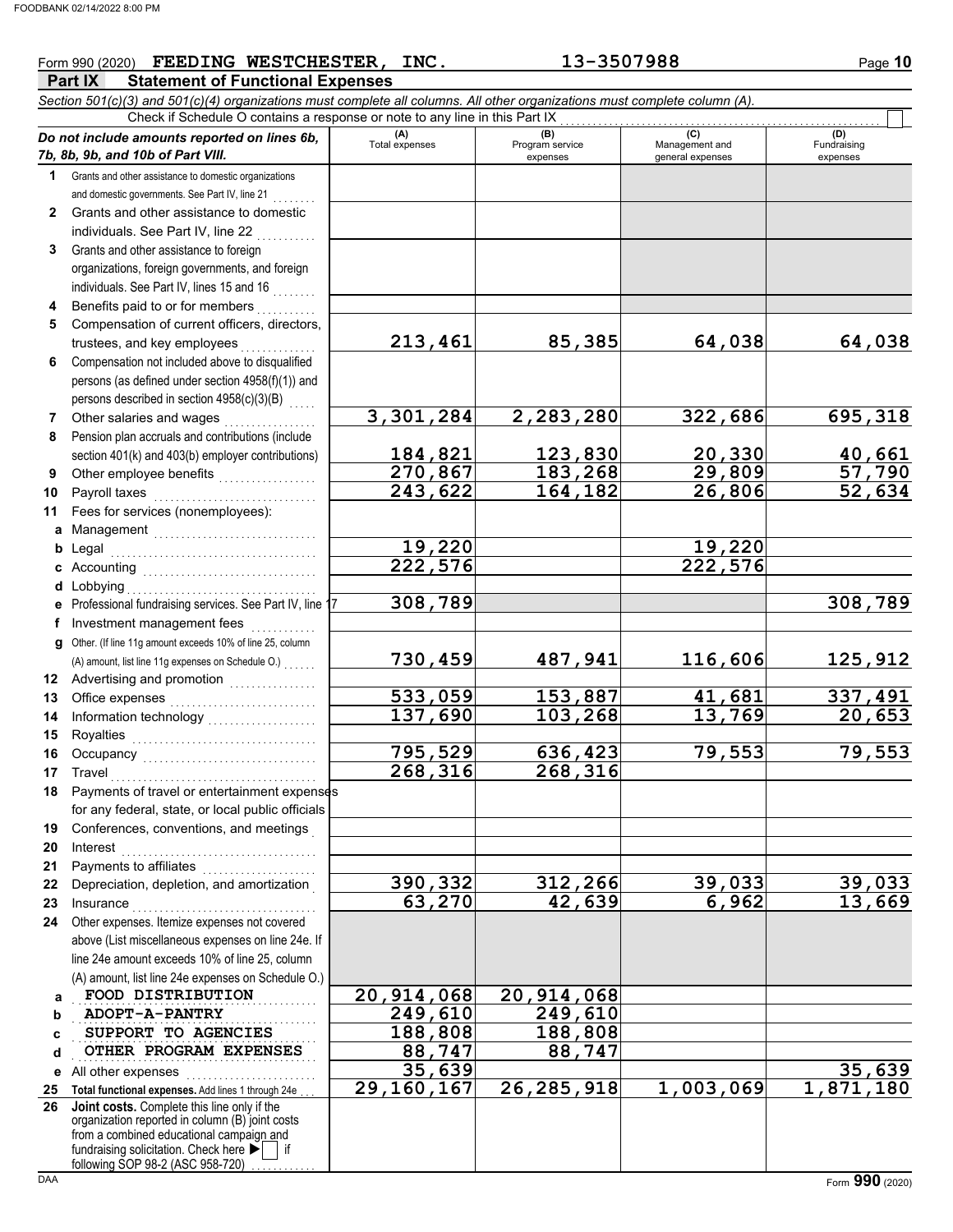|                         |          | FEEDING WESTCHESTER, INC.<br>Form 990 (2020)                                                                                                                                                                                  |                      |                                                                                                                                                                                                                                | 13-3507988              |                | Page 11      |
|-------------------------|----------|-------------------------------------------------------------------------------------------------------------------------------------------------------------------------------------------------------------------------------|----------------------|--------------------------------------------------------------------------------------------------------------------------------------------------------------------------------------------------------------------------------|-------------------------|----------------|--------------|
|                         | Part X   | <b>Balance Sheet</b><br>Check if Schedule O contains a response or note to any line in this Part X                                                                                                                            |                      |                                                                                                                                                                                                                                |                         |                |              |
|                         |          |                                                                                                                                                                                                                               |                      |                                                                                                                                                                                                                                | (A)                     |                | (B)          |
|                         |          |                                                                                                                                                                                                                               |                      |                                                                                                                                                                                                                                | Beginning of year       |                | End of year  |
|                         | 1.       | Cash-non-interest-bearing                                                                                                                                                                                                     |                      |                                                                                                                                                                                                                                |                         | 1              |              |
|                         | 2        |                                                                                                                                                                                                                               |                      |                                                                                                                                                                                                                                | 10, 197, 025            | $\overline{2}$ | 14,529,994   |
|                         | 3        |                                                                                                                                                                                                                               |                      |                                                                                                                                                                                                                                | 1,284,893               |                | 894,333      |
|                         | 4        | Accounts receivable, net                                                                                                                                                                                                      |                      |                                                                                                                                                                                                                                | 19,405                  |                | 30,959       |
|                         | 5        | Loans and other receivables from any current or former officer, director,                                                                                                                                                     |                      |                                                                                                                                                                                                                                |                         |                |              |
|                         |          | trustee, key employee, creator or founder, substantial contributor, or 35%                                                                                                                                                    |                      |                                                                                                                                                                                                                                |                         |                |              |
|                         |          |                                                                                                                                                                                                                               |                      |                                                                                                                                                                                                                                |                         | 5              |              |
|                         | 6        | Loans and other receivables from other disqualified persons (as defined                                                                                                                                                       |                      |                                                                                                                                                                                                                                |                         |                |              |
|                         |          | under section 4958(f)(1)), and persons described in section 4958(c)(3)(B)                                                                                                                                                     |                      |                                                                                                                                                                                                                                |                         | 6              |              |
| Assets                  | 7        |                                                                                                                                                                                                                               |                      |                                                                                                                                                                                                                                |                         | 7              |              |
|                         | 8        | Inventories for sale or use                                                                                                                                                                                                   |                      |                                                                                                                                                                                                                                | 1,378,357               | 8              | 1,384,687    |
|                         | 9        | Prepaid expenses and deferred charges                                                                                                                                                                                         |                      |                                                                                                                                                                                                                                | 87,616                  | 9              | 121,265      |
|                         |          | 10a Land, buildings, and equipment: cost or other                                                                                                                                                                             |                      |                                                                                                                                                                                                                                |                         |                |              |
|                         |          | basis. Complete Part VI of Schedule D<br>I ess: accumulated depreciation<br>10b 3, 269, 063                                                                                                                                   |                      |                                                                                                                                                                                                                                |                         |                |              |
|                         |          | <b>b</b> Less: accumulated depreciation<br>. 1                                                                                                                                                                                |                      |                                                                                                                                                                                                                                | 1,309,427 10c           |                | 1,208,179    |
|                         | 11       |                                                                                                                                                                                                                               |                      |                                                                                                                                                                                                                                | $\overline{264}$ , 438  | 11             | 41,684       |
|                         | 12       |                                                                                                                                                                                                                               |                      |                                                                                                                                                                                                                                |                         | 12             |              |
|                         | 13       |                                                                                                                                                                                                                               |                      |                                                                                                                                                                                                                                |                         | 13             |              |
|                         | 14       | Intangible assets                                                                                                                                                                                                             | $\overline{30}$ ,000 | 14                                                                                                                                                                                                                             | 30,000                  |                |              |
|                         | 15<br>16 | Total assets. Add lines 1 through 15 (must equal line 33)                                                                                                                                                                     |                      |                                                                                                                                                                                                                                | 14,571,161              | 15<br>16       | 18, 241, 101 |
|                         | 17       |                                                                                                                                                                                                                               | 1,214,874            | 17                                                                                                                                                                                                                             | 846,862                 |                |              |
|                         | 18       | Grants payable                                                                                                                                                                                                                |                      |                                                                                                                                                                                                                                |                         | 18             |              |
|                         | 19       | Deferred revenue                                                                                                                                                                                                              |                      |                                                                                                                                                                                                                                | 439,042                 | 19             | 231,881      |
|                         | 20       | Tax-exempt bond liabilities [11, 12] with the set of the set of the set of the set of the set of the set of the set of the set of the set of the set of the set of the set of the set of the set of the set of the set of the |                      |                                                                                                                                                                                                                                |                         | 20             |              |
|                         | 21       | Escrow or custodial account liability. Complete Part IV of Schedule D                                                                                                                                                         |                      |                                                                                                                                                                                                                                |                         | 21             |              |
|                         | 22       | Loans and other payables to any current or former officer, director,                                                                                                                                                          |                      |                                                                                                                                                                                                                                |                         |                |              |
| Liabilities             |          | trustee, key employee, creator or founder, substantial contributor, or 35%                                                                                                                                                    |                      |                                                                                                                                                                                                                                |                         |                |              |
|                         |          | controlled entity or family member of any of these persons                                                                                                                                                                    |                      |                                                                                                                                                                                                                                |                         | 22             |              |
|                         |          | 23 Secured mortgages and notes payable to unrelated third parties [[[[[[[[[[[[[[[[[[[[[[[[[[[[[[[[[[                                                                                                                          |                      |                                                                                                                                                                                                                                |                         | 23             |              |
|                         | 24       | Unsecured notes and loans payable to unrelated third parties                                                                                                                                                                  |                      |                                                                                                                                                                                                                                | 566,957                 | 24             |              |
|                         | 25       | Other liabilities (including federal income tax, payables to related third                                                                                                                                                    |                      |                                                                                                                                                                                                                                |                         |                |              |
|                         |          | parties, and other liabilities not included on lines 17-24). Complete Part X                                                                                                                                                  |                      |                                                                                                                                                                                                                                |                         |                |              |
|                         |          | of Schedule D                                                                                                                                                                                                                 |                      |                                                                                                                                                                                                                                |                         | 25             |              |
|                         | 26       |                                                                                                                                                                                                                               |                      |                                                                                                                                                                                                                                | 2,220,873               | 26             | 1,078,743    |
|                         |          | Organizations that follow FASB ASC 958, check here X                                                                                                                                                                          |                      |                                                                                                                                                                                                                                |                         |                |              |
|                         |          | and complete lines 27, 28, 32, and 33.                                                                                                                                                                                        |                      |                                                                                                                                                                                                                                |                         |                |              |
| <b>Balances</b>         | 27       | Net assets without donor restrictions                                                                                                                                                                                         |                      |                                                                                                                                                                                                                                | 10,943,096              | 27             | 16,710,800   |
|                         | 28       | Net assets with donor restrictions                                                                                                                                                                                            |                      |                                                                                                                                                                                                                                | $\overline{1,407}, 192$ | 28             | 451,558      |
| Fund                    |          | Organizations that do not follow FASB ASC 958, check here                                                                                                                                                                     |                      |                                                                                                                                                                                                                                |                         |                |              |
|                         |          | and complete lines 29 through 33.                                                                                                                                                                                             |                      |                                                                                                                                                                                                                                |                         |                |              |
| ŏ                       | 29       | Capital stock or trust principal, or current funds                                                                                                                                                                            |                      |                                                                                                                                                                                                                                |                         | 29             |              |
|                         | 30       | Paid-in or capital surplus, or land, building, or equipment fund                                                                                                                                                              |                      | and the complete control of the complete state of the complete state of the complete state of the complete state of the complete state of the complete state of the complete state of the complete state of the complete state |                         | 30             |              |
|                         |          |                                                                                                                                                                                                                               |                      |                                                                                                                                                                                                                                |                         |                |              |
| Assets<br>$\frac{1}{2}$ | 31       | Retained earnings, endowment, accumulated income, or other funds                                                                                                                                                              |                      |                                                                                                                                                                                                                                | 12,350,288              | 31<br>32       | 17, 162, 358 |

Total net assets or fund balances . . . . . . . . . . . . . . . . . . . . . . . . . . . . . . . . . . . . . . . . . . . . . . . . . . . . . Total liabilities and net assets/fund balances  $\dots\dots\dots\dots\dots\dots\dots\dots\dots\dots\dots\dots\dots\dots\dots\dots\dots$ 

Form **990** (2020) **14,571,161 18,241,101**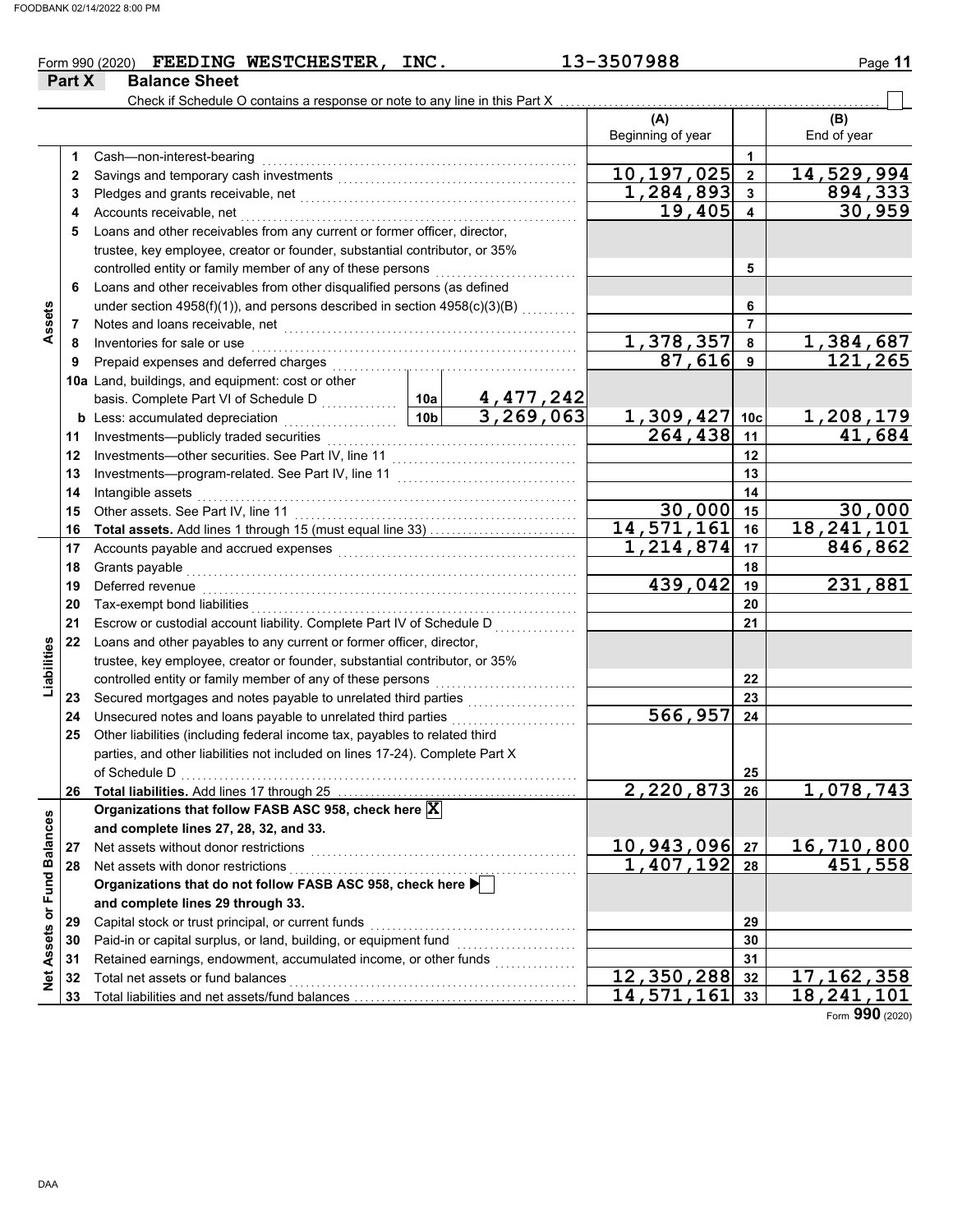|    | 13-3507988<br>Form 990 (2020) FEEDING WESTCHESTER, INC.                                                                                                                                                                        |                         |                |             | Page 12 |
|----|--------------------------------------------------------------------------------------------------------------------------------------------------------------------------------------------------------------------------------|-------------------------|----------------|-------------|---------|
|    | <b>Reconciliation of Net Assets</b><br>Part XI                                                                                                                                                                                 |                         |                |             |         |
|    | Check if Schedule O contains a response or note to any line in this Part XI                                                                                                                                                    |                         |                |             |         |
| 1  |                                                                                                                                                                                                                                | $\mathbf{1}$            | 33,967,836     |             |         |
| 2  |                                                                                                                                                                                                                                | $\overline{2}$          | 29, 160, 167   |             |         |
| 3  | Revenue less expenses. Subtract line 2 from line 1                                                                                                                                                                             | $\overline{\mathbf{3}}$ | 4,807,669      |             |         |
| 4  | Net assets or fund balances at beginning of year (must equal Part X, line 32, column (A)) [[[[[[[[[[[[[[[[[[[                                                                                                                  | $\blacktriangle$        | 12,350,288     |             |         |
| 5  | Net unrealized gains (losses) on investments [11] with the content of the content of the content of the content of the content of the content of the content of the content of the content of the content of the content of th | 5                       |                |             | 4,401   |
| 6  |                                                                                                                                                                                                                                | 6                       |                |             |         |
| 7  | Investment expenses                                                                                                                                                                                                            | $\overline{7}$          |                |             |         |
| 8  | Prior period adjustments with the contract of the contract of the contract of the contract of the contract of the contract of the contract of the contract of the contract of the contract of the contract of the contract of  | 8                       |                |             |         |
| 9  | Other changes in net assets or fund balances (explain on Schedule O)                                                                                                                                                           | 9                       |                |             |         |
| 10 | Net assets or fund balances at end of year. Combine lines 3 through 9 (must equal Part X, line                                                                                                                                 |                         |                |             |         |
|    | 32, column (B))                                                                                                                                                                                                                | 10                      | 17, 162, 358   |             |         |
|    | <b>Financial Statements and Reporting</b><br><b>Part XII</b>                                                                                                                                                                   |                         |                |             |         |
|    | Check if Schedule O contains a response or note to any line in this Part XII [111] [11] Check if Schedule O contains a response or note to any line in this Part XII                                                           |                         |                |             |         |
|    |                                                                                                                                                                                                                                |                         |                | Yes         | No      |
| 1  | $ \mathbf{X} $ Accrual<br>Accounting method used to prepare the Form 990:     Cash<br>Other                                                                                                                                    |                         |                |             |         |
|    | If the organization changed its method of accounting from a prior year or checked "Other," explain in                                                                                                                          |                         |                |             |         |
|    | Schedule O.                                                                                                                                                                                                                    |                         |                |             |         |
|    | 2a Were the organization's financial statements compiled or reviewed by an independent accountant?                                                                                                                             |                         | 2a             |             | X       |
|    | If "Yes," check a box below to indicate whether the financial statements for the year were compiled or                                                                                                                         |                         |                |             |         |
|    | reviewed on a separate basis, consolidated basis, or both:                                                                                                                                                                     |                         |                |             |         |
|    | Separate basis     Consolidated basis<br>Both consolidated and separate basis<br>$\mathbf{1}$                                                                                                                                  |                         |                |             |         |
|    | b Were the organization's financial statements audited by an independent accountant?                                                                                                                                           |                         | 2 <sub>b</sub> | $\mathbf x$ |         |
|    | If "Yes," check a box below to indicate whether the financial statements for the year were audited on a                                                                                                                        |                         |                |             |         |
|    | separate basis, consolidated basis, or both:                                                                                                                                                                                   |                         |                |             |         |
|    | $ \mathbf{X} $ Separate basis $ \cdot $ Consolidated basis<br>  Both consolidated and separate basis                                                                                                                           |                         |                |             |         |
|    | c If "Yes" to line 2a or 2b, does the organization have a committee that assumes responsibility for oversight of                                                                                                               |                         |                |             |         |
|    | the audit, review, or compilation of its financial statements and selection of an independent accountant?                                                                                                                      |                         | 2c             | X           |         |
|    | If the organization changed either its oversight process or selection process during the tax year, explain on                                                                                                                  |                         |                |             |         |
|    | Schedule O.                                                                                                                                                                                                                    |                         |                |             |         |
|    | 3a As a result of a federal award, was the organization required to undergo an audit or audits as set forth in the                                                                                                             |                         |                |             |         |
|    | Single Audit Act and OMB Circular A-133?                                                                                                                                                                                       |                         | Зa             | X           |         |
|    | <b>b</b> If "Yes," did the organization undergo the required audit or audits? If the organization did not undergo the                                                                                                          |                         |                |             |         |
|    | required audit or audits, explain why on Schedule O and describe any steps taken to undergo such audits                                                                                                                        |                         | 3b             | X<br>nn r   |         |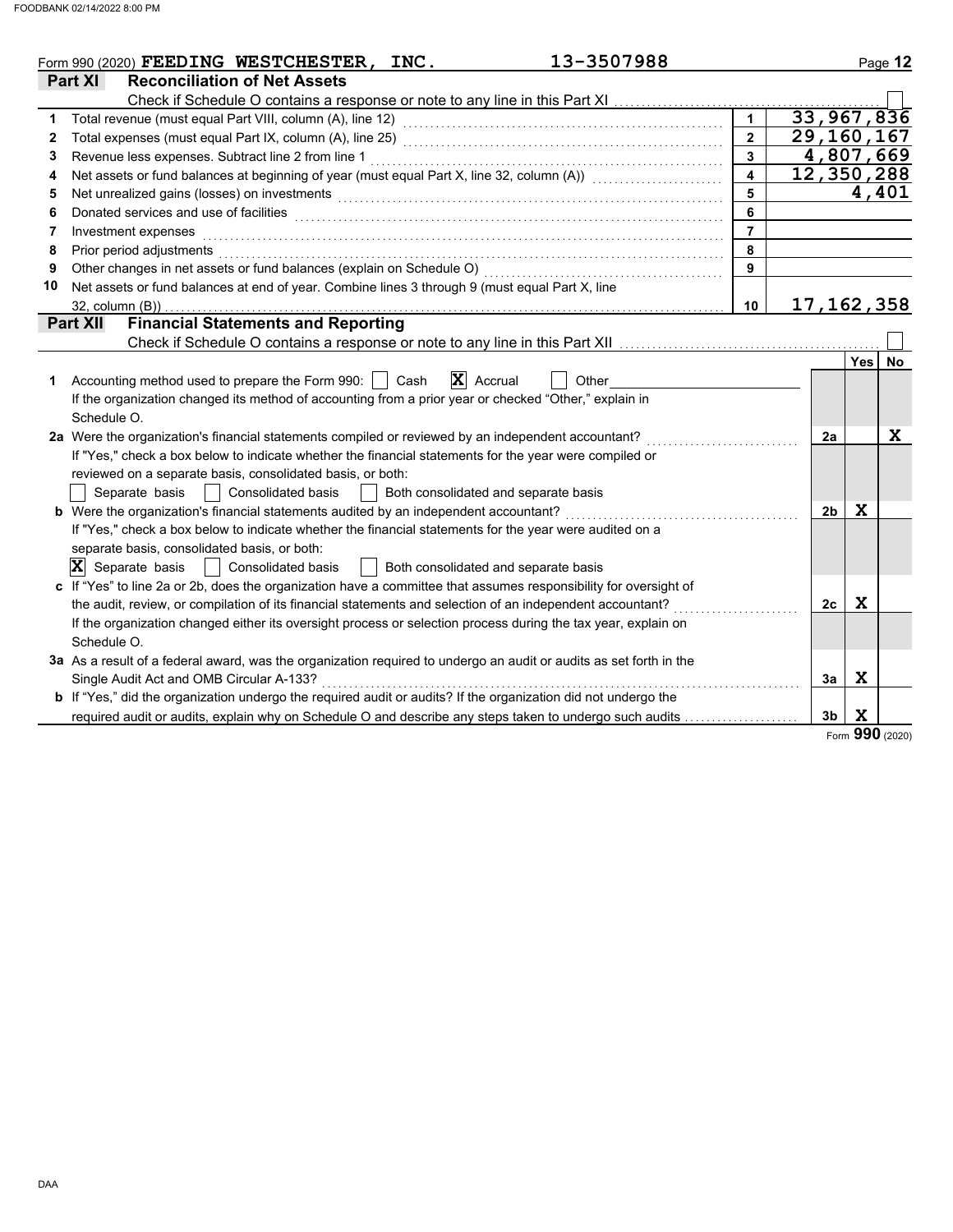| Form 990 (2020) FEEDING WESTCHESTER,                                                                                                                                                                                                                                                                |                                                                |                                   |                            |                 | INC.         |                                                                                                 |        | 13-3507988                                                                                             |                                                                    | Page 8                                                          |
|-----------------------------------------------------------------------------------------------------------------------------------------------------------------------------------------------------------------------------------------------------------------------------------------------------|----------------------------------------------------------------|-----------------------------------|----------------------------|-----------------|--------------|-------------------------------------------------------------------------------------------------|--------|--------------------------------------------------------------------------------------------------------|--------------------------------------------------------------------|-----------------------------------------------------------------|
| Part VII                                                                                                                                                                                                                                                                                            |                                                                |                                   |                            |                 |              |                                                                                                 |        | Section A. Officers, Directors, Trustees, Key Employees, and Highest Compensated Employees (continued) |                                                                    |                                                                 |
| (A)<br>Name and title                                                                                                                                                                                                                                                                               | (B)<br>Average<br>hours<br>per week<br>(list any               |                                   |                            | (C)<br>Position |              | (do not check more than one<br>box, unless person is both an<br>officer and a director/trustee) |        | (D)<br>Reportable<br>compensation<br>from the<br>organization                                          | (E)<br>Reportable<br>compensation<br>from related<br>organizations | (F)<br>Estimated amount<br>of other<br>compensation<br>from the |
|                                                                                                                                                                                                                                                                                                     | hours for<br>related<br>organizations<br>below<br>dotted line) | Individual trustee<br>or director | Institutional<br>l trustee | Officer         | Key employee | Highest compensate<br>employee                                                                  | Former | (W-2/1099-MISC)                                                                                        | (W-2/1099-MISC)                                                    | organization and<br>related organizations                       |
| JOHN MULVEY<br>(20)                                                                                                                                                                                                                                                                                 | 2.00                                                           |                                   |                            |                 |              |                                                                                                 |        |                                                                                                        |                                                                    |                                                                 |
| <b>BOARD MEMBER</b>                                                                                                                                                                                                                                                                                 | 0.00                                                           | $\mathbf X$                       |                            |                 |              |                                                                                                 |        | 0                                                                                                      | 0                                                                  | 0                                                               |
| <b>SUE NORTON</b><br>(21)                                                                                                                                                                                                                                                                           | 2.00                                                           |                                   |                            |                 |              |                                                                                                 |        |                                                                                                        |                                                                    |                                                                 |
| <b>CHAIR</b>                                                                                                                                                                                                                                                                                        | 0.00                                                           | $\mathbf x$                       |                            | Χ               |              |                                                                                                 |        | 0                                                                                                      | 0                                                                  | 0                                                               |
| <b>JAMIE RABOY</b><br>(22)                                                                                                                                                                                                                                                                          |                                                                |                                   |                            |                 |              |                                                                                                 |        |                                                                                                        |                                                                    |                                                                 |
| <b>SECRETARY</b>                                                                                                                                                                                                                                                                                    | 2.00<br>0.00                                                   | $\mathbf X$                       |                            | X               |              |                                                                                                 |        | 0                                                                                                      | 0                                                                  | $\mathbf 0$                                                     |
| RICHARD RAKOW<br>(23)                                                                                                                                                                                                                                                                               |                                                                |                                   |                            |                 |              |                                                                                                 |        |                                                                                                        |                                                                    |                                                                 |
| <b>BOARD MEMBER</b>                                                                                                                                                                                                                                                                                 | 2.00<br>0.00                                                   | $\mathbf X$                       |                            |                 |              |                                                                                                 |        | 0                                                                                                      | 0                                                                  | $\mathbf 0$                                                     |
| <b>DOUGLAS RUTTENBERG</b><br>(24)                                                                                                                                                                                                                                                                   |                                                                |                                   |                            |                 |              |                                                                                                 |        |                                                                                                        |                                                                    |                                                                 |
|                                                                                                                                                                                                                                                                                                     | 2.00                                                           |                                   |                            |                 |              |                                                                                                 |        |                                                                                                        |                                                                    |                                                                 |
| <b>TREASURER</b>                                                                                                                                                                                                                                                                                    | 0.00                                                           | $\mathbf X$                       |                            | Χ               |              |                                                                                                 |        | 0                                                                                                      | 0                                                                  | $\mathbf 0$                                                     |
| DR RAYMOND<br>(25)                                                                                                                                                                                                                                                                                  | <b>SANCHEZ</b>                                                 |                                   |                            |                 |              |                                                                                                 |        |                                                                                                        |                                                                    |                                                                 |
| <b>BOARD MEMBER</b>                                                                                                                                                                                                                                                                                 | 2.00                                                           | $\mathbf X$                       |                            |                 |              |                                                                                                 |        | 0                                                                                                      |                                                                    | 0                                                               |
| <b>SCOTT SHERMAN</b><br>(26)                                                                                                                                                                                                                                                                        | 0.00                                                           |                                   |                            |                 |              |                                                                                                 |        |                                                                                                        | 0                                                                  |                                                                 |
|                                                                                                                                                                                                                                                                                                     | 2.00                                                           |                                   |                            |                 |              |                                                                                                 |        |                                                                                                        |                                                                    |                                                                 |
| VICE CHAIR                                                                                                                                                                                                                                                                                          | 0.00                                                           | $\mathbf X$                       |                            | Χ               |              |                                                                                                 |        | 0                                                                                                      | 0                                                                  | 0                                                               |
| DANIEL SINGER<br>(27)                                                                                                                                                                                                                                                                               |                                                                |                                   |                            |                 |              |                                                                                                 |        |                                                                                                        |                                                                    |                                                                 |
| <b>BOARD MEMBER</b>                                                                                                                                                                                                                                                                                 | 2.00<br>0.00                                                   | $\mathbf x$                       |                            |                 |              |                                                                                                 |        | 0                                                                                                      | 0                                                                  | $\mathbf 0$                                                     |
| 1b Subtotal                                                                                                                                                                                                                                                                                         |                                                                |                                   |                            |                 |              |                                                                                                 |        |                                                                                                        |                                                                    |                                                                 |
| c Total from continuation sheets to Part VII, Section A                                                                                                                                                                                                                                             |                                                                |                                   |                            |                 |              |                                                                                                 |        |                                                                                                        |                                                                    |                                                                 |
|                                                                                                                                                                                                                                                                                                     |                                                                |                                   |                            |                 |              |                                                                                                 |        |                                                                                                        |                                                                    |                                                                 |
| Total number of individuals (including but not limited to those listed above) who received more than \$100,000 of<br>$\mathbf{2}$<br>reportable compensation from the organization ▶                                                                                                                |                                                                |                                   |                            |                 |              |                                                                                                 |        |                                                                                                        |                                                                    |                                                                 |
| Did the organization list any former officer, director, trustee, key employee, or highest compensated<br>3                                                                                                                                                                                          |                                                                |                                   |                            |                 |              |                                                                                                 |        |                                                                                                        |                                                                    | No<br>Yes                                                       |
| employee on line 1a? If "Yes," complete Schedule J for such individual<br>For any individual listed on line 1a, is the sum of reportable compensation and other compensation from the<br>4<br>organization and related organizations greater than \$150,000? If "Yes," complete Schedule J for such |                                                                |                                   |                            |                 |              |                                                                                                 |        |                                                                                                        |                                                                    | 3                                                               |
| individual<br>Did any person listed on line 1a receive or accrue compensation from any unrelated organization or individual<br>5                                                                                                                                                                    |                                                                |                                   |                            |                 |              |                                                                                                 |        |                                                                                                        |                                                                    | 4                                                               |
| for services rendered to the organization? If "Yes," complete Schedule J for such person                                                                                                                                                                                                            |                                                                |                                   |                            |                 |              |                                                                                                 |        |                                                                                                        |                                                                    | 5                                                               |
| <b>Section B. Independent Contractors</b><br>Complete this table for your five highest compensated independent contractors that received more than \$100,000 of<br>1                                                                                                                                |                                                                |                                   |                            |                 |              |                                                                                                 |        |                                                                                                        |                                                                    |                                                                 |
| compensation from the organization. Report compensation for the calendar year ending with or within the organization's tax year.                                                                                                                                                                    |                                                                |                                   |                            |                 |              |                                                                                                 |        |                                                                                                        |                                                                    |                                                                 |
|                                                                                                                                                                                                                                                                                                     | (A)<br>Name and business address                               |                                   |                            |                 |              |                                                                                                 |        |                                                                                                        | (B)<br>Description of services                                     | (C)<br>Compensation                                             |
|                                                                                                                                                                                                                                                                                                     |                                                                |                                   |                            |                 |              |                                                                                                 |        |                                                                                                        |                                                                    |                                                                 |
|                                                                                                                                                                                                                                                                                                     |                                                                |                                   |                            |                 |              |                                                                                                 |        |                                                                                                        |                                                                    |                                                                 |
|                                                                                                                                                                                                                                                                                                     |                                                                |                                   |                            |                 |              |                                                                                                 |        |                                                                                                        |                                                                    |                                                                 |
|                                                                                                                                                                                                                                                                                                     |                                                                |                                   |                            |                 |              |                                                                                                 |        |                                                                                                        |                                                                    |                                                                 |
|                                                                                                                                                                                                                                                                                                     |                                                                |                                   |                            |                 |              |                                                                                                 |        |                                                                                                        |                                                                    |                                                                 |
| Total number of independent contractors (including but not limited to those listed above) who<br>2                                                                                                                                                                                                  |                                                                |                                   |                            |                 |              |                                                                                                 |        |                                                                                                        |                                                                    |                                                                 |

DAA Form 990 (2020) received more than \$100,000 of compensation from the organization ▶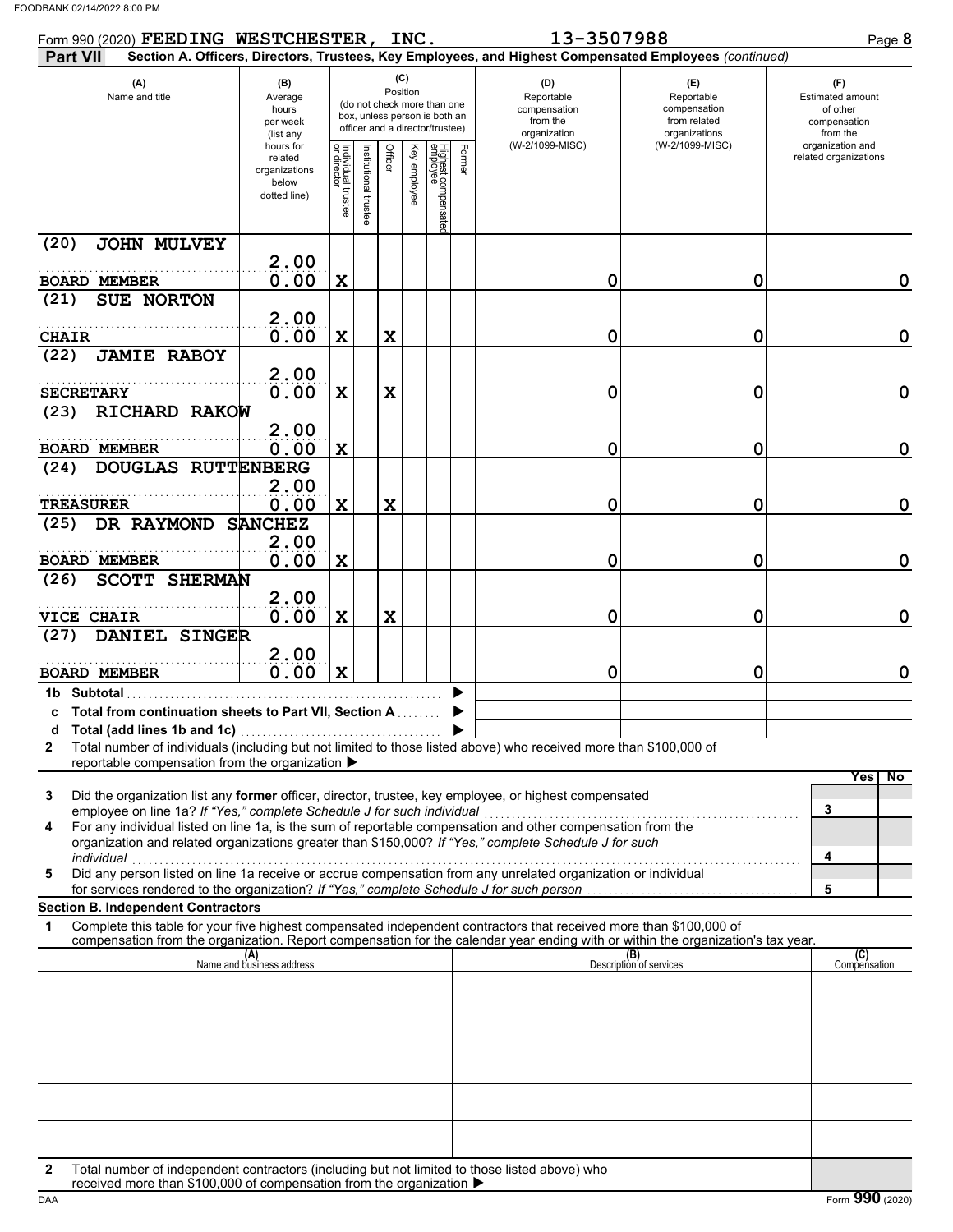| Form 990 (2020) FEEDING WESTCHESTER,                                                                                                                                                                                                                                                                                                                                                                                                 |                                                                |                                                                                                 |                      |         | INC.            |                                 |        | 13-3507988                                                                                             |                                                                    | Page 8                                                          |
|--------------------------------------------------------------------------------------------------------------------------------------------------------------------------------------------------------------------------------------------------------------------------------------------------------------------------------------------------------------------------------------------------------------------------------------|----------------------------------------------------------------|-------------------------------------------------------------------------------------------------|----------------------|---------|-----------------|---------------------------------|--------|--------------------------------------------------------------------------------------------------------|--------------------------------------------------------------------|-----------------------------------------------------------------|
| <b>Part VII</b>                                                                                                                                                                                                                                                                                                                                                                                                                      |                                                                |                                                                                                 |                      |         |                 |                                 |        | Section A. Officers, Directors, Trustees, Key Employees, and Highest Compensated Employees (continued) |                                                                    |                                                                 |
| (A)<br>Name and title                                                                                                                                                                                                                                                                                                                                                                                                                | (B)<br>Average<br>hours<br>per week<br>(list any               | (do not check more than one<br>box, unless person is both an<br>officer and a director/trustee) |                      |         | (C)<br>Position |                                 |        | (D)<br>Reportable<br>compensation<br>from the<br>organization                                          | (E)<br>Reportable<br>compensation<br>from related<br>organizations | (F)<br>Estimated amount<br>of other<br>compensation<br>from the |
|                                                                                                                                                                                                                                                                                                                                                                                                                                      | hours for<br>related<br>organizations<br>below<br>dotted line) | Individual trustee<br>or director                                                               | nstitutional trustee | Officer | Key employee    | Highest compensatec<br>employee | Former | (W-2/1099-MISC)                                                                                        | (W-2/1099-MISC)                                                    | organization and<br>related organizations                       |
| <b>JOHN TRETLER</b><br>(28)<br>BOARD MEMBER 1/21                                                                                                                                                                                                                                                                                                                                                                                     | 2.00                                                           |                                                                                                 |                      |         |                 |                                 |        |                                                                                                        |                                                                    |                                                                 |
| <b>JENNIFER WELLS</b><br>(29)                                                                                                                                                                                                                                                                                                                                                                                                        | 0.00                                                           | $\mathbf X$                                                                                     |                      |         |                 |                                 |        | 0                                                                                                      | 0                                                                  | $\mathbf 0$                                                     |
|                                                                                                                                                                                                                                                                                                                                                                                                                                      | 2.00                                                           |                                                                                                 |                      |         |                 |                                 |        |                                                                                                        |                                                                    |                                                                 |
| BOARD MEMBER 1/21                                                                                                                                                                                                                                                                                                                                                                                                                    | 0.00                                                           | $\mathbf X$                                                                                     |                      |         |                 |                                 |        | 0                                                                                                      | 0                                                                  | $\mathbf 0$                                                     |
| MICHAEL WILSON<br>(30)                                                                                                                                                                                                                                                                                                                                                                                                               |                                                                |                                                                                                 |                      |         |                 |                                 |        |                                                                                                        |                                                                    |                                                                 |
| VICE CHAIR                                                                                                                                                                                                                                                                                                                                                                                                                           | 2.00<br>0.00                                                   | $\mathbf X$                                                                                     |                      | X       |                 |                                 |        | 0                                                                                                      | 0                                                                  | $\mathbf 0$                                                     |
|                                                                                                                                                                                                                                                                                                                                                                                                                                      |                                                                |                                                                                                 |                      |         |                 |                                 |        |                                                                                                        |                                                                    |                                                                 |
|                                                                                                                                                                                                                                                                                                                                                                                                                                      |                                                                |                                                                                                 |                      |         |                 |                                 |        |                                                                                                        |                                                                    |                                                                 |
|                                                                                                                                                                                                                                                                                                                                                                                                                                      |                                                                |                                                                                                 |                      |         |                 |                                 |        |                                                                                                        |                                                                    |                                                                 |
|                                                                                                                                                                                                                                                                                                                                                                                                                                      |                                                                |                                                                                                 |                      |         |                 |                                 |        |                                                                                                        |                                                                    |                                                                 |
|                                                                                                                                                                                                                                                                                                                                                                                                                                      |                                                                |                                                                                                 |                      |         |                 |                                 |        |                                                                                                        |                                                                    |                                                                 |
| 1b Subtotal<br><b>Total from continuation sheets to Part VII, Section A. </b><br>Total number of individuals (including but not limited to those listed above) who received more than \$100,000 of<br>$\mathbf{2}$                                                                                                                                                                                                                   |                                                                |                                                                                                 |                      |         |                 |                                 |        |                                                                                                        |                                                                    |                                                                 |
| reportable compensation from the organization ▶                                                                                                                                                                                                                                                                                                                                                                                      |                                                                |                                                                                                 |                      |         |                 |                                 |        |                                                                                                        |                                                                    |                                                                 |
| 3<br>Did the organization list any former officer, director, trustee, key employee, or highest compensated<br>employee on line 1a? If "Yes," complete Schedule J for such individual<br>For any individual listed on line 1a, is the sum of reportable compensation and other compensation from the<br>4<br>organization and related organizations greater than \$150,000? If "Yes," complete Schedule J for such<br>individual<br>5 |                                                                |                                                                                                 |                      |         |                 |                                 |        |                                                                                                        |                                                                    | Yes<br>$\overline{N}$<br>3<br>4                                 |
| for services rendered to the organization? If "Yes," complete Schedule J for such person                                                                                                                                                                                                                                                                                                                                             |                                                                |                                                                                                 |                      |         |                 |                                 |        |                                                                                                        |                                                                    | 5                                                               |
| <b>Section B. Independent Contractors</b><br>Complete this table for your five highest compensated independent contractors that received more than \$100,000 of<br>1<br>compensation from the organization. Report compensation for the calendar year ending with or within the organization's tax year.                                                                                                                             |                                                                |                                                                                                 |                      |         |                 |                                 |        |                                                                                                        |                                                                    |                                                                 |
|                                                                                                                                                                                                                                                                                                                                                                                                                                      | (A)<br>Name and business address                               |                                                                                                 |                      |         |                 |                                 |        |                                                                                                        | (B)<br>Description of services                                     | (C)<br>Compensation                                             |
|                                                                                                                                                                                                                                                                                                                                                                                                                                      |                                                                |                                                                                                 |                      |         |                 |                                 |        |                                                                                                        |                                                                    |                                                                 |
|                                                                                                                                                                                                                                                                                                                                                                                                                                      |                                                                |                                                                                                 |                      |         |                 |                                 |        |                                                                                                        |                                                                    |                                                                 |
|                                                                                                                                                                                                                                                                                                                                                                                                                                      |                                                                |                                                                                                 |                      |         |                 |                                 |        |                                                                                                        |                                                                    |                                                                 |
|                                                                                                                                                                                                                                                                                                                                                                                                                                      |                                                                |                                                                                                 |                      |         |                 |                                 |        |                                                                                                        |                                                                    |                                                                 |
| Total number of independent contractors (including but not limited to those listed above) who<br>$\mathbf{2}$<br>received more than \$100,000 of compensation from the organization ▶                                                                                                                                                                                                                                                |                                                                |                                                                                                 |                      |         |                 |                                 |        |                                                                                                        |                                                                    |                                                                 |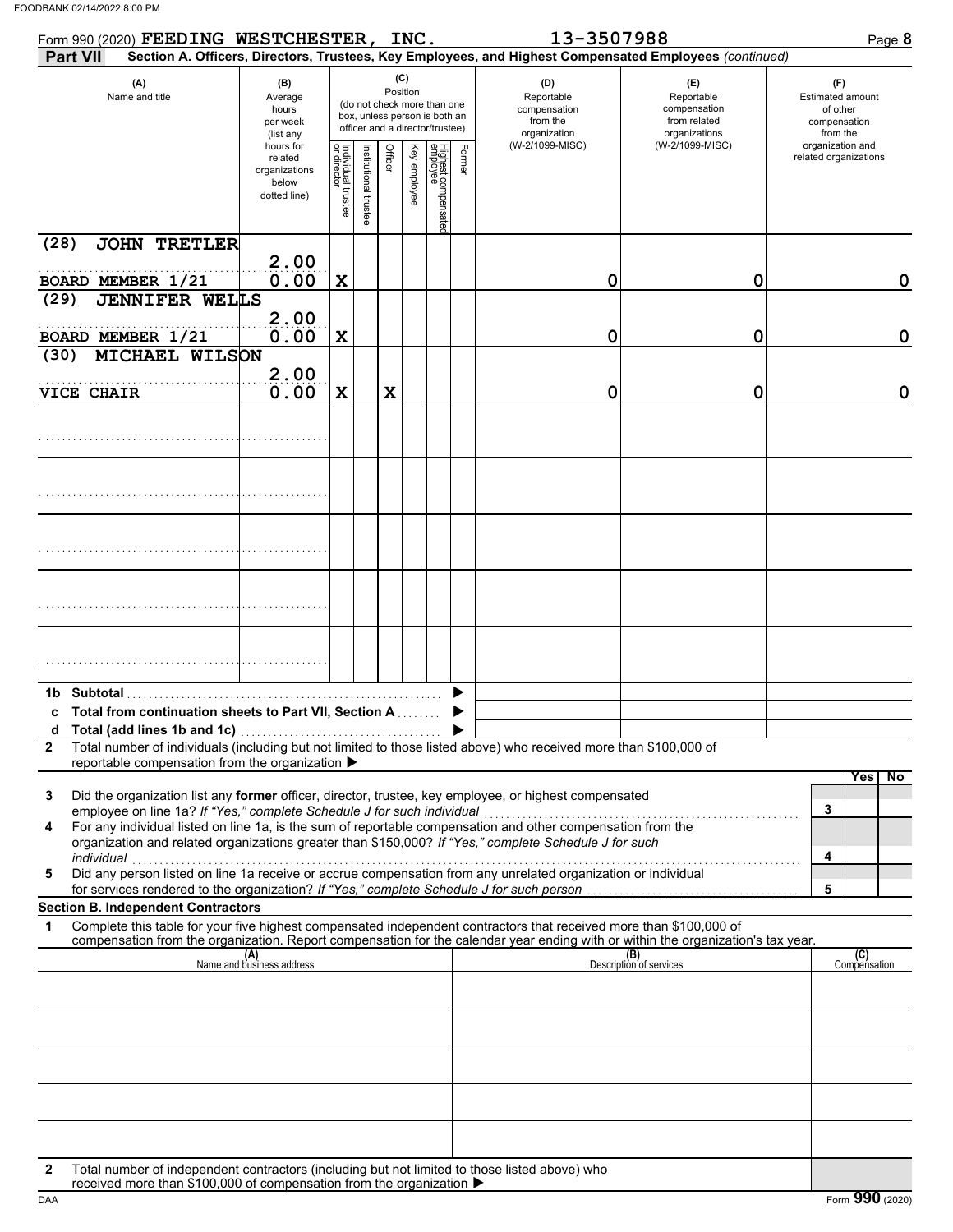| <b>SCHEDULE A</b>                          |                                                            | <b>Public Charity Status and Public Support</b>                                                                                                                                                                                                                                                                                                                                                                                                                                                                                                                                                                                                                                                                              |                                                      |                                        | OMB No. 1545-0047                     |
|--------------------------------------------|------------------------------------------------------------|------------------------------------------------------------------------------------------------------------------------------------------------------------------------------------------------------------------------------------------------------------------------------------------------------------------------------------------------------------------------------------------------------------------------------------------------------------------------------------------------------------------------------------------------------------------------------------------------------------------------------------------------------------------------------------------------------------------------------|------------------------------------------------------|----------------------------------------|---------------------------------------|
| (Form 990 or 990-EZ)                       |                                                            | Complete if the organization is a section 501(c)(3) organization or a section 4947(a)(1) nonexempt charitable trust.                                                                                                                                                                                                                                                                                                                                                                                                                                                                                                                                                                                                         |                                                      |                                        | 020                                   |
| Department of the Treasury                 |                                                            | Attach to Form 990 or Form 990-EZ.                                                                                                                                                                                                                                                                                                                                                                                                                                                                                                                                                                                                                                                                                           |                                                      |                                        | <b>Open to Public</b>                 |
| Internal Revenue Service                   |                                                            | Go to www.irs.gov/Form990 for instructions and the latest information.                                                                                                                                                                                                                                                                                                                                                                                                                                                                                                                                                                                                                                                       |                                                      |                                        | Inspection                            |
| Name of the organization                   |                                                            |                                                                                                                                                                                                                                                                                                                                                                                                                                                                                                                                                                                                                                                                                                                              |                                                      |                                        | <b>Employer identification number</b> |
|                                            |                                                            | FEEDING WESTCHESTER, INC.                                                                                                                                                                                                                                                                                                                                                                                                                                                                                                                                                                                                                                                                                                    |                                                      | 13-3507988                             |                                       |
| Part I                                     |                                                            | Reason for Public Charity Status. (All organizations must complete this part.) See instructions.                                                                                                                                                                                                                                                                                                                                                                                                                                                                                                                                                                                                                             |                                                      |                                        |                                       |
|                                            |                                                            | The organization is not a private foundation because it is: (For lines 1 through 12, check only one box.)                                                                                                                                                                                                                                                                                                                                                                                                                                                                                                                                                                                                                    |                                                      |                                        |                                       |
| 1                                          |                                                            | A church, convention of churches, or association of churches described in section 170(b)(1)(A)(i).                                                                                                                                                                                                                                                                                                                                                                                                                                                                                                                                                                                                                           |                                                      |                                        |                                       |
| $\mathbf 2$<br>3                           |                                                            | A school described in section 170(b)(1)(A)(ii). (Attach Schedule E (Form 990 or 990-EZ).)<br>A hospital or a cooperative hospital service organization described in section 170(b)(1)(A)(iii).                                                                                                                                                                                                                                                                                                                                                                                                                                                                                                                               |                                                      |                                        |                                       |
| 4                                          |                                                            | A medical research organization operated in conjunction with a hospital described in section 170(b)(1)(A)(iii). Enter the hospital's name,                                                                                                                                                                                                                                                                                                                                                                                                                                                                                                                                                                                   |                                                      |                                        |                                       |
| city, and state:                           |                                                            |                                                                                                                                                                                                                                                                                                                                                                                                                                                                                                                                                                                                                                                                                                                              |                                                      |                                        |                                       |
| 5                                          |                                                            | An organization operated for the benefit of a college or university owned or operated by a governmental unit described in                                                                                                                                                                                                                                                                                                                                                                                                                                                                                                                                                                                                    |                                                      |                                        |                                       |
|                                            | section 170(b)(1)(A)(iv). (Complete Part II.)              |                                                                                                                                                                                                                                                                                                                                                                                                                                                                                                                                                                                                                                                                                                                              |                                                      |                                        |                                       |
| 6                                          |                                                            | A federal, state, or local government or governmental unit described in section 170(b)(1)(A)(v).                                                                                                                                                                                                                                                                                                                                                                                                                                                                                                                                                                                                                             |                                                      |                                        |                                       |
| $ {\bf X} $<br>7                           | described in section 170(b)(1)(A)(vi). (Complete Part II.) | An organization that normally receives a substantial part of its support from a governmental unit or from the general public                                                                                                                                                                                                                                                                                                                                                                                                                                                                                                                                                                                                 |                                                      |                                        |                                       |
| 8                                          |                                                            | A community trust described in section 170(b)(1)(A)(vi). (Complete Part II.)                                                                                                                                                                                                                                                                                                                                                                                                                                                                                                                                                                                                                                                 |                                                      |                                        |                                       |
| 9<br>university:                           |                                                            | An agricultural research organization described in section 170(b)(1)(A)(ix) operated in conjunction with a land-grant college<br>or university or a non-land-grant college of agriculture (see instructions). Enter the name, city, and state of the college or                                                                                                                                                                                                                                                                                                                                                                                                                                                              |                                                      |                                        |                                       |
| 10<br>11<br>12                             |                                                            | An organization that normally receives: (1) more than 33 1/3% of its support from contributions, membership fees, and gross<br>receipts from activities related to its exempt functions, subject to certain exceptions; and (2) no more than 331/3% of its<br>support from gross investment income and unrelated business taxable income (less section 511 tax) from businesses<br>acquired by the organization after June 30, 1975. See section 509(a)(2). (Complete Part III.)<br>An organization organized and operated exclusively to test for public safety. See section 509(a)(4).<br>An organization organized and operated exclusively for the benefit of, to perform the functions of, or to carry out the purposes |                                                      |                                        |                                       |
| a<br>b                                     |                                                            | of one or more publicly supported organizations described in section 509(a)(1) or section 509(a)(2). See section 509(a)(3).<br>Check the box in lines 12a through 12d that describes the type of supporting organization and complete lines 12e, 12f, and 12g.<br>Type I. A supporting organization operated, supervised, or controlled by its supported organization(s), typically by giving<br>the supported organization(s) the power to regularly appoint or elect a majority of the directors or trustees of the<br>supporting organization. You must complete Part IV, Sections A and B.<br>Type II. A supporting organization supervised or controlled in connection with its supported organization(s), by having    |                                                      |                                        |                                       |
|                                            |                                                            | control or management of the supporting organization vested in the same persons that control or manage the supported<br>organization(s). You must complete Part IV, Sections A and C.                                                                                                                                                                                                                                                                                                                                                                                                                                                                                                                                        |                                                      |                                        |                                       |
| c                                          |                                                            | Type III functionally integrated. A supporting organization operated in connection with, and functionally integrated with,<br>its supported organization(s) (see instructions). You must complete Part IV, Sections A, D, and E.                                                                                                                                                                                                                                                                                                                                                                                                                                                                                             |                                                      |                                        |                                       |
| d                                          |                                                            | Type III non-functionally integrated. A supporting organization operated in connection with its supported organization(s)<br>that is not functionally integrated. The organization generally must satisfy a distribution requirement and an attentiveness<br>requirement (see instructions). You must complete Part IV, Sections A and D, and Part V.                                                                                                                                                                                                                                                                                                                                                                        |                                                      |                                        |                                       |
| е                                          |                                                            | Check this box if the organization received a written determination from the IRS that it is a Type I, Type II, Type III                                                                                                                                                                                                                                                                                                                                                                                                                                                                                                                                                                                                      |                                                      |                                        |                                       |
|                                            |                                                            | functionally integrated, or Type III non-functionally integrated supporting organization.                                                                                                                                                                                                                                                                                                                                                                                                                                                                                                                                                                                                                                    |                                                      |                                        |                                       |
| f                                          | Enter the number of supported organizations                |                                                                                                                                                                                                                                                                                                                                                                                                                                                                                                                                                                                                                                                                                                                              |                                                      |                                        |                                       |
| g<br>(i) Name of supported<br>organization | $(ii)$ EIN                                                 | Provide the following information about the supported organization(s).<br>(iii) Type of organization<br>(described on lines 1-10                                                                                                                                                                                                                                                                                                                                                                                                                                                                                                                                                                                             | (iv) Is the organization<br>listed in your governing | (v) Amount of monetary<br>support (see | (vi) Amount of<br>other support (see  |
|                                            |                                                            | above (see instructions))                                                                                                                                                                                                                                                                                                                                                                                                                                                                                                                                                                                                                                                                                                    | document?                                            | instructions)                          | instructions)                         |
|                                            |                                                            |                                                                                                                                                                                                                                                                                                                                                                                                                                                                                                                                                                                                                                                                                                                              | Yes<br>No                                            |                                        |                                       |
| (A)                                        |                                                            |                                                                                                                                                                                                                                                                                                                                                                                                                                                                                                                                                                                                                                                                                                                              |                                                      |                                        |                                       |
| (B)                                        |                                                            |                                                                                                                                                                                                                                                                                                                                                                                                                                                                                                                                                                                                                                                                                                                              |                                                      |                                        |                                       |
| (C)                                        |                                                            |                                                                                                                                                                                                                                                                                                                                                                                                                                                                                                                                                                                                                                                                                                                              |                                                      |                                        |                                       |
| (D)                                        |                                                            |                                                                                                                                                                                                                                                                                                                                                                                                                                                                                                                                                                                                                                                                                                                              |                                                      |                                        |                                       |
| (E)                                        |                                                            |                                                                                                                                                                                                                                                                                                                                                                                                                                                                                                                                                                                                                                                                                                                              |                                                      |                                        |                                       |
| <b>Total</b>                               |                                                            |                                                                                                                                                                                                                                                                                                                                                                                                                                                                                                                                                                                                                                                                                                                              |                                                      |                                        |                                       |

**For Paperwork Reduction Act Notice, see the Instructions for Form 990 or 990-EZ.**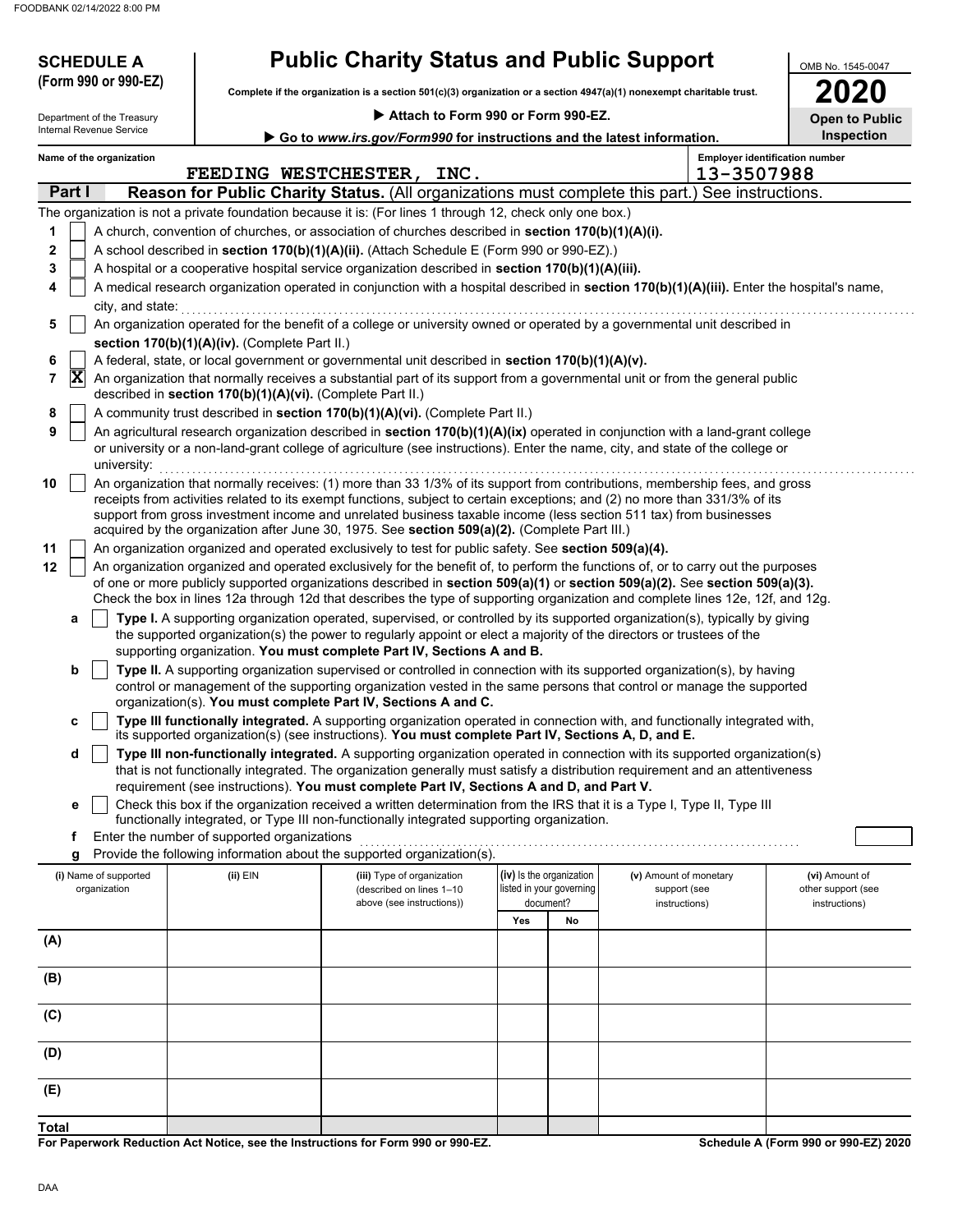|              | Schedule A (Form 990 or 990-EZ) 2020                                                                                                                                                                               | FEEDING WESTCHESTER, INC. |            |            |            | 13-3507988   | Page 2                   |
|--------------|--------------------------------------------------------------------------------------------------------------------------------------------------------------------------------------------------------------------|---------------------------|------------|------------|------------|--------------|--------------------------|
|              | Support Schedule for Organizations Described in Sections 170(b)(1)(A)(iv) and 170(b)(1)(A)(vi)<br>Part II                                                                                                          |                           |            |            |            |              |                          |
|              | (Complete only if you checked the box on line 5, 7, or 8 of Part I or if the organization failed to qualify under                                                                                                  |                           |            |            |            |              |                          |
|              | Part III. If the organization fails to qualify under the tests listed below, please complete Part III.)                                                                                                            |                           |            |            |            |              |                          |
|              | <b>Section A. Public Support</b>                                                                                                                                                                                   |                           |            |            |            |              |                          |
|              | Calendar year (or fiscal year beginning in)<br>$\blacktriangleright$                                                                                                                                               | (a) 2016                  | (b) 2017   | $(c)$ 2018 | $(d)$ 2019 | (e) 2020     | (f) Total                |
| 1            | Gifts, grants, contributions, and<br>membership fees received. (Do not<br>include any "unusual grants.")                                                                                                           | 13, 349, 465              | 15,948,530 | 16,810,233 | 31,080,244 | 32,927,554   | 110, 116, 026            |
| $\mathbf{2}$ | Tax revenues levied for the<br>organization's benefit and either paid<br>to or expended on its behalf                                                                                                              |                           |            |            |            |              |                          |
| 3            | The value of services or facilities<br>furnished by a governmental unit to the<br>organization without charge                                                                                                      |                           |            |            |            |              |                          |
| 4            | Total. Add lines 1 through 3                                                                                                                                                                                       | 13, 349, 465              | 15,948,530 | 16,810,233 | 31,080,244 | 32, 927, 554 | 110, 116, 026            |
| 5            | The portion of total contributions by<br>each person (other than a<br>governmental unit or publicly<br>supported organization) included on<br>line 1 that exceeds 2% of the amount<br>shown on line 11, column (f) |                           |            |            |            |              |                          |
| 6            | Public support. Subtract line 5 from line 4                                                                                                                                                                        |                           |            |            |            |              | 110, 116, 026            |
|              | <b>Section B. Total Support</b>                                                                                                                                                                                    |                           |            |            |            |              |                          |
|              | Calendar year (or fiscal year beginning in) $\blacktriangleright$                                                                                                                                                  | (a) 2016                  | (b) 2017   | $(c)$ 2018 | $(d)$ 2019 | (e) 2020     | (f) Total                |
| 7            | Amounts from line 4                                                                                                                                                                                                | 13, 349, 465              | 15,948,530 | 16,810,233 | 31,080,244 | 32, 927, 554 | 110, 116, 026            |
| 8            | Gross income from interest, dividends,<br>payments received on securities loans,<br>rents, royalties, and income from<br>similar sources                                                                           | 5,024                     | 10,526     | 49,582     | 66,900     | 18,392       | 150,424                  |
| 9            | Net income from unrelated business<br>activities, whether or not the business<br>is regularly carried on                                                                                                           | 5,511                     |            |            | 24,368     |              | 29,879                   |
| 10           | Other income. Do not include gain or<br>loss from the sale of capital assets                                                                                                                                       |                           |            |            |            |              |                          |
|              | (Explain in Part VI.)                                                                                                                                                                                              |                           |            |            |            |              |                          |
| 11<br>12     | Total support. Add lines 7 through 10<br>Gross receipts from related activities, etc. (see instructions)                                                                                                           |                           |            |            |            | 12           | 110,296,329<br>3,364,652 |
| 13           | First 5 years. If the Form 990 is for the organization's first, second, third, fourth, or fifth tax year as a section 501(c)(3)                                                                                    |                           |            |            |            |              |                          |
|              | organization, check this box and stop here                                                                                                                                                                         |                           |            |            |            |              | ▶                        |
|              | <b>Section C. Computation of Public Support Percentage</b>                                                                                                                                                         |                           |            |            |            |              |                          |
| 14           | Public support percentage for 2020 (line 6, column (f) divided by line 11, column (f)) [[[[[[[[[[[[[[[[[[[[[[                                                                                                      |                           |            |            |            | 14           | 99.84%                   |
| 15           | Public support percentage from 2019 Schedule A, Part II, line 14                                                                                                                                                   |                           |            |            |            | 15           | 99.82%                   |
|              | 16a 33 1/3% support test-2020. If the organization did not check the box on line 13, and line 14 is 33 1/3% or more, check this                                                                                    |                           |            |            |            |              |                          |
|              | box and stop here. The organization qualifies as a publicly supported organization                                                                                                                                 |                           |            |            |            |              | <b>X</b>                 |
| b            | 33 1/3% support test-2019. If the organization did not check a box on line 13 or 16a, and line 15 is 33 1/3% or more, check                                                                                        |                           |            |            |            |              |                          |
|              | this box and stop here. The organization qualifies as a publicly supported organization                                                                                                                            |                           |            |            |            |              |                          |
|              | 17a 10%-facts-and-circumstances test-2020. If the organization did not check a box on line 13, 16a, or 16b, and line 14 is                                                                                         |                           |            |            |            |              |                          |
|              | 10% or more, and if the organization meets the "facts-and-circumstances" test, check this box and stop here. Explain in                                                                                            |                           |            |            |            |              |                          |
|              | Part VI how the organization meets the "facts-and-circumstances" test. The organization qualifies as a publicly supported<br>organization                                                                          |                           |            |            |            |              |                          |
| b            | 10%-facts-and-circumstances test-2019. If the organization did not check a box on line 13, 16a, 16b, or 17a, and line                                                                                              |                           |            |            |            |              |                          |
|              | 15 is 10% or more, and if the organization meets the "facts-and-circumstances" test, check this box and stop here. Explain                                                                                         |                           |            |            |            |              |                          |
|              | in Part VI how the organization meets the "facts-and-circumstances" test. The organization qualifies as a publicly supported                                                                                       |                           |            |            |            |              |                          |
|              | organization                                                                                                                                                                                                       |                           |            |            |            |              |                          |
| 18           | Private foundation. If the organization did not check a box on line 13, 16a, 16b, 17a, or 17b, check this box and see<br>instructions                                                                              |                           |            |            |            |              |                          |
|              |                                                                                                                                                                                                                    |                           |            |            |            |              |                          |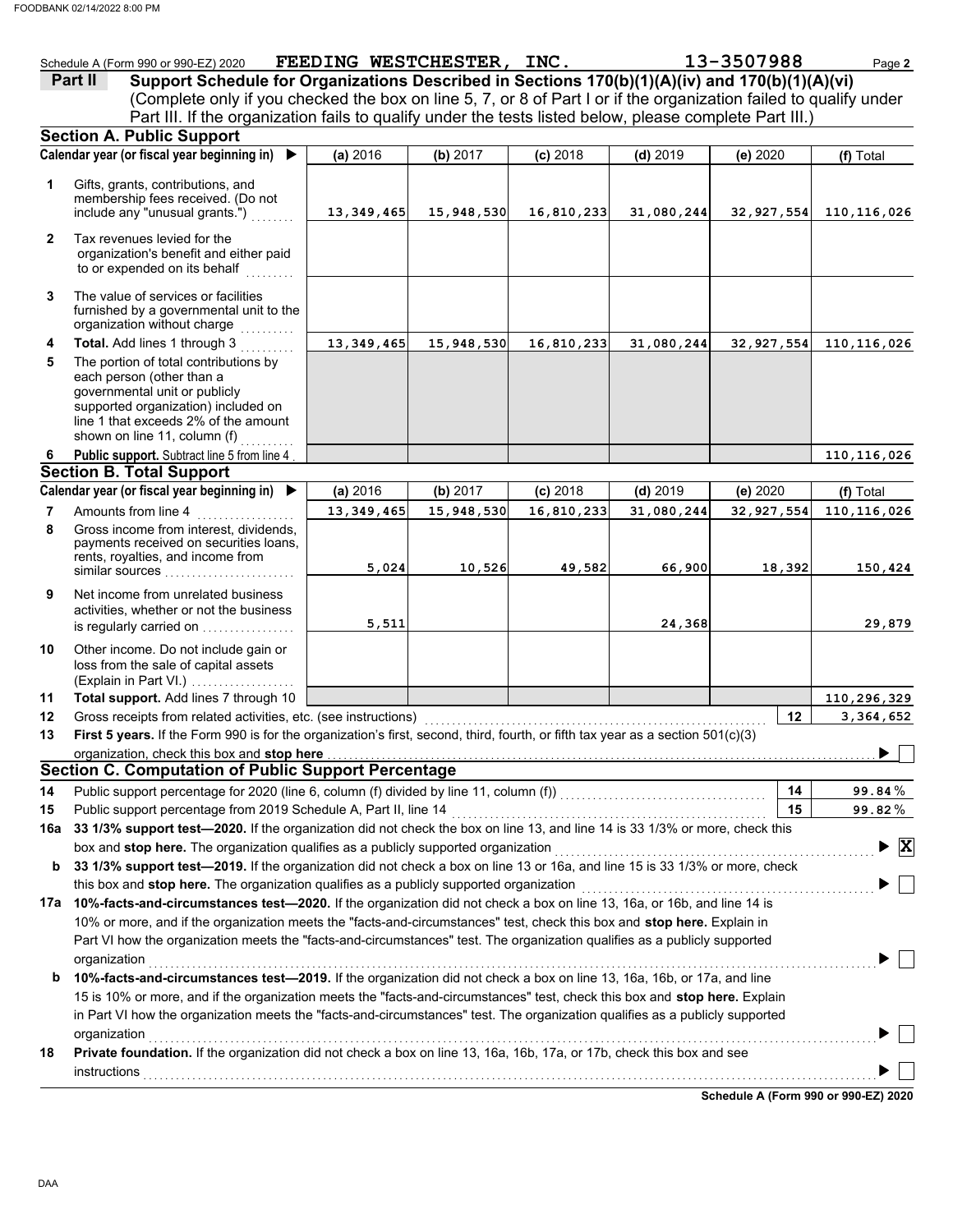|    | Schedule A (Form 990 or 990-EZ) 2020                                                                                                                                                                | FEEDING WESTCHESTER, INC. |          |            |            | 13-3507988 | Page 3    |
|----|-----------------------------------------------------------------------------------------------------------------------------------------------------------------------------------------------------|---------------------------|----------|------------|------------|------------|-----------|
|    | Support Schedule for Organizations Described in Section 509(a)(2)<br>Part III                                                                                                                       |                           |          |            |            |            |           |
|    | (Complete only if you checked the box on line 10 of Part I or if the organization failed to qualify under Part II.                                                                                  |                           |          |            |            |            |           |
|    | If the organization fails to qualify under the tests listed below, please complete Part II.)                                                                                                        |                           |          |            |            |            |           |
|    | <b>Section A. Public Support</b><br>Calendar year (or fiscal year beginning in)                                                                                                                     |                           |          |            |            |            |           |
|    | Gifts, grants, contributions, and membership fees                                                                                                                                                   | (a) 2016                  | (b) 2017 | $(c)$ 2018 | $(d)$ 2019 | (e) 2020   | (f) Total |
| 1  | received. (Do not include any "unusual grants.")                                                                                                                                                    |                           |          |            |            |            |           |
| 2  | Gross receipts from admissions, merchandise<br>sold or services performed, or facilities<br>furnished in any activity that is related to the<br>organization's tax-exempt purpose                   |                           |          |            |            |            |           |
| 3  | Gross receipts from activities that are not an<br>unrelated trade or business under section 513                                                                                                     |                           |          |            |            |            |           |
| 4  | Tax revenues levied for the<br>organization's benefit and either paid<br>to or expended on its behalf                                                                                               |                           |          |            |            |            |           |
| 5  | The value of services or facilities<br>furnished by a governmental unit to the<br>organization without charge                                                                                       |                           |          |            |            |            |           |
| 6  | Total. Add lines 1 through 5                                                                                                                                                                        |                           |          |            |            |            |           |
|    | <b>7a</b> Amounts included on lines 1, 2, and 3<br>received from disqualified persons<br>$\sim$                                                                                                     |                           |          |            |            |            |           |
| b  | Amounts included on lines 2 and 3<br>received from other than disqualified<br>persons that exceed the greater of \$5,000<br>or 1% of the amount on line 13 for the year                             |                           |          |            |            |            |           |
| C  | Add lines 7a and 7b<br>.                                                                                                                                                                            |                           |          |            |            |            |           |
| 8  | Public support. (Subtract line 7c from                                                                                                                                                              |                           |          |            |            |            |           |
|    | line $6.$ )                                                                                                                                                                                         |                           |          |            |            |            |           |
|    | <b>Section B. Total Support</b><br>Calendar year (or fiscal year beginning in)                                                                                                                      |                           |          |            |            |            |           |
|    |                                                                                                                                                                                                     | (a) 2016                  | (b) 2017 | $(c)$ 2018 | $(d)$ 2019 | (e) 2020   | (f) Total |
| 9  | Amounts from line 6                                                                                                                                                                                 |                           |          |            |            |            |           |
|    | <b>10a</b> Gross income from interest, dividends,<br>payments received on securities loans, rents,<br>royalties, and income from similar sources                                                    |                           |          |            |            |            |           |
| b  | Unrelated business taxable income (less<br>section 511 taxes) from businesses<br>acquired after June 30, 1975<br>.                                                                                  |                           |          |            |            |            |           |
| c  | Add lines 10a and 10b<br>.                                                                                                                                                                          |                           |          |            |            |            |           |
| 11 | Net income from unrelated business<br>activities not included in line 10b, whether<br>or not the business is regularly carried on.                                                                  |                           |          |            |            |            |           |
| 12 | Other income. Do not include gain or<br>loss from the sale of capital assets<br>(Explain in Part VI.)<br>.                                                                                          |                           |          |            |            |            |           |
| 13 | Total support. (Add lines 9, 10c, 11,                                                                                                                                                               |                           |          |            |            |            |           |
| 14 | and $12.$ )<br>the contract of the contract of the contract of<br>First 5 years. If the Form 990 is for the organization's first, second, third, fourth, or fifth tax year as a section 501(c)(3)   |                           |          |            |            |            |           |
|    | organization, check this box and stop here                                                                                                                                                          |                           |          |            |            |            |           |
|    | <b>Section C. Computation of Public Support Percentage</b>                                                                                                                                          |                           |          |            |            |            |           |
| 15 | Public support percentage for 2020 (line 8, column (f), divided by line 13, column (f))<br>matrix (f)                                                                                               |                           |          |            |            | 15         | %         |
| 16 | Public support percentage from 2019 Schedule A, Part III, line 15 [11] [11] Concentration contracts are provided by Public Support percentage from 2019 Schedule A, Part III, line 15 [11] $\alpha$ |                           |          |            |            | 16         | $\%$      |
|    | Section D. Computation of Investment Income Percentage                                                                                                                                              |                           |          |            |            |            |           |
| 17 |                                                                                                                                                                                                     |                           |          |            |            | 17         | %         |
|    | 18 Investment income percentage from 2019 Schedule A, Part III, line 17                                                                                                                             |                           |          |            |            | 18         | $\%$      |
|    | 19a 33 1/3% support tests-2020. If the organization did not check the box on line 14, and line 15 is more than 33 1/3%, and line                                                                    |                           |          |            |            |            |           |
|    | 17 is not more than 33 1/3%, check this box and stop here. The organization qualifies as a publicly supported organization.                                                                         |                           |          |            |            |            |           |
| b  | 33 1/3% support tests-2019. If the organization did not check a box on line 14 or line 19a, and line 16 is more than 33 1/3%, and                                                                   |                           |          |            |            |            |           |
|    | line 18 is not more than 33 1/3%, check this box and stop here. The organization qualifies as a publicly supported organization                                                                     |                           |          |            |            |            |           |
| 20 |                                                                                                                                                                                                     |                           |          |            |            |            |           |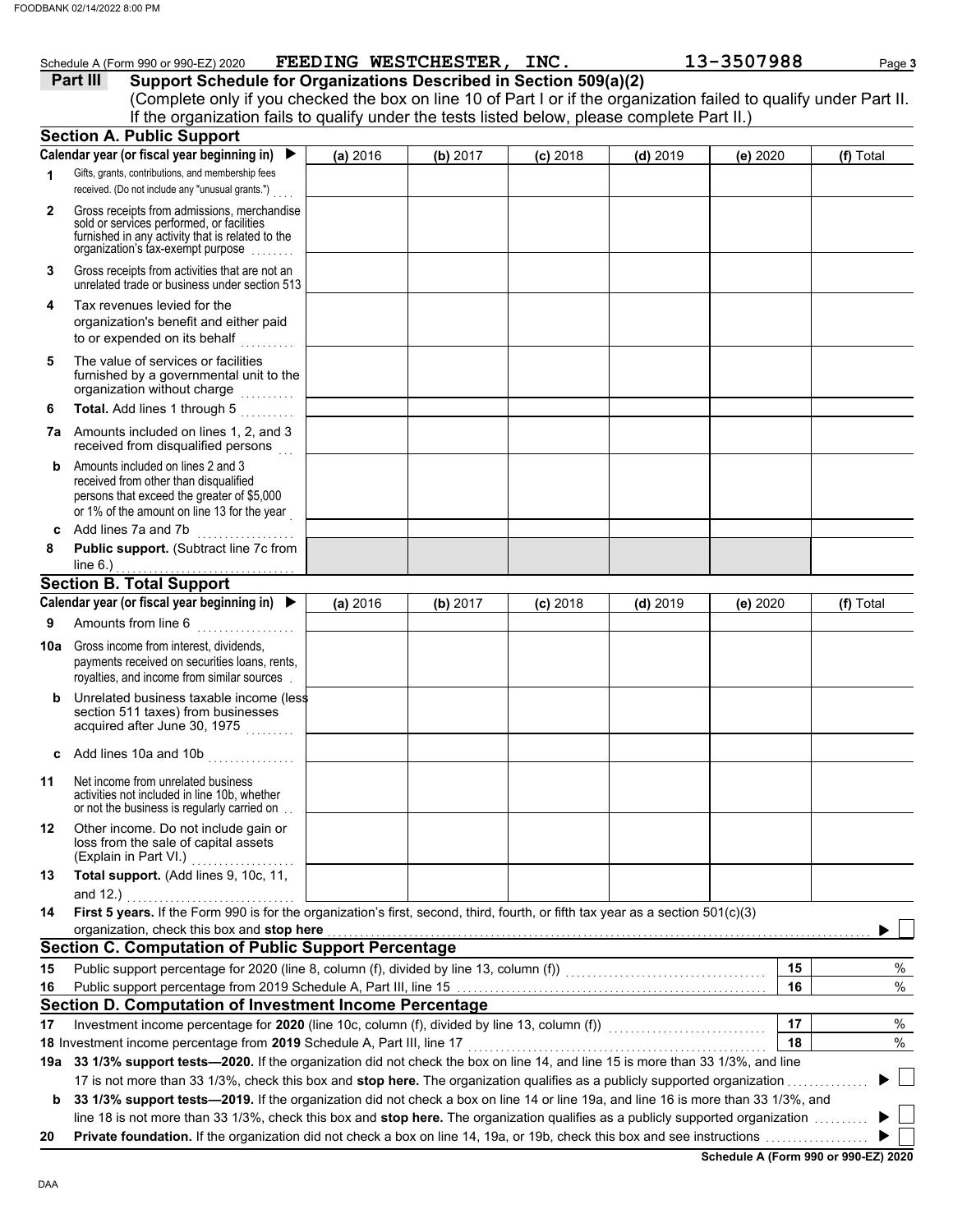|                | 13-3507988<br>INC.<br>FEEDING WESTCHESTER,<br>Schedule A (Form 990 or 990-EZ) 2020                                                                                                                                        |                 |     | Page 4 |
|----------------|---------------------------------------------------------------------------------------------------------------------------------------------------------------------------------------------------------------------------|-----------------|-----|--------|
| <b>Part IV</b> | <b>Supporting Organizations</b><br>(Complete only if you checked a box in line 12 on Part I. If you checked box 12a, Part I, complete Sections A                                                                          |                 |     |        |
|                | and B. If you checked box 12b, Part I, complete Sections A and C. If you checked box 12c, Part I, complete                                                                                                                |                 |     |        |
|                | Sections A, D, and E. If you checked box 12d, Part I, complete Sections A and D, and complete Part V.)                                                                                                                    |                 |     |        |
|                | <b>Section A. All Supporting Organizations</b>                                                                                                                                                                            |                 |     |        |
|                |                                                                                                                                                                                                                           |                 | Yes | No     |
| 1              | Are all of the organization's supported organizations listed by name in the organization's governing                                                                                                                      |                 |     |        |
|                | documents? If "No," describe in Part VI how the supported organizations are designated. If designated by                                                                                                                  |                 |     |        |
|                | class or purpose, describe the designation. If historic and continuing relationship, explain.                                                                                                                             | 1               |     |        |
| $\mathbf{2}$   | Did the organization have any supported organization that does not have an IRS determination of status                                                                                                                    |                 |     |        |
|                | under section 509(a)(1) or (2)? If "Yes," explain in Part VI how the organization determined that the supported                                                                                                           |                 |     |        |
|                | organization was described in section 509(a)(1) or (2).                                                                                                                                                                   | $\mathbf{2}$    |     |        |
| За             | Did the organization have a supported organization described in section 501(c)(4), (5), or (6)? If "Yes," answer                                                                                                          |                 |     |        |
|                | lines 3b and 3c below.                                                                                                                                                                                                    | За              |     |        |
| b              | Did the organization confirm that each supported organization qualified under section 501(c)(4), (5), or (6) and                                                                                                          |                 |     |        |
|                | satisfied the public support tests under section $509(a)(2)$ ? If "Yes," describe in Part VI when and how the                                                                                                             |                 |     |        |
|                | organization made the determination.                                                                                                                                                                                      | 3b              |     |        |
| c              | Did the organization ensure that all support to such organizations was used exclusively for section $170(c)(2)(B)$                                                                                                        |                 |     |        |
|                | purposes? If "Yes," explain in Part VI what controls the organization put in place to ensure such use.                                                                                                                    | 3c              |     |        |
| 4a             | Was any supported organization not organized in the United States ("foreign supported organization")? If                                                                                                                  |                 |     |        |
|                | "Yes," and if you checked 12a or 12b in Part I, answer (b) and (c) below.                                                                                                                                                 | 4a              |     |        |
| b              | Did the organization have ultimate control and discretion in deciding whether to make grants to the foreign<br>supported organization? If "Yes," describe in Part VI how the organization had such control and discretion |                 |     |        |
|                | despite being controlled or supervised by or in connection with its supported organizations.                                                                                                                              | 4b              |     |        |
| c              | Did the organization support any foreign supported organization that does not have an IRS determination                                                                                                                   |                 |     |        |
|                | under sections $501(c)(3)$ and $509(a)(1)$ or (2)? If "Yes," explain in Part VI what controls the organization used                                                                                                       |                 |     |        |
|                | to ensure that all support to the foreign supported organization was used exclusively for section 170(c)(2)(B)                                                                                                            |                 |     |        |
|                | purposes.                                                                                                                                                                                                                 | 4с              |     |        |
| 5a             | Did the organization add, substitute, or remove any supported organizations during the tax year? If "Yes,"                                                                                                                |                 |     |        |
|                | answer lines 5b and 5c below (if applicable). Also, provide detail in Part VI, including (i) the names and EIN                                                                                                            |                 |     |        |
|                | numbers of the supported organizations added, substituted, or removed; (ii) the reasons for each such action;                                                                                                             |                 |     |        |
|                | (iii) the authority under the organization's organizing document authorizing such action; and (iv) how the action                                                                                                         |                 |     |        |
|                | was accomplished (such as by amendment to the organizing document).                                                                                                                                                       | 5a              |     |        |
| b              | Type I or Type II only. Was any added or substituted supported organization part of a class already                                                                                                                       |                 |     |        |
|                | designated in the organization's organizing document?                                                                                                                                                                     | 5b              |     |        |
| c              | Substitutions only. Was the substitution the result of an event beyond the organization's control?                                                                                                                        | 5c              |     |        |
| 6              | Did the organization provide support (whether in the form of grants or the provision of services or facilities) to                                                                                                        |                 |     |        |
|                | anyone other than (i) its supported organizations, (ii) individuals that are part of the charitable class benefited                                                                                                       |                 |     |        |
|                | by one or more of its supported organizations, or (iii) other supporting organizations that also support or                                                                                                               |                 |     |        |
|                | benefit one or more of the filing organization's supported organizations? If "Yes," provide detail in Part VI.                                                                                                            | 6               |     |        |
| 7              | Did the organization provide a grant, loan, compensation, or other similar payment to a substantial contributor                                                                                                           |                 |     |        |
|                | (as defined in section 4958(c)(3)(C)), a family member of a substantial contributor, or a 35% controlled entity                                                                                                           |                 |     |        |
|                | with regard to a substantial contributor? If "Yes," complete Part I of Schedule L (Form 990 or 990-EZ).                                                                                                                   | 7               |     |        |
| 8              | Did the organization make a loan to a disqualified person (as defined in section 4958) not described in line 7?<br>If "Yes," complete Part I of Schedule L (Form 990 or 990-EZ).                                          | 8               |     |        |
| 9a             | Was the organization controlled directly or indirectly at any time during the tax year by one or more                                                                                                                     |                 |     |        |
|                | disqualified persons, as defined in section 4946 (other than foundation managers and organizations                                                                                                                        |                 |     |        |
|                | described in section 509(a)(1) or (2))? If "Yes," provide detail in Part VI.                                                                                                                                              | 9а              |     |        |
| b              | Did one or more disqualified persons (as defined in line 9a) hold a controlling interest in any entity in which                                                                                                           |                 |     |        |
|                | the supporting organization had an interest? If "Yes," provide detail in Part VI.                                                                                                                                         | 9b              |     |        |
| c              | Did a disqualified person (as defined in line 9a) have an ownership interest in, or derive any personal benefit                                                                                                           |                 |     |        |
|                | from, assets in which the supporting organization also had an interest? If "Yes," provide detail in Part VI.                                                                                                              | 9c              |     |        |
| 10a            | Was the organization subject to the excess business holdings rules of section 4943 because of section                                                                                                                     |                 |     |        |
|                | 4943(f) (regarding certain Type II supporting organizations, and all Type III non-functionally integrated                                                                                                                 |                 |     |        |
|                | supporting organizations)? If "Yes," answer line 10b below.                                                                                                                                                               | 10a             |     |        |
| b              | Did the organization have any excess business holdings in the tax year? (Use Schedule C, Form 4720, to                                                                                                                    |                 |     |        |
|                | determine whether the organization had excess business holdings.)                                                                                                                                                         | 10 <sub>b</sub> |     |        |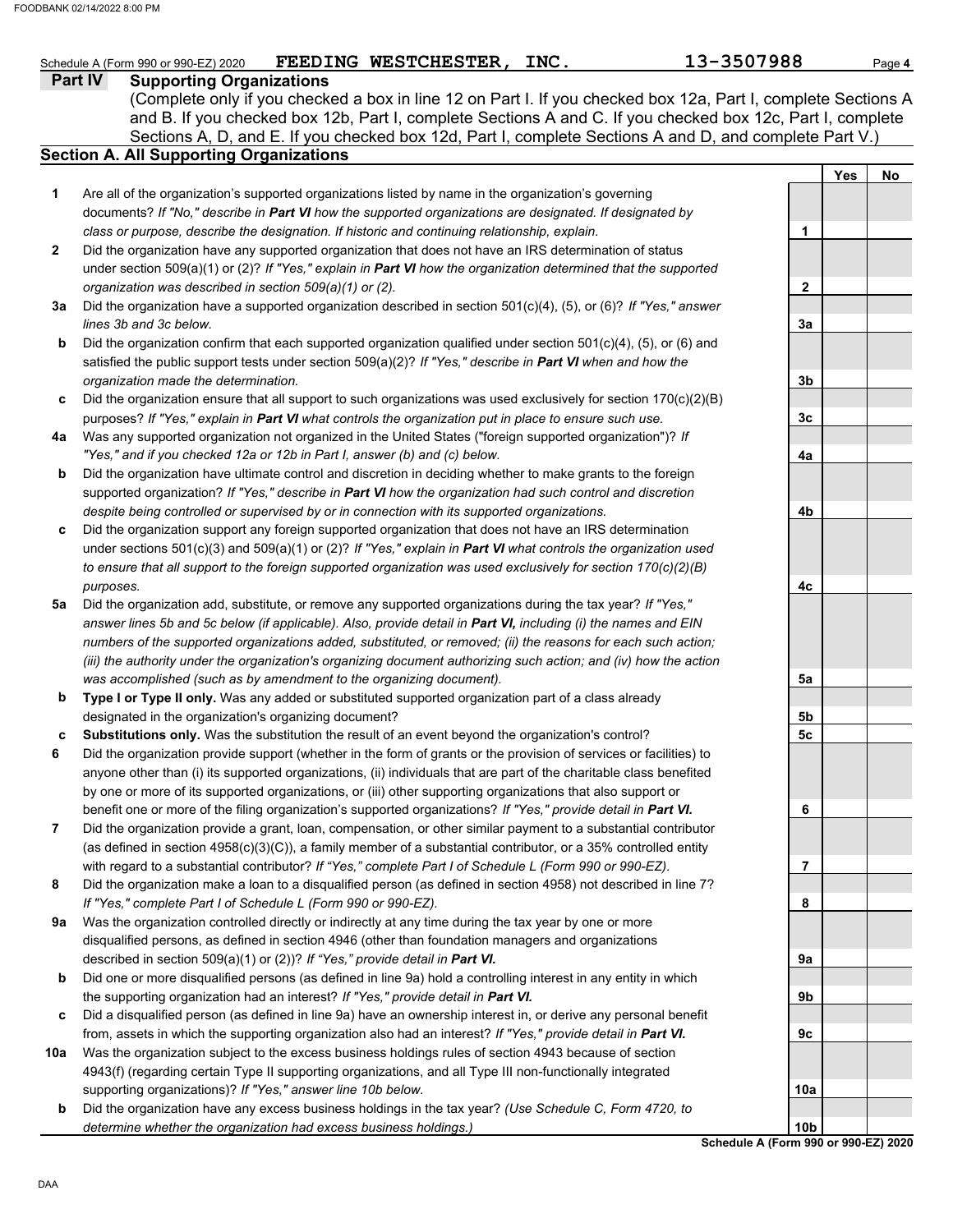| <b>Part IV</b> | 13-3507988<br>FEEDING WESTCHESTER,<br>INC.<br>Schedule A (Form 990 or 990-EZ) 2020<br><b>Supporting Organizations (continued)</b>                                                                                                       |                 |            | Page 5 |
|----------------|-----------------------------------------------------------------------------------------------------------------------------------------------------------------------------------------------------------------------------------------|-----------------|------------|--------|
|                |                                                                                                                                                                                                                                         |                 | <b>Yes</b> | No     |
| 11             | Has the organization accepted a gift or contribution from any of the following persons?                                                                                                                                                 |                 |            |        |
| а              | A person who directly or indirectly controls, either alone or together with persons described in lines 11b and                                                                                                                          |                 |            |        |
|                | 11c below, the governing body of a supported organization?                                                                                                                                                                              | 11a             |            |        |
|                | <b>b</b> A family member of a person described in line 11a above?                                                                                                                                                                       | 11 <sub>b</sub> |            |        |
| c              | A 35% controlled entity of a person described in line 11a or 11b above? If "Yes" to line 11a, 11b, or 11c, provide                                                                                                                      |                 |            |        |
|                | detail in Part VI.                                                                                                                                                                                                                      | 11c             |            |        |
|                | <b>Section B. Type I Supporting Organizations</b>                                                                                                                                                                                       |                 |            |        |
|                |                                                                                                                                                                                                                                         |                 | <b>Yes</b> | No     |
| 1              | Did the governing body, members of the governing body, officers acting in their official capacity, or membership of one or                                                                                                              |                 |            |        |
|                | more supported organizations have the power to regularly appoint or elect at least a majority of the organization's officers,                                                                                                           |                 |            |        |
|                | directors, or trustees at all times during the tax year? If "No," describe in Part VI how the supported organization(s)                                                                                                                 |                 |            |        |
|                | effectively operated, supervised, or controlled the organization's activities. If the organization had more than one supported                                                                                                          |                 |            |        |
|                | organization, describe how the powers to appoint and/or remove officers, directors, or trustees were allocated among the                                                                                                                |                 |            |        |
|                | supported organizations and what conditions or restrictions, if any, applied to such powers during the tax year.                                                                                                                        | 1               |            |        |
| 2              | Did the organization operate for the benefit of any supported organization other than the supported                                                                                                                                     |                 |            |        |
|                | organization(s) that operated, supervised, or controlled the supporting organization? If "Yes," explain in Part                                                                                                                         |                 |            |        |
|                | VI how providing such benefit carried out the purposes of the supported organization(s) that operated,                                                                                                                                  |                 |            |        |
|                | supervised, or controlled the supporting organization.                                                                                                                                                                                  | $\mathbf{2}$    |            |        |
|                | <b>Section C. Type II Supporting Organizations</b>                                                                                                                                                                                      |                 |            |        |
|                |                                                                                                                                                                                                                                         |                 | <b>Yes</b> | No     |
| 1              | Were a majority of the organization's directors or trustees during the tax year also a majority of the directors                                                                                                                        |                 |            |        |
|                | or trustees of each of the organization's supported organization(s)? If "No," describe in Part VI how control                                                                                                                           |                 |            |        |
|                | or management of the supporting organization was vested in the same persons that controlled or managed                                                                                                                                  |                 |            |        |
|                | the supported organization(s).                                                                                                                                                                                                          | 1               |            |        |
|                | <b>Section D. All Type III Supporting Organizations</b>                                                                                                                                                                                 |                 |            |        |
| 1              |                                                                                                                                                                                                                                         |                 | <b>Yes</b> | No     |
|                | Did the organization provide to each of its supported organizations, by the last day of the fifth month of the<br>organization's tax year, (i) a written notice describing the type and amount of support provided during the prior tax |                 |            |        |
|                | year, (ii) a copy of the Form 990 that was most recently filed as of the date of notification, and (iii) copies of the                                                                                                                  |                 |            |        |
|                | organization's governing documents in effect on the date of notification, to the extent not previously provided?                                                                                                                        | 1               |            |        |
| 2              | Were any of the organization's officers, directors, or trustees either (i) appointed or elected by the supported                                                                                                                        |                 |            |        |
|                | organization(s) or (ii) serving on the governing body of a supported organization? If "No," explain in Part VI how                                                                                                                      |                 |            |        |
|                | the organization maintained a close and continuous working relationship with the supported organization(s).                                                                                                                             | 2               |            |        |
| 3              | By reason of the relationship described in line 2, above, did the organization's supported organizations have                                                                                                                           |                 |            |        |
|                | a significant voice in the organization's investment policies and in directing the use of the organization's                                                                                                                            |                 |            |        |
|                | income or assets at all times during the tax year? If "Yes," describe in Part VI the role the organization's                                                                                                                            |                 |            |        |
|                | supported organizations played in this regard.                                                                                                                                                                                          | 3               |            |        |
|                | Section E. Type III Functionally-Integrated Supporting Organizations                                                                                                                                                                    |                 |            |        |
| 1              | Check the box next to the method that the organization used to satisfy the Integral Part Test during the year (see instructions).                                                                                                       |                 |            |        |
| а              | The organization satisfied the Activities Test. Complete line 2 below.                                                                                                                                                                  |                 |            |        |
| b              | The organization is the parent of each of its supported organizations. Complete line 3 below.                                                                                                                                           |                 |            |        |
| C              | The organization supported a governmental entity. Describe in Part VI how you supported a governmental entity (see instructions).                                                                                                       |                 |            |        |
| 2              | Activities Test. Answer lines 2a and 2b below.                                                                                                                                                                                          |                 | Yes        | No     |
| а              | Did substantially all of the organization's activities during the tax year directly further the exempt purposes of                                                                                                                      |                 |            |        |
|                | the supported organization(s) to which the organization was responsive? If "Yes," then in Part VI identify                                                                                                                              |                 |            |        |
|                | those supported organizations and explain how these activities directly furthered their exempt purposes,                                                                                                                                |                 |            |        |
|                | how the organization was responsive to those supported organizations, and how the organization determined                                                                                                                               |                 |            |        |
|                | that these activities constituted substantially all of its activities.                                                                                                                                                                  | 2a              |            |        |
|                |                                                                                                                                                                                                                                         |                 |            |        |

- **b** Did the activities described in line 2a, above, constitute activities that, but for the organization's involvement, one or more of the organization's supported organization(s) would have been engaged in? If "Yes," explain in *Part VI the reasons for the organization's position that its supported organization(s) would have engaged in these activities but for the organization's involvement.*
- **3** Parent of Supported Organizations. *Answer lines 3a and 3b below.*
- **a** Did the organization have the power to regularly appoint or elect a majority of the officers, directors, or trustees of each of the supported organizations? *If "Yes" or "No," provide details in Part VI.*
- **b** Did the organization exercise a substantial degree of direction over the policies, programs, and activities of each of its supported organizations? *If "Yes," describe in Part VI the role played by the organization in this regard.*

DAA **Schedule A (Form 990 or 990-EZ) 2020 3b**

**3a**

**2b**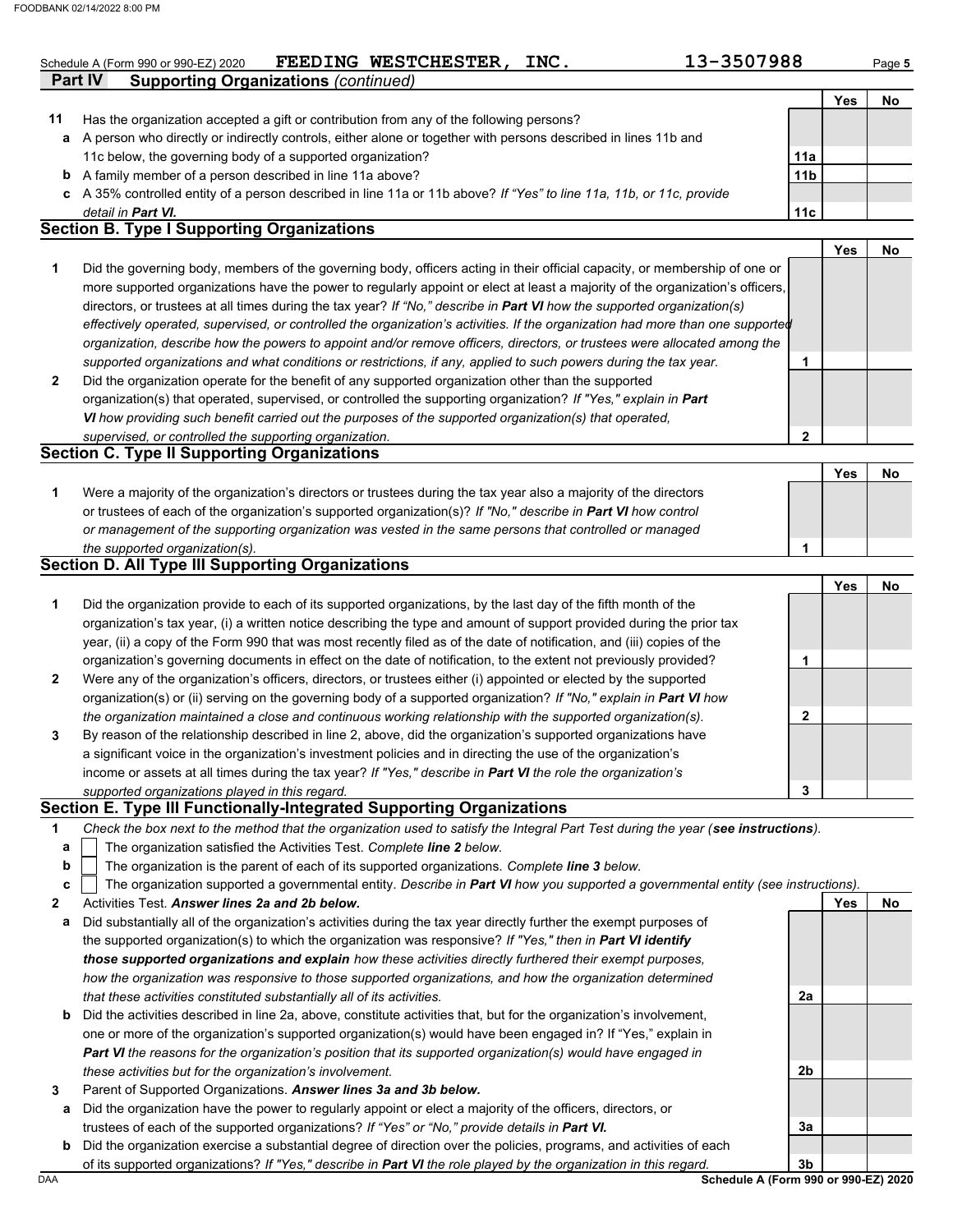|                | FEEDING WESTCHESTER, INC.<br>Schedule A (Form 990 or 990-EZ) 2020                                                                |                         | 13-3507988     | Page 6                         |
|----------------|----------------------------------------------------------------------------------------------------------------------------------|-------------------------|----------------|--------------------------------|
|                | <b>Part V</b><br>Type III Non-Functionally Integrated 509(a)(3) Supporting Organizations                                         |                         |                |                                |
| 1              | Check here if the organization satisfied the Integral Part Test as a qualifying trust on Nov. 20, 1970 (explain in Part VI). See |                         |                |                                |
|                | instructions. All other Type III non-functionally integrated supporting organizations must complete Sections A through E.        |                         |                |                                |
|                | Section A - Adjusted Net Income                                                                                                  |                         | (A) Prior Year | (B) Current Year<br>(optional) |
| 1              | Net short-term capital gain                                                                                                      | 1                       |                |                                |
| $\mathbf{2}$   | Recoveries of prior-year distributions                                                                                           | $\overline{2}$          |                |                                |
| 3              | Other gross income (see instructions)                                                                                            | 3                       |                |                                |
| 4              | Add lines 1 through 3.                                                                                                           | $\overline{\mathbf{4}}$ |                |                                |
| 5              | Depreciation and depletion                                                                                                       | 5                       |                |                                |
| 6              | Portion of operating expenses paid or incurred for production or collection of                                                   |                         |                |                                |
|                | gross income or for management, conservation, or maintenance of property                                                         |                         |                |                                |
|                | held for production of income (see instructions)                                                                                 | 6                       |                |                                |
| 7              | Other expenses (see instructions)                                                                                                | $\overline{7}$          |                |                                |
| 8              | Adjusted Net Income (subtract lines 5, 6, and 7 from line 4)                                                                     | 8                       |                |                                |
|                | <b>Section B - Minimum Asset Amount</b>                                                                                          |                         | (A) Prior Year | (B) Current Year<br>(optional) |
| 1.             | Aggregate fair market value of all non-exempt-use assets (see                                                                    |                         |                |                                |
|                | instructions for short tax year or assets held for part of year):                                                                |                         |                |                                |
|                | a Average monthly value of securities                                                                                            | 1a                      |                |                                |
|                | <b>b</b> Average monthly cash balances                                                                                           | 1 <sub>b</sub>          |                |                                |
|                | c Fair market value of other non-exempt-use assets                                                                               | 1 <sub>c</sub>          |                |                                |
|                | d Total (add lines 1a, 1b, and 1c)                                                                                               | 1d                      |                |                                |
|                | e Discount claimed for blockage or other factors                                                                                 |                         |                |                                |
|                | (explain in detail in Part VI):                                                                                                  |                         |                |                                |
| $\mathbf{2}$   | Acquisition indebtedness applicable to non-exempt-use assets                                                                     | $\overline{2}$          |                |                                |
| 3              | Subtract line 2 from line 1d.                                                                                                    | 3                       |                |                                |
| 4              | Cash deemed held for exempt use. Enter 0.015 of line 3 (for greater amount,                                                      |                         |                |                                |
|                | see instructions).                                                                                                               | 4                       |                |                                |
| 5              | Net value of non-exempt-use assets (subtract line 4 from line 3)                                                                 | 5                       |                |                                |
| 6              | Multiply line 5 by 0.035.                                                                                                        | 6                       |                |                                |
| 7              | Recoveries of prior-year distributions                                                                                           | $\overline{7}$          |                |                                |
| 8              | Minimum Asset Amount (add line 7 to line 6)                                                                                      | 8                       |                |                                |
|                | Section C - Distributable Amount                                                                                                 |                         |                | <b>Current Year</b>            |
| 1.             | Adjusted net income for prior year (from Section A, line 8, column A)                                                            | 1                       |                |                                |
| $\mathbf{2}$   | Enter 0.85 of line 1.                                                                                                            | $\mathbf 2$             |                |                                |
| 3.             | Minimum asset amount for prior year (from Section B, line 8, column A)                                                           | 3                       |                |                                |
| 4              | Enter greater of line 2 or line 3.                                                                                               | 4                       |                |                                |
| 5              | Income tax imposed in prior year                                                                                                 | 5                       |                |                                |
| 6              | Distributable Amount. Subtract line 5 from line 4, unless subject to                                                             |                         |                |                                |
|                | emergency temporary reduction (see instructions).                                                                                | 6                       |                |                                |
| $\overline{7}$ | Check here if the current year is the organization's first as a non-functionally integrated Type III supporting organization     |                         |                |                                |

(see instructions).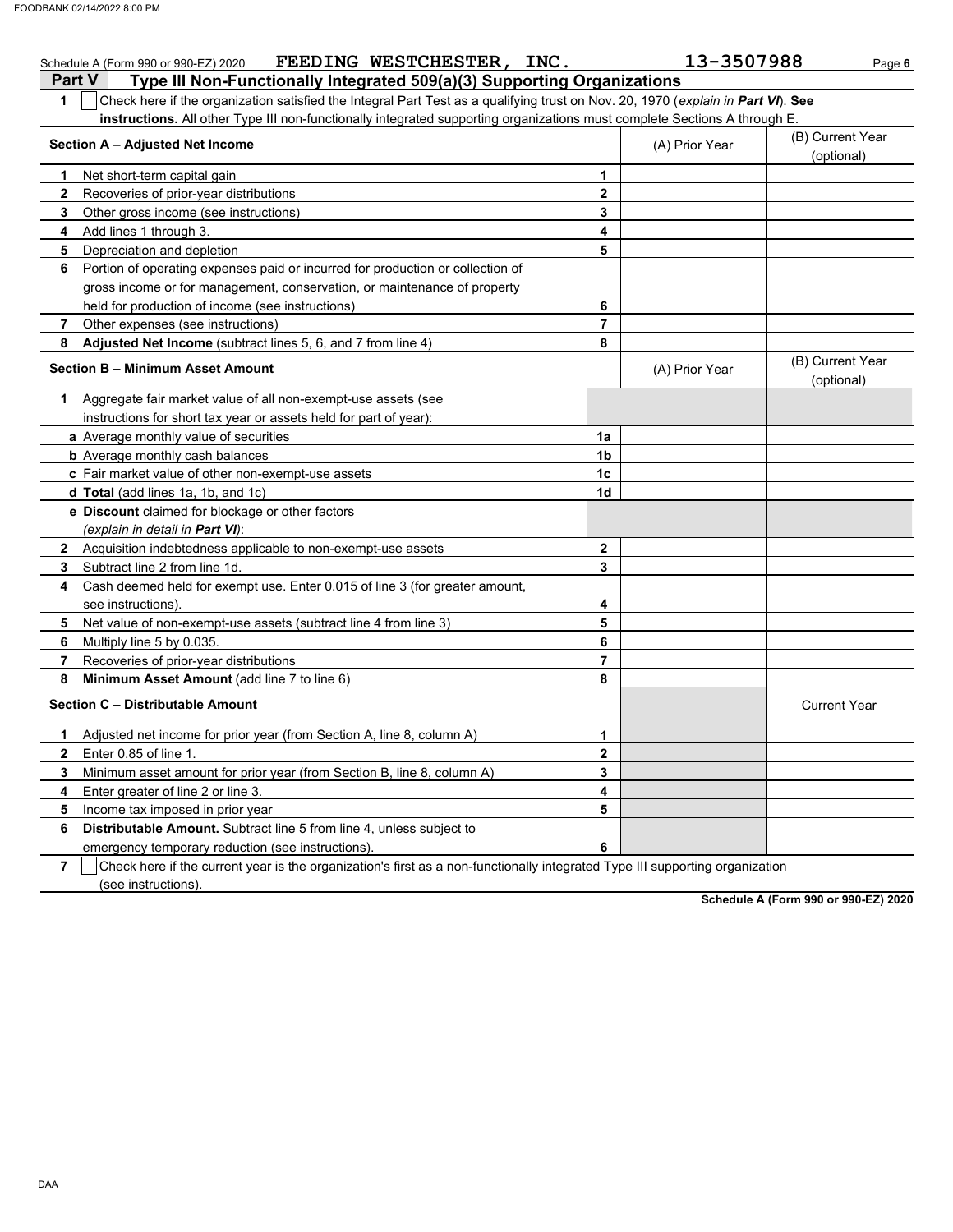|              | FEEDING WESTCHESTER, INC.<br>Schedule A (Form 990 or 990-EZ) 2020                                                           |                                    | 13-3507988                                    | Page 7                                           |
|--------------|-----------------------------------------------------------------------------------------------------------------------------|------------------------------------|-----------------------------------------------|--------------------------------------------------|
| Part V       | Type III Non-Functionally Integrated 509(a)(3) Supporting Organizations (continued)                                         |                                    |                                               |                                                  |
|              | <b>Section D - Distributions</b>                                                                                            |                                    |                                               | <b>Current Year</b>                              |
| 1            | Amounts paid to supported organizations to accomplish exempt purposes                                                       |                                    |                                               |                                                  |
| $\mathbf{2}$ | Amounts paid to perform activity that directly furthers exempt purposes of supported                                        |                                    |                                               |                                                  |
|              | organizations, in excess of income from activity                                                                            |                                    |                                               |                                                  |
| 3            | Administrative expenses paid to accomplish exempt purposes of supported organizations                                       |                                    |                                               |                                                  |
| 4            | Amounts paid to acquire exempt-use assets                                                                                   |                                    |                                               |                                                  |
| 5            | Qualified set-aside amounts (prior IRS approval required-provide details in Part VI)                                        |                                    |                                               |                                                  |
| 6            | Other distributions (describe in Part VI). See instructions.                                                                |                                    |                                               |                                                  |
| 7            | Total annual distributions. Add lines 1 through 6.                                                                          |                                    |                                               |                                                  |
| 8            | Distributions to attentive supported organizations to which the organization is responsive                                  |                                    |                                               |                                                  |
|              | (provide details in Part VI). See instructions.                                                                             |                                    |                                               |                                                  |
| 9            | Distributable amount for 2020 from Section C, line 6                                                                        |                                    |                                               |                                                  |
| 10           | Line 8 amount divided by line 9 amount                                                                                      |                                    |                                               |                                                  |
|              | <b>Section E - Distribution Allocations (see instructions)</b>                                                              | (i)<br><b>Excess Distributions</b> | (ii)<br><b>Underdistributions</b><br>Pre-2020 | (iii)<br><b>Distributable</b><br>Amount for 2020 |
| 1            | Distributable amount for 2020 from Section C, line 6                                                                        |                                    |                                               |                                                  |
| $\mathbf{2}$ | Underdistributions, if any, for years prior to 2020<br>(reasonable cause required-explain in Part VI). See<br>instructions. |                                    |                                               |                                                  |
| 3.           | Excess distributions carryover, if any, to 2020                                                                             |                                    |                                               |                                                  |
|              | a From 2015                                                                                                                 |                                    |                                               |                                                  |
|              | $b$ From 2016                                                                                                               |                                    |                                               |                                                  |
|              | c From 2017                                                                                                                 |                                    |                                               |                                                  |
|              | <b>d</b> From 2018                                                                                                          |                                    |                                               |                                                  |
|              | e From 2019                                                                                                                 |                                    |                                               |                                                  |
|              | f Total of lines 3a through 3e                                                                                              |                                    |                                               |                                                  |
|              | g Applied to underdistributions of prior years                                                                              |                                    |                                               |                                                  |
|              | h Applied to 2020 distributable amount                                                                                      |                                    |                                               |                                                  |
| Ť.           | Carryover from 2015 not applied (see instructions)                                                                          |                                    |                                               |                                                  |
|              | Remainder. Subtract lines 3g, 3h, and 3i from line 3f.                                                                      |                                    |                                               |                                                  |
| 4            | Distributions for 2020 from                                                                                                 |                                    |                                               |                                                  |
|              | \$<br>Section D, line 7:                                                                                                    |                                    |                                               |                                                  |
|              | a Applied to underdistributions of prior years                                                                              |                                    |                                               |                                                  |
|              | <b>b</b> Applied to 2020 distributable amount                                                                               |                                    |                                               |                                                  |
|              | c Remainder. Subtract lines 4a and 4b from line 4.                                                                          |                                    |                                               |                                                  |
| 5            | Remaining underdistributions for years prior to 2020, if                                                                    |                                    |                                               |                                                  |
|              | any. Subtract lines 3g and 4a from line 2. For result                                                                       |                                    |                                               |                                                  |
|              | greater than zero, explain in Part VI. See instructions.                                                                    |                                    |                                               |                                                  |
| 6            | Remaining underdistributions for 2020 Subtract lines 3h                                                                     |                                    |                                               |                                                  |
|              | and 4b from line 1. For result greater than zero, explain in                                                                |                                    |                                               |                                                  |
|              | Part VI. See instructions.                                                                                                  |                                    |                                               |                                                  |
| 7            | Excess distributions carryover to 2021. Add lines 3j                                                                        |                                    |                                               |                                                  |
|              | and 4c.                                                                                                                     |                                    |                                               |                                                  |
| 8            | Breakdown of line 7:                                                                                                        |                                    |                                               |                                                  |
|              | a Excess from 2016                                                                                                          |                                    |                                               |                                                  |
|              | <b>b</b> Excess from 2017                                                                                                   |                                    |                                               |                                                  |
|              | c Excess from 2018<br>.                                                                                                     |                                    |                                               |                                                  |
|              | d Excess from 2019                                                                                                          |                                    |                                               |                                                  |
|              | e Excess from 2020                                                                                                          |                                    |                                               |                                                  |
|              |                                                                                                                             |                                    |                                               | Schedule A (Form 990 or 990-EZ) 2020             |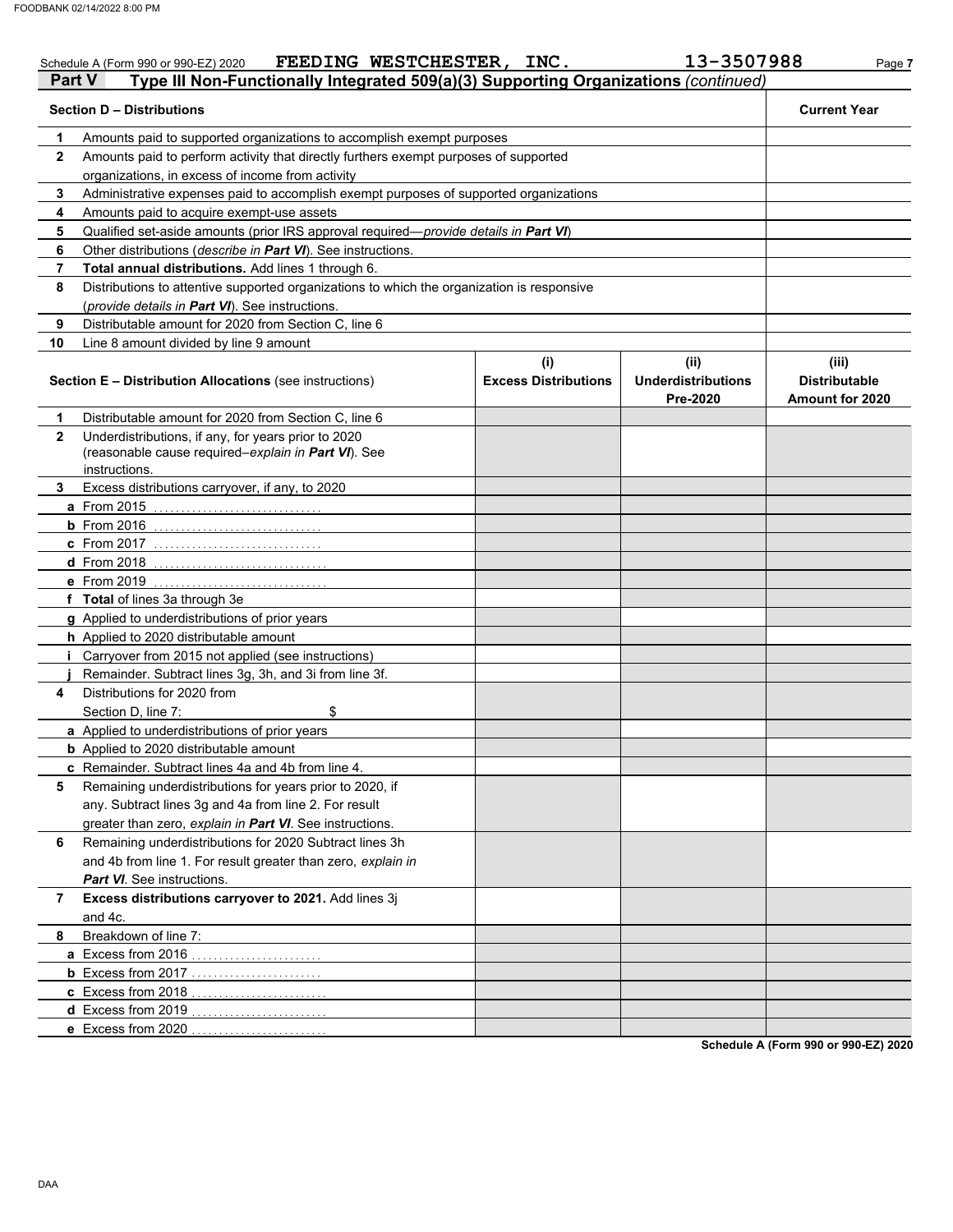|         | Schedule A (Form 990 or 990-EZ) 2020 | FEEDING WESTCHESTER, INC. | <u>13-3507988</u>                                                                                                                                                                                                                                                                                                                                                 | Page 8 |
|---------|--------------------------------------|---------------------------|-------------------------------------------------------------------------------------------------------------------------------------------------------------------------------------------------------------------------------------------------------------------------------------------------------------------------------------------------------------------|--------|
| Part VI |                                      |                           | Supplemental Information. Provide the explanations required by Part II, line 10; Part II, line 17a or 17b; Part<br>III, line 12; Part IV, Section A, lines 1, 2, 3b, 3c, 4b, 4c, 5a, 6, 9a, 9b, 9c, 11a, 11b, and 11c; Part IV, Section<br>B, lines 1 and 2; Part IV, Section C, line 1; Part IV, Section D, lines 2 and 3; Part IV, Section E, lines 1c, 2a, 2b, |        |
|         |                                      |                           | 3a, and 3b; Part V, line 1; Part V, Section B, line 1e; Part V, Section D, lines 5, 6, and 8; and Part V, Section E,<br>lines 2, 5, and 6. Also complete this part for any additional information. (See instructions.)                                                                                                                                            |        |
|         |                                      |                           |                                                                                                                                                                                                                                                                                                                                                                   |        |
|         |                                      |                           |                                                                                                                                                                                                                                                                                                                                                                   |        |
|         |                                      |                           |                                                                                                                                                                                                                                                                                                                                                                   |        |
|         |                                      |                           |                                                                                                                                                                                                                                                                                                                                                                   |        |
|         |                                      |                           |                                                                                                                                                                                                                                                                                                                                                                   |        |
|         |                                      |                           |                                                                                                                                                                                                                                                                                                                                                                   |        |
|         |                                      |                           |                                                                                                                                                                                                                                                                                                                                                                   |        |
|         |                                      |                           |                                                                                                                                                                                                                                                                                                                                                                   |        |
|         |                                      |                           |                                                                                                                                                                                                                                                                                                                                                                   |        |
|         |                                      |                           |                                                                                                                                                                                                                                                                                                                                                                   |        |
|         |                                      |                           |                                                                                                                                                                                                                                                                                                                                                                   |        |
|         |                                      |                           |                                                                                                                                                                                                                                                                                                                                                                   |        |
|         |                                      |                           |                                                                                                                                                                                                                                                                                                                                                                   |        |
|         |                                      |                           |                                                                                                                                                                                                                                                                                                                                                                   |        |
|         |                                      |                           |                                                                                                                                                                                                                                                                                                                                                                   |        |
|         |                                      |                           |                                                                                                                                                                                                                                                                                                                                                                   |        |
|         |                                      |                           |                                                                                                                                                                                                                                                                                                                                                                   |        |
|         |                                      |                           |                                                                                                                                                                                                                                                                                                                                                                   |        |
|         |                                      |                           |                                                                                                                                                                                                                                                                                                                                                                   |        |
|         |                                      |                           |                                                                                                                                                                                                                                                                                                                                                                   |        |
|         |                                      |                           |                                                                                                                                                                                                                                                                                                                                                                   |        |
|         |                                      |                           |                                                                                                                                                                                                                                                                                                                                                                   |        |
|         |                                      |                           |                                                                                                                                                                                                                                                                                                                                                                   |        |
|         |                                      |                           |                                                                                                                                                                                                                                                                                                                                                                   |        |
|         |                                      |                           |                                                                                                                                                                                                                                                                                                                                                                   |        |
|         |                                      |                           |                                                                                                                                                                                                                                                                                                                                                                   |        |
|         |                                      |                           |                                                                                                                                                                                                                                                                                                                                                                   |        |
|         |                                      |                           |                                                                                                                                                                                                                                                                                                                                                                   |        |
|         |                                      |                           |                                                                                                                                                                                                                                                                                                                                                                   |        |
|         |                                      |                           |                                                                                                                                                                                                                                                                                                                                                                   |        |
|         |                                      |                           |                                                                                                                                                                                                                                                                                                                                                                   |        |
|         |                                      |                           |                                                                                                                                                                                                                                                                                                                                                                   |        |
|         |                                      |                           |                                                                                                                                                                                                                                                                                                                                                                   |        |
|         |                                      |                           |                                                                                                                                                                                                                                                                                                                                                                   |        |
|         |                                      |                           |                                                                                                                                                                                                                                                                                                                                                                   |        |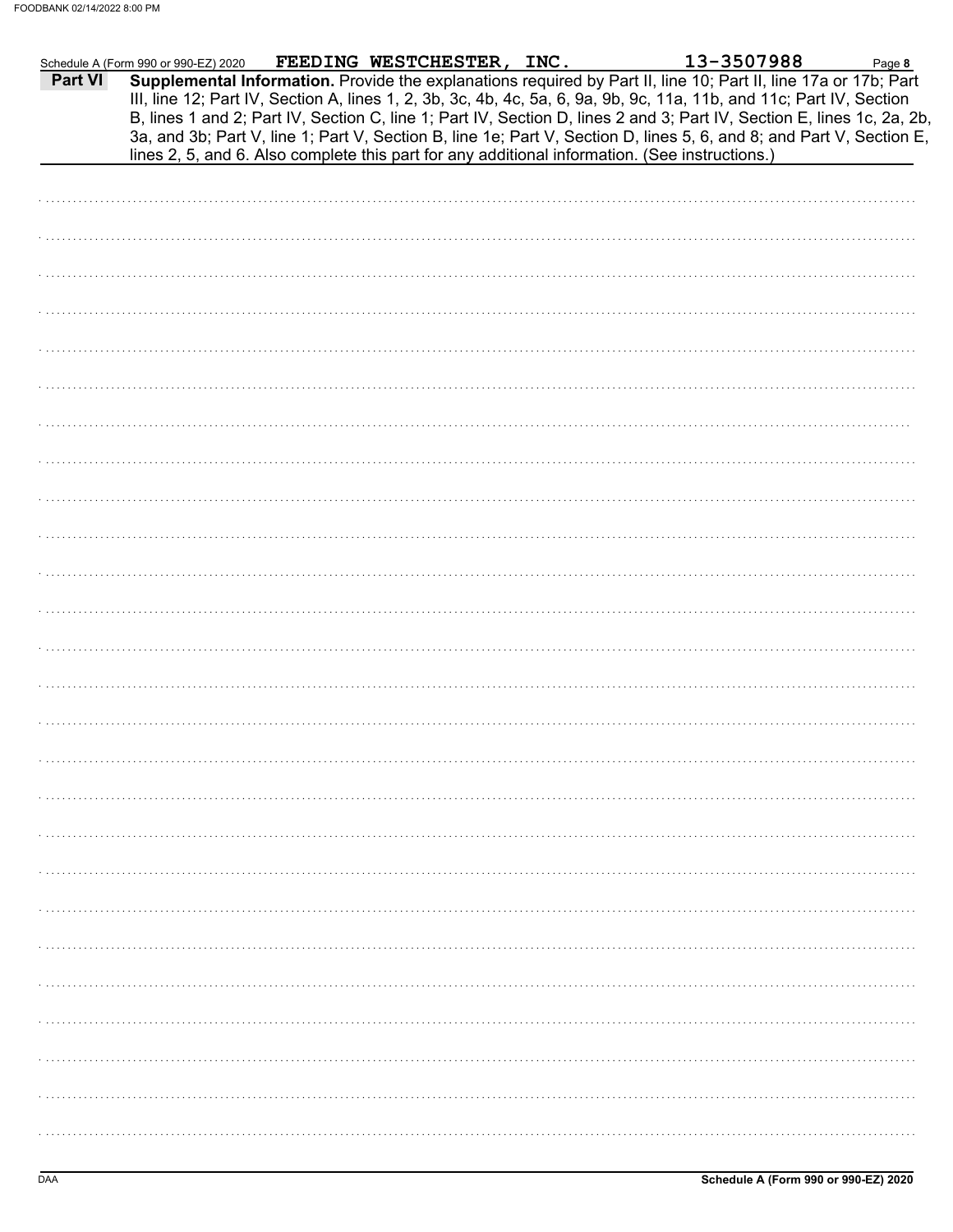## **SCHEDULE D Supplemental Financial Statements**

 **Attach to Form 990. (Form 990) Part IV, line 6, 7, 8, 9, 10, 11a, 11b, 11c, 11d, 11e, 11f, 12a, or 12b. Complete if the organization answered "Yes" on Form 990,**

**2020 Open to Public Inspection**

OMB No. 1545-0047

**Schedule D (Form 990) 2020**

| ► Go to www.irs.gov/Form990 for instructions and the latest information. |
|--------------------------------------------------------------------------|
|--------------------------------------------------------------------------|

Internal Revenue Service **Name of the organization**

Department of the Treasury

| <b>Employer identification number</b> |  |
|---------------------------------------|--|
|                                       |  |

|              | FEEDING WESTCHESTER, INC.                                                                                                                                                                                                                                            |                                                | 13-3507988                         |
|--------------|----------------------------------------------------------------------------------------------------------------------------------------------------------------------------------------------------------------------------------------------------------------------|------------------------------------------------|------------------------------------|
|              | Organizations Maintaining Donor Advised Funds or Other Similar Funds or Accounts.<br>Part I                                                                                                                                                                          |                                                |                                    |
|              | Complete if the organization answered "Yes" on Form 990, Part IV, line 6.                                                                                                                                                                                            |                                                |                                    |
|              |                                                                                                                                                                                                                                                                      | (a) Donor advised funds                        | (b) Funds and other accounts       |
| 1.           | Total number at end of year                                                                                                                                                                                                                                          | 1                                              |                                    |
| 2            |                                                                                                                                                                                                                                                                      |                                                |                                    |
| З            |                                                                                                                                                                                                                                                                      |                                                |                                    |
| 4            | Aggregate value at end of year                                                                                                                                                                                                                                       | 50, 106                                        |                                    |
| 5            | Did the organization inform all donors and donor advisors in writing that the assets held in donor advised                                                                                                                                                           |                                                |                                    |
|              | funds are the organization's property, subject to the organization's exclusive legal control?                                                                                                                                                                        |                                                | $ \mathbf{X} $<br>Yes<br><b>No</b> |
| 6            | Did the organization inform all grantees, donors, and donor advisors in writing that grant funds can be used                                                                                                                                                         |                                                |                                    |
|              | only for charitable purposes and not for the benefit of the donor or donor advisor, or for any other purpose                                                                                                                                                         |                                                |                                    |
|              |                                                                                                                                                                                                                                                                      |                                                | X Yes<br>No                        |
|              | Part II<br><b>Conservation Easements.</b>                                                                                                                                                                                                                            |                                                |                                    |
|              | Complete if the organization answered "Yes" on Form 990, Part IV, line 7.                                                                                                                                                                                            |                                                |                                    |
| 1            | Purpose(s) of conservation easements held by the organization (check all that apply).                                                                                                                                                                                |                                                |                                    |
|              | Preservation of land for public use (for example, recreation or education   Preservation of a historically important land area                                                                                                                                       |                                                |                                    |
|              | Protection of natural habitat                                                                                                                                                                                                                                        | Preservation of a certified historic structure |                                    |
|              | Preservation of open space                                                                                                                                                                                                                                           |                                                |                                    |
| $\mathbf{2}$ | Complete lines 2a through 2d if the organization held a qualified conservation contribution in the form of a conservation                                                                                                                                            |                                                |                                    |
|              | easement on the last day of the tax year.                                                                                                                                                                                                                            |                                                | Held at the End of the Tax Year    |
| a            | Total number of conservation easements                                                                                                                                                                                                                               |                                                | 2a                                 |
| b            |                                                                                                                                                                                                                                                                      |                                                | 2 <sub>b</sub>                     |
|              | Number of conservation easements on a certified historic structure included in (a)                                                                                                                                                                                   |                                                | 2c                                 |
|              | Number of conservation easements included in (c) acquired after 7/25/06, and not on a                                                                                                                                                                                |                                                |                                    |
|              | historic structure listed in the National Register                                                                                                                                                                                                                   |                                                | 2d                                 |
| 3            | Number of conservation easements modified, transferred, released, extinguished, or terminated by the organization during the                                                                                                                                         |                                                |                                    |
|              | tax year $\blacktriangleright$                                                                                                                                                                                                                                       |                                                |                                    |
| 4            | Number of states where property subject to conservation easement is located ▶                                                                                                                                                                                        |                                                |                                    |
| 5            | Does the organization have a written policy regarding the periodic monitoring, inspection, handling of                                                                                                                                                               |                                                |                                    |
|              | violations, and enforcement of the conservation easements it holds?                                                                                                                                                                                                  |                                                | Yes<br>No                          |
| 6.           | Staff and volunteer hours devoted to monitoring, inspecting, handling of violations, and enforcing conservation easements during the year                                                                                                                            |                                                |                                    |
|              |                                                                                                                                                                                                                                                                      |                                                |                                    |
| 7            | Amount of expenses incurred in monitoring, inspecting, handling of violations, and enforcing conservation easements during the year                                                                                                                                  |                                                |                                    |
|              | ▶ \$                                                                                                                                                                                                                                                                 |                                                |                                    |
| 8            | Does each conservation easement reported on line 2(d) above satisfy the requirements of section 170(h)(4)(B)(i)                                                                                                                                                      |                                                |                                    |
|              |                                                                                                                                                                                                                                                                      |                                                | Yes<br>No                          |
|              | In Part XIII, describe how the organization reports conservation easements in its revenue and expense statement and                                                                                                                                                  |                                                |                                    |
|              | balance sheet, and include, if applicable, the text of the footnote to the organization's financial statements that describes the                                                                                                                                    |                                                |                                    |
|              | organization's accounting for conservation easements.<br>Organizations Maintaining Collections of Art, Historical Treasures, or Other Similar Assets.                                                                                                                |                                                |                                    |
|              | Part III<br>Complete if the organization answered "Yes" on Form 990, Part IV, line 8.                                                                                                                                                                                |                                                |                                    |
|              |                                                                                                                                                                                                                                                                      |                                                |                                    |
|              | 1a If the organization elected, as permitted under FASB ASC 958, not to report in its revenue statement and balance sheet works<br>of art, historical treasures, or other similar assets held for public exhibition, education, or research in furtherance of public |                                                |                                    |
|              |                                                                                                                                                                                                                                                                      |                                                |                                    |
|              | service, provide in Part XIII the text of the footnote to its financial statements that describes these items.<br>b If the organization elected, as permitted under FASB ASC 958, to report in its revenue statement and balance sheet works of                      |                                                |                                    |
|              |                                                                                                                                                                                                                                                                      |                                                |                                    |
|              | art, historical treasures, or other similar assets held for public exhibition, education, or research in furtherance of public service,                                                                                                                              |                                                |                                    |
|              | provide the following amounts relating to these items:                                                                                                                                                                                                               |                                                |                                    |
|              |                                                                                                                                                                                                                                                                      |                                                |                                    |
|              | (ii) Assets included in Form 990, Part X                                                                                                                                                                                                                             |                                                |                                    |
| $\mathbf{2}$ | If the organization received or held works of art, historical treasures, or other similar assets for financial gain, provide the                                                                                                                                     |                                                |                                    |
|              | following amounts required to be reported under FASB ASC 958 relating to these items:                                                                                                                                                                                |                                                |                                    |
|              | a Revenue included on Form 990, Part VIII, line 1                                                                                                                                                                                                                    |                                                |                                    |
|              |                                                                                                                                                                                                                                                                      |                                                |                                    |

DAA **For Paperwork Reduction Act Notice, see the Instructions for Form 990.**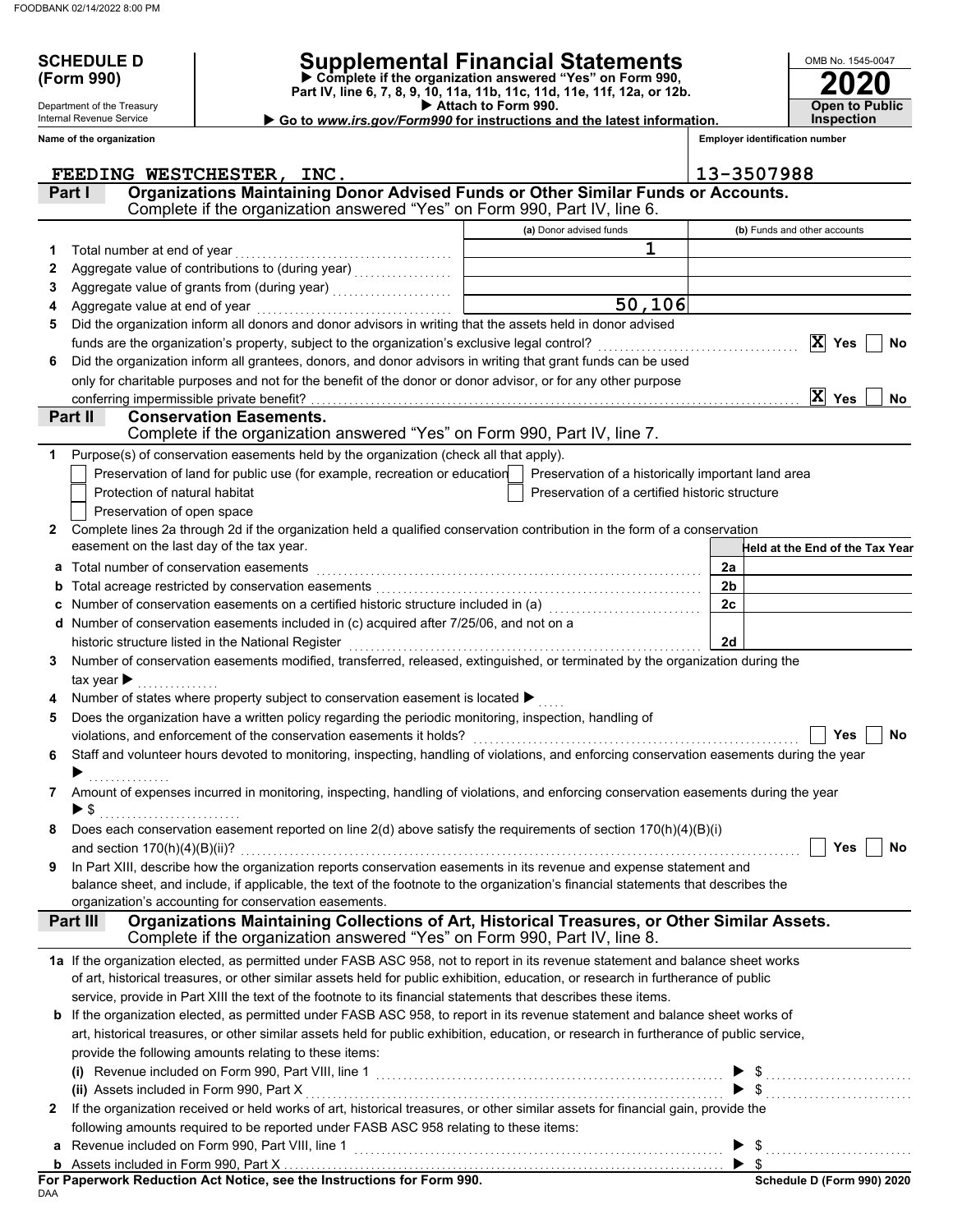|   | Schedule D (Form 990) 2020 FEEDING WESTCHESTER, INC.                                                                                                                                                                                |                         |                          |                         | 13-3507988      |                      |                | Page 2              |
|---|-------------------------------------------------------------------------------------------------------------------------------------------------------------------------------------------------------------------------------------|-------------------------|--------------------------|-------------------------|-----------------|----------------------|----------------|---------------------|
|   | Organizations Maintaining Collections of Art, Historical Treasures, or Other Similar Assets (continued)<br>Part III                                                                                                                 |                         |                          |                         |                 |                      |                |                     |
| 3 | Using the organization's acquisition, accession, and other records, check any of the following that make significant use of its<br>collection items (check all that apply):                                                         |                         |                          |                         |                 |                      |                |                     |
| a | Public exhibition                                                                                                                                                                                                                   | d                       | Loan or exchange program |                         |                 |                      |                |                     |
| b | Scholarly research                                                                                                                                                                                                                  | е                       |                          |                         |                 |                      |                |                     |
| c | Preservation for future generations                                                                                                                                                                                                 |                         |                          |                         |                 |                      |                |                     |
| 4 | Provide a description of the organization's collections and explain how they further the organization's exempt purpose in Part<br>XIII.                                                                                             |                         |                          |                         |                 |                      |                |                     |
| 5 | During the year, did the organization solicit or receive donations of art, historical treasures, or other similar                                                                                                                   |                         |                          |                         |                 |                      |                |                     |
|   | assets to be sold to raise funds rather than to be maintained as part of the organization's collection?                                                                                                                             |                         |                          |                         |                 |                      | Yes            | No                  |
|   | <b>Part IV</b><br><b>Escrow and Custodial Arrangements.</b>                                                                                                                                                                         |                         |                          |                         |                 |                      |                |                     |
|   | Complete if the organization answered "Yes" on Form 990, Part IV, line 9, or reported an amount on Form<br>990, Part X, line 21.                                                                                                    |                         |                          |                         |                 |                      |                |                     |
|   | 1a Is the organization an agent, trustee, custodian or other intermediary for contributions or other assets not                                                                                                                     |                         |                          |                         |                 |                      |                |                     |
|   | included on Form 990, Part X? Mathematical Contract Contract Contract Contract Contract Contract Contract Contract Contract Contract Contract Contract Contract Contract Contract Contract Contract Contract Contract Contract      |                         |                          |                         |                 |                      | Yes            | No                  |
|   | b If "Yes," explain the arrangement in Part XIII and complete the following table:                                                                                                                                                  |                         |                          |                         |                 |                      |                |                     |
|   |                                                                                                                                                                                                                                     |                         |                          |                         |                 |                      | Amount         |                     |
|   | c Beginning balance                                                                                                                                                                                                                 |                         |                          |                         |                 | 1c                   |                |                     |
|   | d Additions during the year with the contract of the set of the set of the set of the set of the set of the set of the set of the set of the set of the set of the set of the set of the set of the set of the set of the set       |                         |                          |                         |                 | 1d                   |                |                     |
|   |                                                                                                                                                                                                                                     |                         |                          |                         |                 | 1e                   |                |                     |
| f | Ending balance construction and the construction of the construction of the construction of the construction of                                                                                                                     |                         |                          |                         |                 | 1f                   |                |                     |
|   |                                                                                                                                                                                                                                     |                         |                          |                         |                 |                      | <b>Yes</b>     | No                  |
|   | <b>b</b> If "Yes," explain the arrangement in Part XIII. Check here if the explanation has been provided on Part XIII                                                                                                               |                         |                          |                         |                 |                      |                |                     |
|   | <b>Part V</b><br><b>Endowment Funds.</b>                                                                                                                                                                                            |                         |                          |                         |                 |                      |                |                     |
|   | Complete if the organization answered "Yes" on Form 990, Part IV, line 10.                                                                                                                                                          |                         |                          |                         |                 |                      |                |                     |
|   |                                                                                                                                                                                                                                     | (a) Current year        | (b) Prior year           | (c) Two years back      |                 | (d) Three years back |                | (e) Four years back |
|   | 1a Beginning of year balance                                                                                                                                                                                                        |                         |                          |                         |                 |                      |                |                     |
|   | <b>b</b> Contributions <b>contributions</b>                                                                                                                                                                                         |                         |                          |                         |                 |                      |                |                     |
|   | c Net investment earnings, gains, and                                                                                                                                                                                               |                         |                          |                         |                 |                      |                |                     |
|   | d Grants or scholarships                                                                                                                                                                                                            |                         |                          |                         |                 |                      |                |                     |
|   | e Other expenditures for facilities and                                                                                                                                                                                             |                         |                          |                         |                 |                      |                |                     |
|   | programs with the contract of the contract of the contract of the contract of the contract of the contract of the contract of the contract of the contract of the contract of the contract of the contract of the contract of       |                         |                          |                         |                 |                      |                |                     |
|   |                                                                                                                                                                                                                                     |                         |                          |                         |                 |                      |                |                     |
|   |                                                                                                                                                                                                                                     |                         |                          |                         |                 |                      |                |                     |
| 2 | Provide the estimated percentage of the current year end balance (line 1g, column (a)) held as:                                                                                                                                     |                         |                          |                         |                 |                      |                |                     |
|   | a Board designated or quasi-endowment $\blacktriangleright$                                                                                                                                                                         |                         |                          |                         |                 |                      |                |                     |
|   | b Permanent endowment > www.com                                                                                                                                                                                                     |                         |                          |                         |                 |                      |                |                     |
|   | c Term endowment $\blacktriangleright$<br>$\ldots \ldots \ldots$ %                                                                                                                                                                  |                         |                          |                         |                 |                      |                |                     |
|   | The percentages on lines 2a, 2b, and 2c should equal 100%.                                                                                                                                                                          |                         |                          |                         |                 |                      |                |                     |
|   | 3a Are there endowment funds not in the possession of the organization that are held and administered for the                                                                                                                       |                         |                          |                         |                 |                      |                |                     |
|   | organization by:                                                                                                                                                                                                                    |                         |                          |                         |                 |                      |                | <b>Yes</b><br>No.   |
|   | (i) Unrelated organizations <b>constructions</b> and all the construction of the construction of the construction of the construction of the construction of the construction of the construction of the construction of the constr |                         |                          |                         |                 |                      | 3a(i)          |                     |
|   | (ii) Related organizations <b>contracts</b> and a set of the contract of the contract of the contract of the contract or the contract of the contract of the contract of the contract of the contract of the contract of the contra |                         |                          |                         |                 |                      | 3a(ii)         |                     |
|   |                                                                                                                                                                                                                                     |                         |                          |                         |                 |                      | 3b             |                     |
|   | Describe in Part XIII the intended uses of the organization's endowment funds.                                                                                                                                                      |                         |                          |                         |                 |                      |                |                     |
|   | Land, Buildings, and Equipment.<br><b>Part VI</b>                                                                                                                                                                                   |                         |                          |                         |                 |                      |                |                     |
|   | Complete if the organization answered "Yes" on Form 990, Part IV, line 11a. See Form 990, Part X, line 10.                                                                                                                          |                         |                          |                         |                 |                      |                |                     |
|   | Description of property                                                                                                                                                                                                             | (a) Cost or other basis |                          | (b) Cost or other basis | (c) Accumulated |                      | (d) Book value |                     |
|   |                                                                                                                                                                                                                                     | (investment)            |                          | (other)                 | depreciation    |                      |                |                     |
|   |                                                                                                                                                                                                                                     |                         |                          |                         |                 |                      |                |                     |
|   | <b>b</b> Buildings <b>Multiples b</b>                                                                                                                                                                                               |                         |                          |                         |                 |                      |                |                     |
|   | c Leasehold improvements                                                                                                                                                                                                            |                         |                          | 2,345,622               | 2,140,388       |                      |                | 205,234             |
|   |                                                                                                                                                                                                                                     |                         |                          | 1,049,370               |                 | 726,211              | 323.           | 159                 |
|   |                                                                                                                                                                                                                                     |                         |                          | 1,082,250               |                 | 402,464              |                | 679,786             |
|   | Total. Add lines 1a through 1e. (Column (d) must equal Form 990, Part X, column (B), line 10c.)                                                                                                                                     |                         |                          |                         |                 |                      |                | 1,208,179           |

**Schedule D (Form 990) 2020**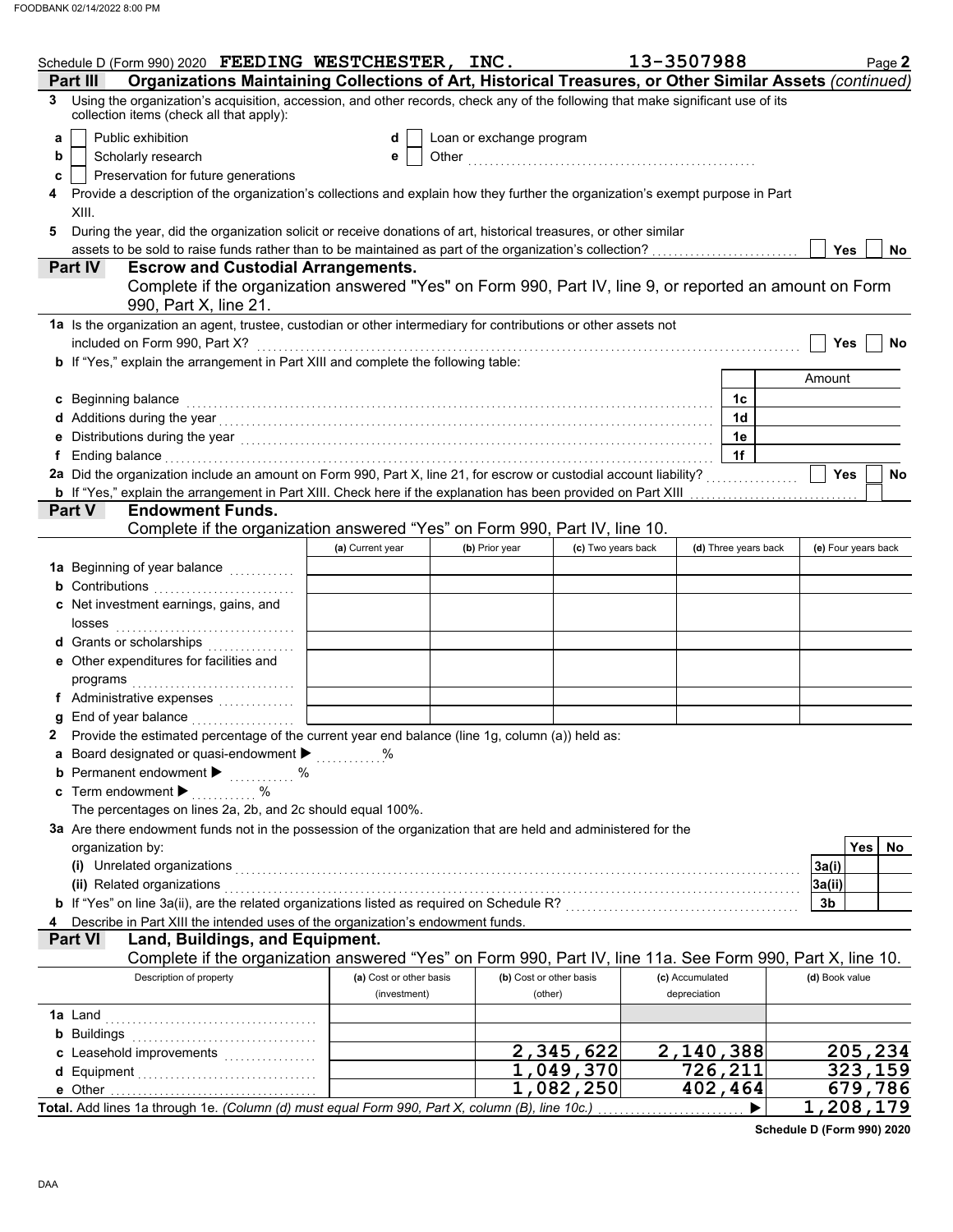|                           | Schedule D (Form 990) 2020 FEEDING WESTCHESTER,                                                            | INC.           | 13-3507988                       | Page 3         |
|---------------------------|------------------------------------------------------------------------------------------------------------|----------------|----------------------------------|----------------|
| <b>Part VII</b>           | <b>Investments - Other Securities.</b>                                                                     |                |                                  |                |
|                           | Complete if the organization answered "Yes" on Form 990, Part IV, line 11b. See Form 990, Part X, line 12. |                |                                  |                |
|                           | (a) Description of security or category                                                                    | (b) Book value | (c) Method of valuation:         |                |
|                           | (including name of security)                                                                               |                | Cost or end-of-year market value |                |
| (1) Financial derivatives |                                                                                                            |                |                                  |                |
|                           | (2) Closely held equity interests                                                                          |                |                                  |                |
| $(3)$ Other               |                                                                                                            |                |                                  |                |
| $(A)$                     |                                                                                                            |                |                                  |                |
| (B)                       |                                                                                                            |                |                                  |                |
| (C)                       |                                                                                                            |                |                                  |                |
| (D)                       |                                                                                                            |                |                                  |                |
| (E)                       |                                                                                                            |                |                                  |                |
| (F)<br>(G)                |                                                                                                            |                |                                  |                |
| (H)                       |                                                                                                            |                |                                  |                |
|                           | Total. (Column (b) must equal Form 990, Part X, col. (B) line 12.)                                         |                |                                  |                |
| <b>Part VIII</b>          | <b>Investments - Program Related.</b>                                                                      |                |                                  |                |
|                           | Complete if the organization answered "Yes" on Form 990, Part IV, line 11c. See Form 990, Part X, line 13. |                |                                  |                |
|                           | (a) Description of investment                                                                              | (b) Book value | (c) Method of valuation:         |                |
|                           |                                                                                                            |                | Cost or end-of-year market value |                |
| (1)                       |                                                                                                            |                |                                  |                |
| (2)                       |                                                                                                            |                |                                  |                |
| (3)                       |                                                                                                            |                |                                  |                |
| (4)                       |                                                                                                            |                |                                  |                |
| (5)                       |                                                                                                            |                |                                  |                |
| (6)                       |                                                                                                            |                |                                  |                |
| (7)                       |                                                                                                            |                |                                  |                |
| (8)                       |                                                                                                            |                |                                  |                |
| (9)                       |                                                                                                            |                |                                  |                |
| Part IX                   | Total. (Column (b) must equal Form 990, Part X, col. (B) line 13.)<br><b>Other Assets.</b>                 |                |                                  |                |
|                           | Complete if the organization answered "Yes" on Form 990, Part IV, line 11d. See Form 990, Part X, line 15. |                |                                  |                |
|                           | (a) Description                                                                                            |                |                                  | (b) Book value |
| (1)                       |                                                                                                            |                |                                  |                |
| (2)                       |                                                                                                            |                |                                  |                |
| (3)                       |                                                                                                            |                |                                  |                |
| (4)                       |                                                                                                            |                |                                  |                |
| (5)                       |                                                                                                            |                |                                  |                |
| (6)                       |                                                                                                            |                |                                  |                |
| (7)                       |                                                                                                            |                |                                  |                |
| (8)                       |                                                                                                            |                |                                  |                |
| (9)                       |                                                                                                            |                |                                  |                |
|                           | Total. (Column (b) must equal Form 990, Part X, col. (B) line 15.)                                         |                |                                  |                |
| Part X                    | <b>Other Liabilities.</b>                                                                                  |                |                                  |                |
|                           | Complete if the organization answered "Yes" on Form 990, Part IV, line 11e or 11f. See Form 990, Part X,   |                |                                  |                |
|                           | line 25.                                                                                                   |                |                                  | (b) Book value |
| 1.<br>(1)                 | (a) Description of liability<br>Federal income taxes                                                       |                |                                  |                |
|                           |                                                                                                            |                |                                  |                |
| (2)<br>(3)                |                                                                                                            |                |                                  |                |
| (4)                       |                                                                                                            |                |                                  |                |
| (5)                       |                                                                                                            |                |                                  |                |
| (6)                       |                                                                                                            |                |                                  |                |
| (7)                       |                                                                                                            |                |                                  |                |
| (8)                       |                                                                                                            |                |                                  |                |
| (9)                       |                                                                                                            |                |                                  |                |
|                           | Total. (Column (b) must equal Form 990, Part X, col. (B) line 25.)                                         |                |                                  |                |

Liability for uncertain tax positions. In Part XIII, provide the text of the footnote to the organization's financial statements that reports the **2.** organization's liability for uncertain tax positions under FASB ASC 740. Check here if the text of the footnote has been provided in Part XIII

**X**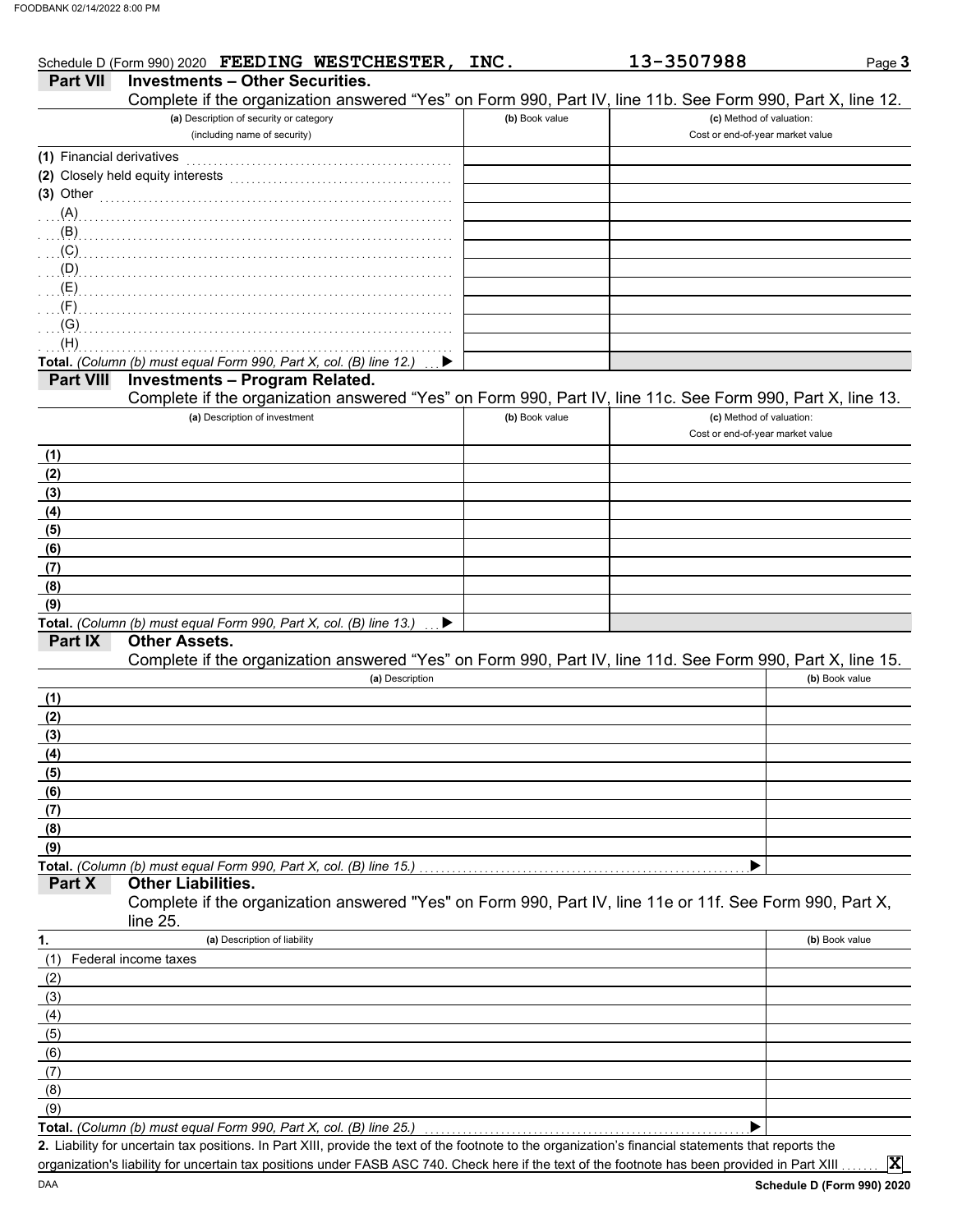| Schedule D (Form 990) 2020 FEEDING WESTCHESTER, INC.                                                                                                                                                                                     |                | 13-3507988   | Page 4       |
|------------------------------------------------------------------------------------------------------------------------------------------------------------------------------------------------------------------------------------------|----------------|--------------|--------------|
| Reconciliation of Revenue per Audited Financial Statements With Revenue per Return.<br><b>Part XI</b>                                                                                                                                    |                |              |              |
| Complete if the organization answered "Yes" on Form 990, Part IV, line 12a.                                                                                                                                                              |                |              |              |
| Total revenue, gains, and other support per audited financial statements<br>1                                                                                                                                                            |                | $\mathbf{1}$ | 33,972,237   |
| Amounts included on line 1 but not on Form 990, Part VIII, line 12:<br>2                                                                                                                                                                 |                |              |              |
|                                                                                                                                                                                                                                          | 2a             | 4,401        |              |
| b                                                                                                                                                                                                                                        | 2 <sub>b</sub> |              |              |
|                                                                                                                                                                                                                                          | 2c             |              |              |
|                                                                                                                                                                                                                                          | <b>2d</b>      |              |              |
| Add lines 2a through 2d [[[[[[[[[[[[[[[[[[[[[[[[[]]]]]]]]]] Add lines 2a through 2d<br>е                                                                                                                                                 |                | 2e           | 4,401        |
| 3                                                                                                                                                                                                                                        |                | 3            | 33,967,836   |
| Amounts included on Form 990, Part VIII, line 12, but not on line 1:                                                                                                                                                                     |                |              |              |
| a Investment expenses not included on Form 990, Part VIII, line 7b                                                                                                                                                                       | 4a             |              |              |
| <b>b</b> Other (Describe in Part XIII.) <b>CONSIDENT</b> 2014 12:00 12:00 12:00 12:00 12:00 12:00 12:00 12:00 12:00 12:00 12:00 12:00 12:00 12:00 12:00 12:00 12:00 12:00 12:00 12:00 12:00 12:00 12:00 12:00 12:00 12:00 12:00 12:00 12 | 4 <sub>b</sub> |              |              |
| c Add lines 4a and 4b                                                                                                                                                                                                                    |                | 4с           |              |
|                                                                                                                                                                                                                                          |                | 5            | 33,967,836   |
| Reconciliation of Expenses per Audited Financial Statements With Expenses per Return.<br><b>Part XII</b>                                                                                                                                 |                |              |              |
| Complete if the organization answered "Yes" on Form 990, Part IV, line 12a.                                                                                                                                                              |                |              |              |
| Total expenses and losses per audited financial statements<br>1                                                                                                                                                                          |                | 1            | 29, 160, 167 |
| Amounts included on line 1 but not on Form 990, Part IX, line 25:<br>2                                                                                                                                                                   |                |              |              |
|                                                                                                                                                                                                                                          | 2a             |              |              |
| Prior year adjustments [11, 12] with the contract of the contract of the contract of the contract of the contract of the contract of the contract of the contract of the contract of the contract of the contract of the contr           | 2 <sub>b</sub> |              |              |
| Other losses <b>continuous</b> contains a continuous contains a contact that the contact of the contact of the contact of the contact of the contact of the contact of the contact of the contact of the contact of the contact of       | 2c             |              |              |
|                                                                                                                                                                                                                                          | 2d             |              |              |
|                                                                                                                                                                                                                                          |                | 2e           |              |
| 3                                                                                                                                                                                                                                        |                | 3            | 29, 160, 167 |
| Amounts included on Form 990, Part IX, line 25, but not on line 1:                                                                                                                                                                       |                |              |              |
| a Investment expenses not included on Form 990, Part VIII, line 7b                                                                                                                                                                       | 4a             |              |              |
|                                                                                                                                                                                                                                          | 4 <sub>b</sub> |              |              |
| c Add lines 4a and 4b                                                                                                                                                                                                                    |                | 4с           |              |
|                                                                                                                                                                                                                                          |                | 5            | 29, 160, 167 |
| Part XIII Supplemental Information.                                                                                                                                                                                                      |                |              |              |
| Provide the descriptions required for Part II, lines 3, 5, and 9; Part III, lines 1a and 4; Part IV, lines 1b and 2b; Part V, line 4; Part X, line                                                                                       |                |              |              |
| 2; Part XI, lines 2d and 4b; and Part XII, lines 2d and 4b. Also complete this part to provide any additional information.                                                                                                               |                |              |              |
| PART X - FIN 48 FOOTNOTE                                                                                                                                                                                                                 |                |              |              |
|                                                                                                                                                                                                                                          |                |              |              |
| THE ORGANIZATION ADOPTED THE PROVISION PERTAINING TO UNCERTAIN TAX                                                                                                                                                                       |                |              |              |
|                                                                                                                                                                                                                                          |                |              |              |
| POSITIONS AND HAS DETERMINED THAT THERE ARE NO MATERIAL UNCERTAIN TAX                                                                                                                                                                    |                |              |              |
|                                                                                                                                                                                                                                          |                |              |              |
| POSITIONS THAT REQUIRE RECOGNITION OR DISCLOSURE IN THE FINANCIAL                                                                                                                                                                        |                |              |              |
|                                                                                                                                                                                                                                          |                |              |              |
| <b>STATEMENTS.</b>                                                                                                                                                                                                                       |                |              |              |
|                                                                                                                                                                                                                                          |                |              |              |
|                                                                                                                                                                                                                                          |                |              |              |
|                                                                                                                                                                                                                                          |                |              |              |
|                                                                                                                                                                                                                                          |                |              |              |
|                                                                                                                                                                                                                                          |                |              |              |
|                                                                                                                                                                                                                                          |                |              |              |
|                                                                                                                                                                                                                                          |                |              |              |
|                                                                                                                                                                                                                                          |                |              |              |
|                                                                                                                                                                                                                                          |                |              |              |
|                                                                                                                                                                                                                                          |                |              |              |
|                                                                                                                                                                                                                                          |                |              |              |
|                                                                                                                                                                                                                                          |                |              |              |
|                                                                                                                                                                                                                                          |                |              |              |
|                                                                                                                                                                                                                                          |                |              |              |
|                                                                                                                                                                                                                                          |                |              |              |
|                                                                                                                                                                                                                                          |                |              |              |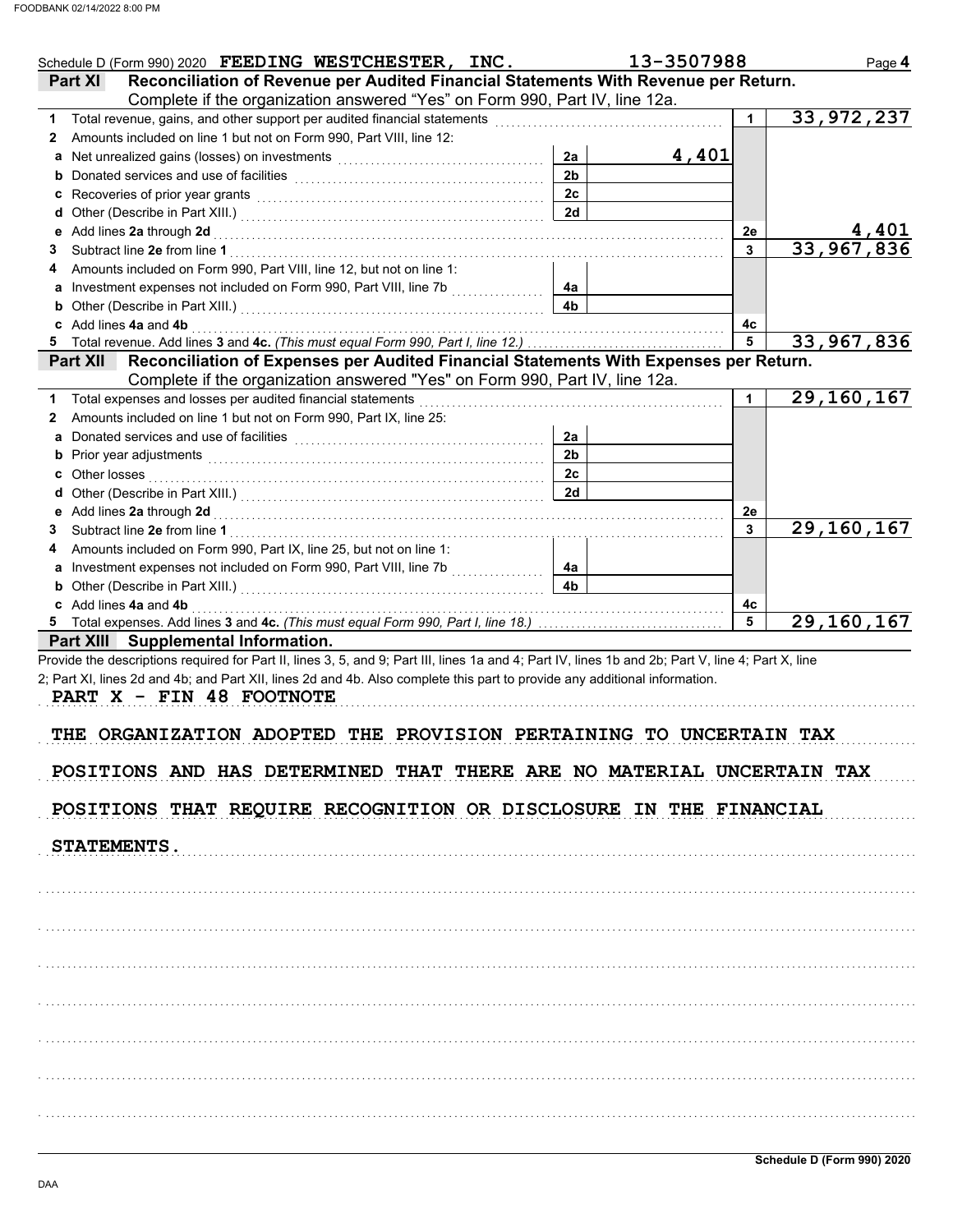| Schedule D (Form 990) 2020 FEEDING WESTCHESTER, INC.<br>Part XIII Supplemental Information (continued) | 13-3507988 | Page 5 |
|--------------------------------------------------------------------------------------------------------|------------|--------|
|                                                                                                        |            |        |
|                                                                                                        |            |        |
|                                                                                                        |            |        |
|                                                                                                        |            |        |
|                                                                                                        |            |        |
|                                                                                                        |            |        |
|                                                                                                        |            |        |
|                                                                                                        |            |        |
|                                                                                                        |            |        |
|                                                                                                        |            |        |
|                                                                                                        |            |        |
|                                                                                                        |            |        |
|                                                                                                        |            |        |
|                                                                                                        |            |        |
|                                                                                                        |            |        |
|                                                                                                        |            |        |
|                                                                                                        |            |        |
|                                                                                                        |            |        |
|                                                                                                        |            |        |
|                                                                                                        |            |        |
|                                                                                                        |            |        |
|                                                                                                        |            |        |
|                                                                                                        |            |        |
|                                                                                                        |            |        |
|                                                                                                        |            |        |
|                                                                                                        |            | .      |
|                                                                                                        |            |        |
|                                                                                                        |            |        |
|                                                                                                        |            |        |
|                                                                                                        |            |        |
|                                                                                                        |            |        |
|                                                                                                        |            |        |
|                                                                                                        |            |        |
|                                                                                                        |            |        |
|                                                                                                        |            | .      |
|                                                                                                        |            |        |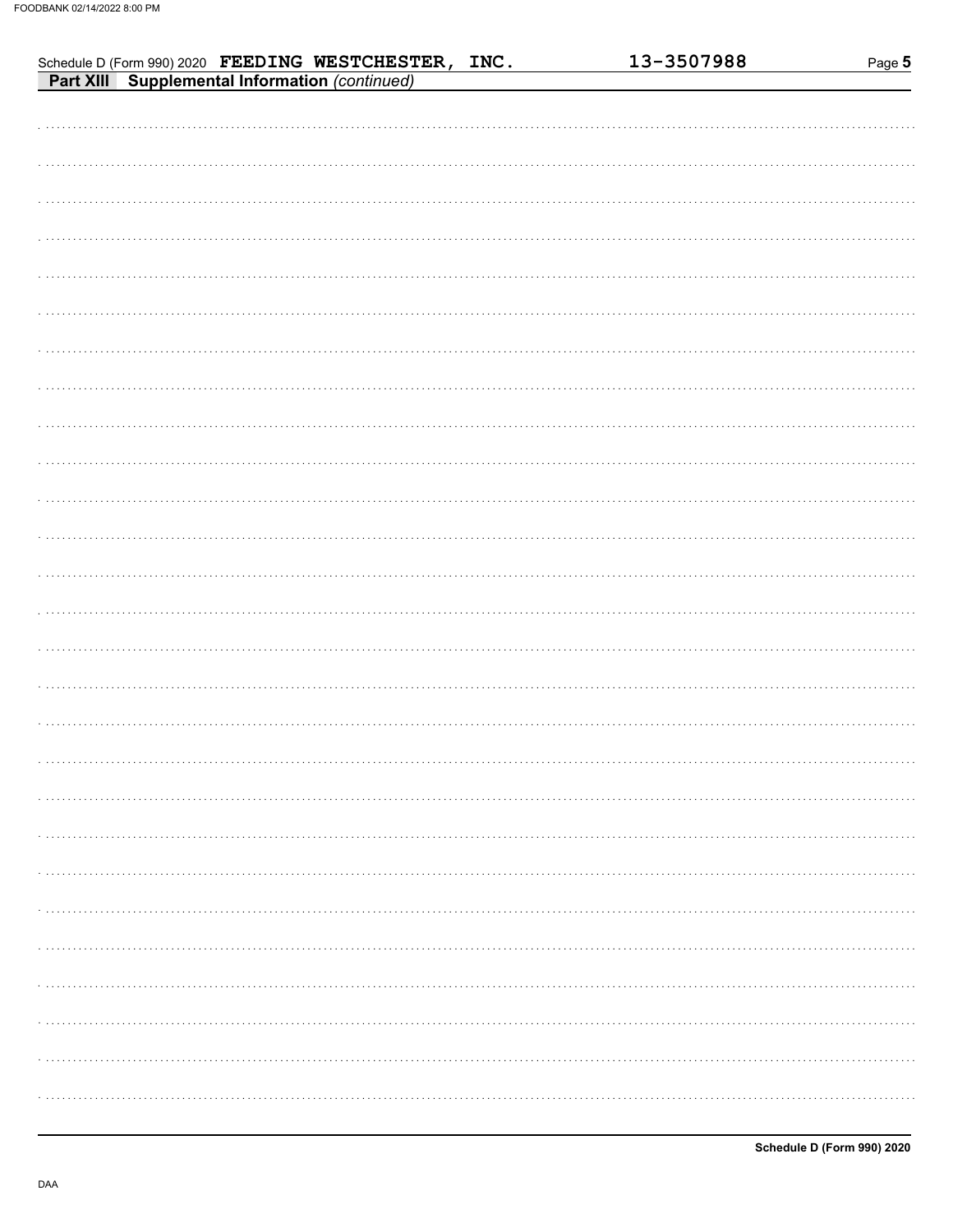| <b>SCHEDULE G</b><br>(Form 990 or 990-EZ)                                                                                                                                                         |                                                                                                                                          |                           |                                                            |  |                                                            | <b>Supplemental Information Regarding Fundraising or Gaming Activities</b><br>Complete if the organization answered "Yes" on Form 990, Part IV, line 17, 18, or 19, or if the<br>organization entered more than \$15,000 on Form 990-EZ, line 6a. |                                                                | OMB No. 1545-0047                                       |
|---------------------------------------------------------------------------------------------------------------------------------------------------------------------------------------------------|------------------------------------------------------------------------------------------------------------------------------------------|---------------------------|------------------------------------------------------------|--|------------------------------------------------------------|---------------------------------------------------------------------------------------------------------------------------------------------------------------------------------------------------------------------------------------------------|----------------------------------------------------------------|---------------------------------------------------------|
| Department of the Treasury                                                                                                                                                                        | Attach to Form 990 or Form 990-EZ.<br>Go to www.irs.gov/Form990 for instructions and the latest information.<br>Internal Revenue Service |                           |                                                            |  |                                                            |                                                                                                                                                                                                                                                   |                                                                | <b>Open to Public</b><br>Inspection                     |
| Name of the organization                                                                                                                                                                          | <b>Employer identification number</b>                                                                                                    |                           |                                                            |  |                                                            |                                                                                                                                                                                                                                                   |                                                                |                                                         |
|                                                                                                                                                                                                   |                                                                                                                                          | FEEDING WESTCHESTER, INC. |                                                            |  |                                                            |                                                                                                                                                                                                                                                   | 13-3507988                                                     |                                                         |
| Part I                                                                                                                                                                                            |                                                                                                                                          |                           | Form 990-EZ filers are not required to complete this part. |  |                                                            | Fundraising Activities. Complete if the organization answered "Yes" on Form 990, Part IV, line 17.                                                                                                                                                |                                                                |                                                         |
| 1                                                                                                                                                                                                 |                                                                                                                                          |                           |                                                            |  |                                                            | Indicate whether the organization raised funds through any of the following activities. Check all that apply.                                                                                                                                     |                                                                |                                                         |
| $ {\bf X} $<br>Mail solicitations<br>a                                                                                                                                                            |                                                                                                                                          |                           | e                                                          |  |                                                            | $ \mathbf{X} $ Solicitation of non-government grants                                                                                                                                                                                              |                                                                |                                                         |
| $\mathbf{x}$<br>Internet and email solicitations<br>b                                                                                                                                             |                                                                                                                                          |                           | $ \mathbf{X} $ Solicitation of government grants<br>f      |  |                                                            |                                                                                                                                                                                                                                                   |                                                                |                                                         |
| Phone solicitations<br>c                                                                                                                                                                          |                                                                                                                                          |                           | $\mathbf{x}$<br>Special fundraising events<br>q            |  |                                                            |                                                                                                                                                                                                                                                   |                                                                |                                                         |
| In-person solicitations<br>d                                                                                                                                                                      |                                                                                                                                          |                           |                                                            |  |                                                            |                                                                                                                                                                                                                                                   |                                                                |                                                         |
| 2a Did the organization have a written or oral agreement with any individual (including officers, directors, trustees,                                                                            |                                                                                                                                          |                           |                                                            |  |                                                            | or key employees listed in Form 990, Part VII) or entity in connection with professional fundraising services?                                                                                                                                    |                                                                | X<br>Yes<br>No                                          |
| <b>b</b> If "Yes," list the 10 highest paid individuals or entities (fundraisers) pursuant to agreements under which the fundraiser is to be<br>compensated at least \$5,000 by the organization. |                                                                                                                                          |                           |                                                            |  |                                                            |                                                                                                                                                                                                                                                   |                                                                |                                                         |
|                                                                                                                                                                                                   | (i) Name and address of individual<br>or entity (fundraiser)                                                                             |                           | (ii) Activity                                              |  | (iii) Did fund-<br>raiser have<br>custody or<br>control of | (iv) Gross receipts<br>from activity                                                                                                                                                                                                              | (v) Amount paid to<br>(or retained by)<br>fundraiser listed in | (vi) Amount paid to<br>(or retained by)<br>organization |
| <b>ALTUS MARKETING</b>                                                                                                                                                                            |                                                                                                                                          |                           |                                                            |  | contributions?<br>Yes No                                   |                                                                                                                                                                                                                                                   | col. (i)                                                       |                                                         |
| 1 2900 EAST APACHE STREET                                                                                                                                                                         |                                                                                                                                          |                           |                                                            |  |                                                            |                                                                                                                                                                                                                                                   |                                                                |                                                         |
| <b>TULSA</b>                                                                                                                                                                                      |                                                                                                                                          | OK 74110                  | DIR MAIL                                                   |  | X                                                          | 2,396,852                                                                                                                                                                                                                                         | 167,225                                                        | 2,229,627                                               |
| 2 RESOURCE ONE                                                                                                                                                                                    |                                                                                                                                          |                           |                                                            |  |                                                            |                                                                                                                                                                                                                                                   |                                                                |                                                         |
| 1140 PARSIPPANY BLVD<br><b>PARSIPPANY</b>                                                                                                                                                         |                                                                                                                                          | NJ 07054                  | DIR MAIL                                                   |  | x                                                          | 813,389                                                                                                                                                                                                                                           | 141,564                                                        | 671,825                                                 |
| 3                                                                                                                                                                                                 |                                                                                                                                          |                           |                                                            |  |                                                            |                                                                                                                                                                                                                                                   |                                                                |                                                         |
|                                                                                                                                                                                                   |                                                                                                                                          |                           |                                                            |  |                                                            |                                                                                                                                                                                                                                                   |                                                                |                                                         |
| 4                                                                                                                                                                                                 |                                                                                                                                          |                           |                                                            |  |                                                            |                                                                                                                                                                                                                                                   |                                                                |                                                         |
| 5                                                                                                                                                                                                 |                                                                                                                                          |                           |                                                            |  |                                                            |                                                                                                                                                                                                                                                   |                                                                |                                                         |
| 6                                                                                                                                                                                                 |                                                                                                                                          |                           |                                                            |  |                                                            |                                                                                                                                                                                                                                                   |                                                                |                                                         |
|                                                                                                                                                                                                   |                                                                                                                                          |                           |                                                            |  |                                                            |                                                                                                                                                                                                                                                   |                                                                |                                                         |
| 7                                                                                                                                                                                                 |                                                                                                                                          |                           |                                                            |  |                                                            |                                                                                                                                                                                                                                                   |                                                                |                                                         |
| 8                                                                                                                                                                                                 |                                                                                                                                          |                           |                                                            |  |                                                            |                                                                                                                                                                                                                                                   |                                                                |                                                         |
| 9                                                                                                                                                                                                 |                                                                                                                                          |                           |                                                            |  |                                                            |                                                                                                                                                                                                                                                   |                                                                |                                                         |
| 10                                                                                                                                                                                                |                                                                                                                                          |                           |                                                            |  |                                                            |                                                                                                                                                                                                                                                   |                                                                |                                                         |
| Total ,                                                                                                                                                                                           |                                                                                                                                          |                           |                                                            |  |                                                            | 3, 210, 241                                                                                                                                                                                                                                       | 308,789                                                        | 2,901,452                                               |
| 3<br>registration or licensing.<br>NEW YORK                                                                                                                                                       |                                                                                                                                          |                           |                                                            |  |                                                            | List all states in which the organization is registered or licensed to solicit contributions or has been notified it is exempt from                                                                                                               |                                                                |                                                         |
|                                                                                                                                                                                                   |                                                                                                                                          |                           |                                                            |  |                                                            |                                                                                                                                                                                                                                                   |                                                                |                                                         |
|                                                                                                                                                                                                   |                                                                                                                                          |                           |                                                            |  |                                                            |                                                                                                                                                                                                                                                   |                                                                |                                                         |

.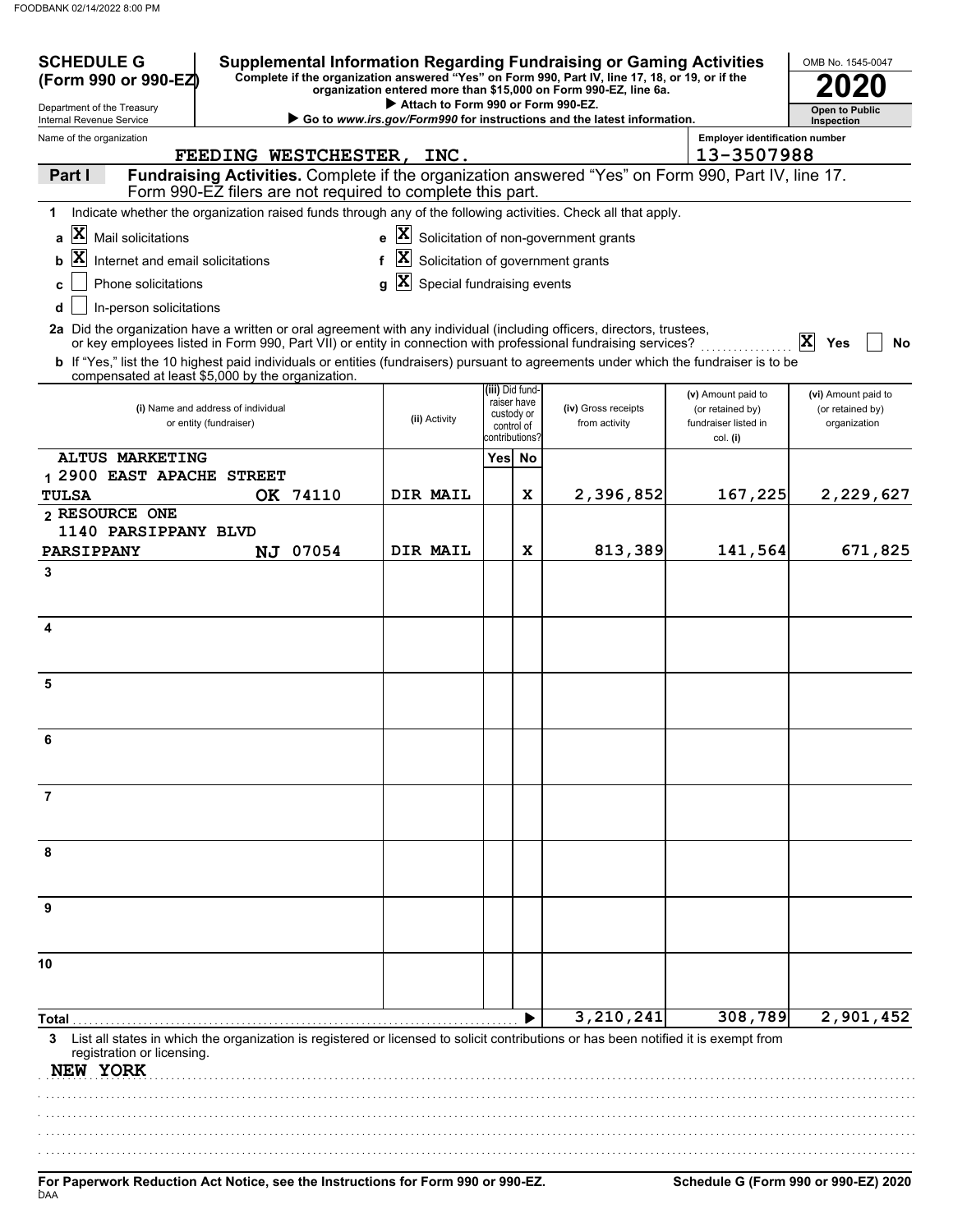|         |                                                       | Schedule G (Form 990 or 990-EZ) 2020 FEEDING WESTCHESTER, INC.                                                                                                                                                                        |                                                  |   |                  | 13-3507988                                          | Page 2 |
|---------|-------------------------------------------------------|---------------------------------------------------------------------------------------------------------------------------------------------------------------------------------------------------------------------------------------|--------------------------------------------------|---|------------------|-----------------------------------------------------|--------|
| Part II |                                                       | Fundraising Events. Complete if the organization answered "Yes" on Form 990, Part IV, line 18, or reported more<br>than \$15,000 of fundraising event contributions and gross income on Form 990-EZ, lines 1 and 6b. List events with |                                                  |   |                  |                                                     |        |
|         |                                                       | gross receipts greater than \$5,000.                                                                                                                                                                                                  |                                                  |   |                  |                                                     |        |
|         |                                                       | $(a)$ Event #1                                                                                                                                                                                                                        | (b) Event $#2$                                   |   | (c) Other events |                                                     |        |
|         |                                                       |                                                                                                                                                                                                                                       |                                                  |   |                  | (d) Total events                                    |        |
|         |                                                       | <b>VIRTUAL</b>                                                                                                                                                                                                                        |                                                  |   | <b>NONE</b>      | (add col. (a) through                               |        |
|         |                                                       | (event type)                                                                                                                                                                                                                          | (event type)                                     |   | (total number)   | col. (c)                                            |        |
|         | 1 Gross receipts                                      | 66,318                                                                                                                                                                                                                                |                                                  |   |                  |                                                     | 66,318 |
|         | 2 Less: Contributions<br>3 Gross income (line 1 minus | 66,318                                                                                                                                                                                                                                |                                                  |   |                  | 66,318                                              |        |
|         | 4 Cash prizes                                         |                                                                                                                                                                                                                                       |                                                  |   |                  |                                                     |        |
|         | 5 Noncash prizes                                      |                                                                                                                                                                                                                                       |                                                  |   |                  |                                                     |        |
|         | 6 Rent/facility costs                                 |                                                                                                                                                                                                                                       |                                                  |   |                  |                                                     |        |
|         | 7 Food and beverages                                  |                                                                                                                                                                                                                                       |                                                  |   |                  |                                                     |        |
|         | 8 Entertainment                                       |                                                                                                                                                                                                                                       |                                                  |   |                  |                                                     |        |
|         | <b>9</b> Other direct expenses                        |                                                                                                                                                                                                                                       |                                                  |   |                  |                                                     |        |
|         |                                                       |                                                                                                                                                                                                                                       |                                                  |   |                  |                                                     |        |
|         |                                                       |                                                                                                                                                                                                                                       |                                                  |   |                  |                                                     |        |
|         | Part III                                              | Gaming. Complete if the organization answered "Yes" on Form 990, Part IV, line 19, or reported more than                                                                                                                              |                                                  |   |                  |                                                     |        |
|         |                                                       | \$15,000 on Form 990-EZ, line 6a.                                                                                                                                                                                                     |                                                  |   |                  |                                                     |        |
|         |                                                       | (a) Bingo                                                                                                                                                                                                                             | (b) Pull tabs/instant<br>bingo/progressive bingo |   | (c) Other gaming | (d) Total gaming (add<br>col. (a) through col. (c)) |        |
|         | 1 Gross revenue                                       |                                                                                                                                                                                                                                       |                                                  |   |                  |                                                     |        |
|         | 2 Cash prizes                                         |                                                                                                                                                                                                                                       |                                                  |   |                  |                                                     |        |
|         | 3 Noncash prizes                                      |                                                                                                                                                                                                                                       |                                                  |   |                  |                                                     |        |
|         | 4 Rent/facility costs                                 |                                                                                                                                                                                                                                       |                                                  |   |                  |                                                     |        |
|         | 5 Other direct expenses                               |                                                                                                                                                                                                                                       |                                                  |   |                  |                                                     |        |
|         | 6 Volunteer labor                                     | %<br>Yes<br>No                                                                                                                                                                                                                        | Yes<br>No.                                       | % | %<br>Yes<br>No.  |                                                     |        |
|         |                                                       | 7 Direct expense summary. Add lines 2 through 5 in column (d)                                                                                                                                                                         |                                                  |   |                  |                                                     |        |
|         |                                                       |                                                                                                                                                                                                                                       |                                                  |   |                  |                                                     |        |
|         |                                                       | Enter the state(s) in which the organization conducts gaming activities:                                                                                                                                                              |                                                  |   |                  |                                                     |        |
|         | b If "No," explain:                                   | a Is the organization licensed to conduct gaming activities in each of these states?                                                                                                                                                  |                                                  |   |                  | Yes                                                 | No     |
|         |                                                       |                                                                                                                                                                                                                                       |                                                  |   |                  |                                                     |        |
|         | b If "Yes," explain:                                  | 10a Were any of the organization's gaming licenses revoked, suspended, or terminated during the tax year?                                                                                                                             |                                                  |   |                  | Yes                                                 | No     |
|         |                                                       |                                                                                                                                                                                                                                       |                                                  |   |                  |                                                     |        |
|         |                                                       |                                                                                                                                                                                                                                       |                                                  |   |                  |                                                     |        |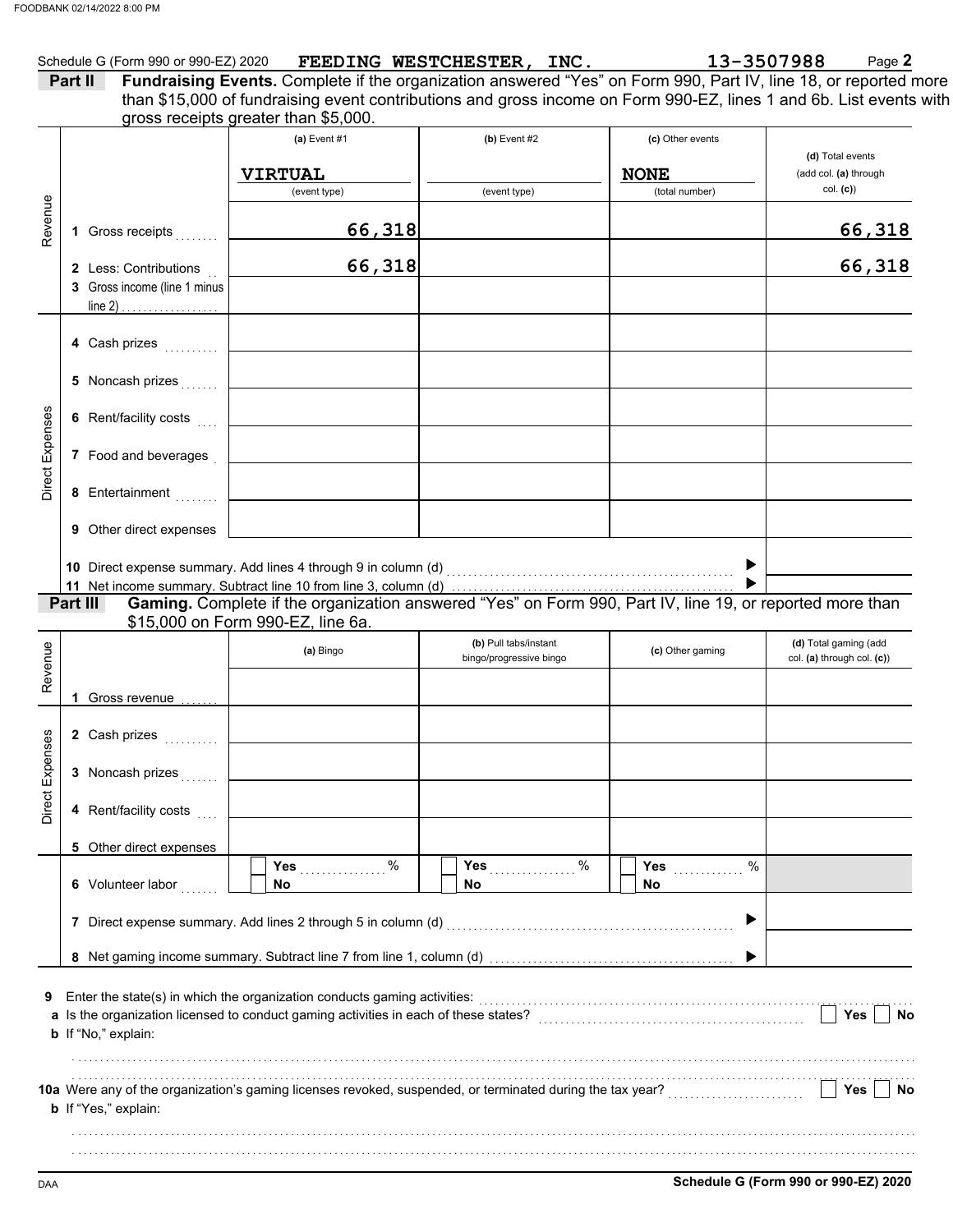|    | 13-3507988<br>Schedule G (Form 990 or 990-EZ) 2020 FEEDING WESTCHESTER, INC.                                                                                                                                                                                                           |                 |            | Page 3 |
|----|----------------------------------------------------------------------------------------------------------------------------------------------------------------------------------------------------------------------------------------------------------------------------------------|-----------------|------------|--------|
| 11 | Does the organization conduct gaming activities with nonmembers?                                                                                                                                                                                                                       |                 | Yes        | No     |
| 12 | Is the organization a grantor, beneficiary or trustee of a trust, or a member of a partnership or other entity                                                                                                                                                                         |                 |            |        |
|    |                                                                                                                                                                                                                                                                                        |                 | <b>Yes</b> | No     |
| 13 | Indicate the percentage of gaming activity conducted in:                                                                                                                                                                                                                               |                 |            |        |
| а  | The organization's facility <b>contained a contained a contained a contained a contained a contained a contained a</b>                                                                                                                                                                 | 13а             |            | %      |
| b  | An outside facility                                                                                                                                                                                                                                                                    | 13 <sub>b</sub> |            | %      |
| 14 | Enter the name and address of the person who prepares the organization's gaming/special events books and                                                                                                                                                                               |                 |            |        |
|    | records:                                                                                                                                                                                                                                                                               |                 |            |        |
|    |                                                                                                                                                                                                                                                                                        |                 |            |        |
|    | Name $\blacktriangleright$                                                                                                                                                                                                                                                             |                 |            |        |
|    |                                                                                                                                                                                                                                                                                        |                 |            |        |
|    | Address $\blacktriangleright$                                                                                                                                                                                                                                                          |                 |            |        |
|    |                                                                                                                                                                                                                                                                                        |                 |            |        |
|    | <b>15a</b> Does the organization have a contract with a third party from whom the organization receives gaming                                                                                                                                                                         |                 |            |        |
|    | revenue?                                                                                                                                                                                                                                                                               |                 | Yes        | No     |
| b  | If "Yes," enter the amount of gaming revenue received by the organization <del>▶</del> [ <i>[[[[[[[[[[[]]]</i> ] and the                                                                                                                                                               |                 |            |        |
|    | amount of gaming revenue retained by the third party ▶ \$                                                                                                                                                                                                                              |                 |            |        |
|    | If "Yes," enter name and address of the third party:                                                                                                                                                                                                                                   |                 |            |        |
|    |                                                                                                                                                                                                                                                                                        |                 |            |        |
|    |                                                                                                                                                                                                                                                                                        |                 |            |        |
|    |                                                                                                                                                                                                                                                                                        |                 |            |        |
|    |                                                                                                                                                                                                                                                                                        |                 |            |        |
|    | Address > medical contract of the contract of the contract of the contract of the contract of the contract of the contract of the contract of the contract of the contract of the contract of the contract of the contract of                                                          |                 |            |        |
| 16 | Gaming manager information:                                                                                                                                                                                                                                                            |                 |            |        |
|    |                                                                                                                                                                                                                                                                                        |                 |            |        |
|    |                                                                                                                                                                                                                                                                                        |                 |            |        |
|    |                                                                                                                                                                                                                                                                                        |                 |            |        |
|    |                                                                                                                                                                                                                                                                                        |                 |            |        |
|    |                                                                                                                                                                                                                                                                                        |                 |            |        |
|    | Description of services provided $\blacktriangleright$ [100] contract the contract of services provided $\blacktriangleright$ [100] contract the contract of services provided $\blacktriangleright$ [100] contract the contract of services provided $\blacktriangleright$ [100] cont |                 |            |        |
|    |                                                                                                                                                                                                                                                                                        |                 |            |        |
|    | Employee<br>Director/officer<br>Independent contractor                                                                                                                                                                                                                                 |                 |            |        |
|    |                                                                                                                                                                                                                                                                                        |                 |            |        |
| 17 | Mandatory distributions:                                                                                                                                                                                                                                                               |                 |            |        |
| a  | Is the organization required under state law to make charitable distributions from the gaming proceeds to                                                                                                                                                                              |                 |            |        |
|    |                                                                                                                                                                                                                                                                                        |                 | Yes        | No     |
|    | Enter the amount of distributions required under state law to be distributed to other exempt organizations or                                                                                                                                                                          |                 |            |        |
|    | spent in the organization's own exempt activities during the tax year $\blacktriangleright$                                                                                                                                                                                            |                 |            |        |
|    | Supplemental Information. Provide the explanations required by Part I, line 2b, columns (iii) and (v); and<br>Part IV                                                                                                                                                                  |                 |            |        |
|    | Part III, lines 9, 9b, 10b, 15b, 15c, 16, and 17b, as applicable. Also provide any additional information.                                                                                                                                                                             |                 |            |        |
|    | See instructions.                                                                                                                                                                                                                                                                      |                 |            |        |
|    |                                                                                                                                                                                                                                                                                        |                 |            |        |
|    |                                                                                                                                                                                                                                                                                        |                 |            |        |
|    |                                                                                                                                                                                                                                                                                        |                 |            |        |
|    |                                                                                                                                                                                                                                                                                        |                 |            |        |
|    |                                                                                                                                                                                                                                                                                        |                 |            |        |
|    |                                                                                                                                                                                                                                                                                        |                 |            |        |
|    |                                                                                                                                                                                                                                                                                        |                 |            |        |
|    |                                                                                                                                                                                                                                                                                        |                 |            |        |
|    |                                                                                                                                                                                                                                                                                        |                 |            |        |
|    |                                                                                                                                                                                                                                                                                        |                 |            |        |
|    |                                                                                                                                                                                                                                                                                        |                 |            |        |
|    |                                                                                                                                                                                                                                                                                        |                 |            |        |
|    |                                                                                                                                                                                                                                                                                        |                 |            |        |
|    |                                                                                                                                                                                                                                                                                        |                 |            |        |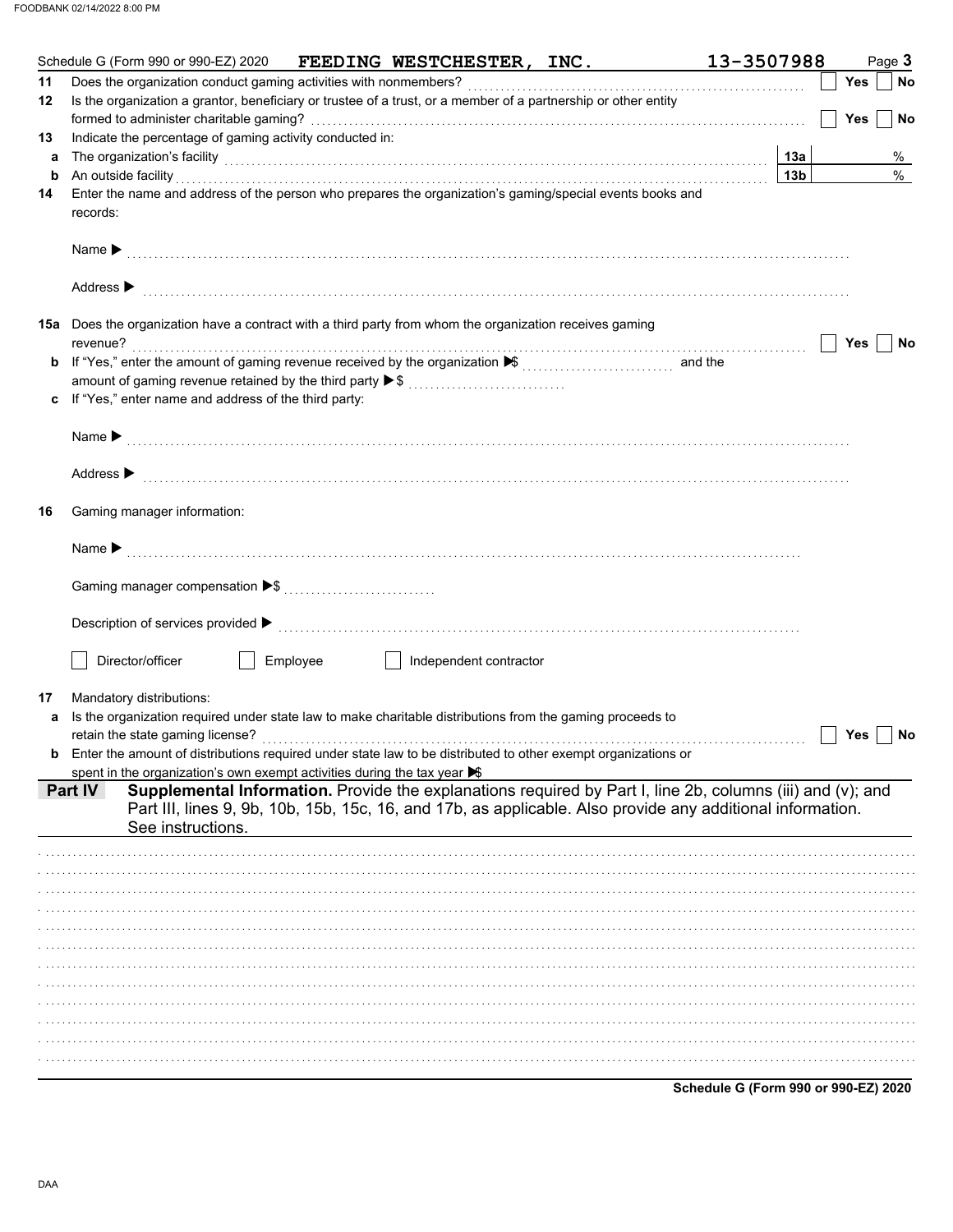| <b>Compensation Information</b><br><b>SCHEDULE J</b><br>For certain Officers, Directors, Trustees, Key Employees, and Highest<br>(Form 990)<br><b>Compensated Employees</b> |                                                        |                                                                                                        |                                                                                                                      |                                | OMB No. 1545-0047<br><b>2020</b> |                   |                         |  |
|-----------------------------------------------------------------------------------------------------------------------------------------------------------------------------|--------------------------------------------------------|--------------------------------------------------------------------------------------------------------|----------------------------------------------------------------------------------------------------------------------|--------------------------------|----------------------------------|-------------------|-------------------------|--|
|                                                                                                                                                                             |                                                        |                                                                                                        | > Complete if the organization answered "Yes" on Form 990, Part IV, line 23.                                         |                                | <b>Open to Public</b>            |                   |                         |  |
|                                                                                                                                                                             | Department of the Treasury<br>Internal Revenue Service |                                                                                                        | Attach to Form 990.<br>Go to www.irs.gov/Form990 for instructions and the latest information.                        |                                |                                  | <b>Inspection</b> |                         |  |
|                                                                                                                                                                             | Name of the organization                               |                                                                                                        |                                                                                                                      | Employer identification number |                                  |                   |                         |  |
| Part I                                                                                                                                                                      |                                                        | FEEDING WESTCHESTER, INC.<br><b>Questions Regarding Compensation</b>                                   |                                                                                                                      | 13-3507988                     |                                  |                   |                         |  |
|                                                                                                                                                                             |                                                        |                                                                                                        |                                                                                                                      |                                |                                  | Yes               | No                      |  |
|                                                                                                                                                                             |                                                        |                                                                                                        | 1a Check the appropriate box(es) if the organization provided any of the following to or for a person listed on Form |                                |                                  |                   |                         |  |
|                                                                                                                                                                             |                                                        |                                                                                                        | 990, Part VII, Section A, line 1a. Complete Part III to provide any relevant information regarding these items.      |                                |                                  |                   |                         |  |
|                                                                                                                                                                             | First-class or charter travel                          |                                                                                                        | Housing allowance or residence for personal use                                                                      |                                |                                  |                   |                         |  |
|                                                                                                                                                                             | Travel for companions                                  |                                                                                                        | Payments for business use of personal residence                                                                      |                                |                                  |                   |                         |  |
|                                                                                                                                                                             |                                                        | Tax indemnification and gross-up payments                                                              | Health or social club dues or initiation fees                                                                        |                                |                                  |                   |                         |  |
|                                                                                                                                                                             | Discretionary spending account                         |                                                                                                        | Personal services (such as maid, chauffeur, chef)                                                                    |                                |                                  |                   |                         |  |
|                                                                                                                                                                             |                                                        |                                                                                                        | <b>b</b> If any of the boxes on line 1a are checked, did the organization follow a written policy regarding payment  |                                |                                  |                   |                         |  |
|                                                                                                                                                                             |                                                        | or reimbursement or provision of all of the expenses described above? If "No," complete Part III to    |                                                                                                                      |                                |                                  |                   |                         |  |
|                                                                                                                                                                             | explain                                                |                                                                                                        |                                                                                                                      |                                | 1b                               |                   |                         |  |
|                                                                                                                                                                             |                                                        |                                                                                                        |                                                                                                                      |                                |                                  |                   |                         |  |
| 2                                                                                                                                                                           |                                                        | Did the organization require substantiation prior to reimbursing or allowing expenses incurred by all  |                                                                                                                      |                                |                                  |                   |                         |  |
|                                                                                                                                                                             |                                                        |                                                                                                        | directors, trustees, and officers, including the CEO/Executive Director, regarding the items checked on line         |                                |                                  |                   |                         |  |
|                                                                                                                                                                             | 1a?                                                    |                                                                                                        |                                                                                                                      |                                | $\mathbf{2}$                     |                   |                         |  |
|                                                                                                                                                                             |                                                        |                                                                                                        |                                                                                                                      |                                |                                  |                   |                         |  |
| 3                                                                                                                                                                           |                                                        | Indicate which, if any, of the following the organization used to establish the compensation of the    |                                                                                                                      |                                |                                  |                   |                         |  |
|                                                                                                                                                                             |                                                        |                                                                                                        | organization's CEO/Executive Director. Check all that apply. Do not check any boxes for methods used by a            |                                |                                  |                   |                         |  |
|                                                                                                                                                                             |                                                        |                                                                                                        | related organization to establish compensation of the CEO/Executive Director, but explain in Part III.               |                                |                                  |                   |                         |  |
|                                                                                                                                                                             | Compensation committee                                 |                                                                                                        | Written employment contract                                                                                          |                                |                                  |                   |                         |  |
|                                                                                                                                                                             |                                                        | Independent compensation consultant                                                                    | Compensation survey or study                                                                                         |                                |                                  |                   |                         |  |
|                                                                                                                                                                             | X<br>Form 990 of other organizations                   |                                                                                                        | Approval by the board or compensation committee<br>$ {\bf X} $                                                       |                                |                                  |                   |                         |  |
| 4                                                                                                                                                                           |                                                        |                                                                                                        | During the year, did any person listed on Form 990, Part VII, Section A, line 1a, with respect to the filing         |                                |                                  |                   |                         |  |
|                                                                                                                                                                             | organization or a related organization:                |                                                                                                        |                                                                                                                      |                                |                                  |                   |                         |  |
|                                                                                                                                                                             |                                                        | a Receive a severance payment or change-of-control payment?                                            |                                                                                                                      |                                | 4a                               |                   | X                       |  |
|                                                                                                                                                                             |                                                        | <b>b</b> Participate in or receive payment from a supplemental nonqualified retirement plan?           |                                                                                                                      |                                | 4b                               |                   | $\overline{\mathbf{x}}$ |  |
|                                                                                                                                                                             |                                                        | c Participate in or receive payment from an equity-based compensation arrangement?                     |                                                                                                                      |                                | 4c                               |                   | $\mathbf x$             |  |
|                                                                                                                                                                             |                                                        |                                                                                                        | If "Yes" to any of lines 4a-c, list the persons and provide the applicable amounts for each item in Part III.        |                                |                                  |                   |                         |  |
|                                                                                                                                                                             |                                                        | Only section 501(c)(3), 501(c)(4), and 501(c)(29) organizations must complete lines 5-9.               |                                                                                                                      |                                |                                  |                   |                         |  |
| 5.                                                                                                                                                                          |                                                        | For persons listed on Form 990, Part VII, Section A, line 1a, did the organization pay or accrue any   |                                                                                                                      |                                |                                  |                   |                         |  |
|                                                                                                                                                                             |                                                        | compensation contingent on the revenues of:                                                            |                                                                                                                      |                                |                                  |                   |                         |  |
|                                                                                                                                                                             | a The organization?                                    |                                                                                                        |                                                                                                                      |                                | 5a                               |                   | X                       |  |
|                                                                                                                                                                             |                                                        |                                                                                                        |                                                                                                                      |                                | 5b                               |                   | $\mathbf{x}$            |  |
|                                                                                                                                                                             |                                                        | If "Yes" on line 5a or 5b, describe in Part III.                                                       |                                                                                                                      |                                |                                  |                   |                         |  |
|                                                                                                                                                                             |                                                        |                                                                                                        |                                                                                                                      |                                |                                  |                   |                         |  |
| 6.                                                                                                                                                                          |                                                        | For persons listed on Form 990, Part VII, Section A, line 1a, did the organization pay or accrue any   |                                                                                                                      |                                |                                  |                   |                         |  |
|                                                                                                                                                                             | a The organization?                                    | compensation contingent on the net earnings of:                                                        |                                                                                                                      |                                | 6a                               |                   | X                       |  |
|                                                                                                                                                                             |                                                        |                                                                                                        |                                                                                                                      |                                | 6b                               |                   | $\mathbf{x}$            |  |
|                                                                                                                                                                             |                                                        | If "Yes" on line 6a or 6b, describe in Part III.                                                       |                                                                                                                      |                                |                                  |                   |                         |  |
|                                                                                                                                                                             |                                                        |                                                                                                        |                                                                                                                      |                                |                                  |                   |                         |  |
| 7                                                                                                                                                                           |                                                        |                                                                                                        | For persons listed on Form 990, Part VII, Section A, line 1a, did the organization provide any nonfixed              |                                |                                  |                   |                         |  |
|                                                                                                                                                                             |                                                        | payments not described on lines 5 and 6? If "Yes," describe in Part III                                |                                                                                                                      |                                | $\overline{7}$                   |                   | X                       |  |
| 8                                                                                                                                                                           |                                                        |                                                                                                        | Were any amounts reported on Form 990, Part VII, paid or accrued pursuant to a contract that was subject             |                                |                                  |                   |                         |  |
|                                                                                                                                                                             |                                                        | to the initial contract exception described in Regulations section 53.4958-4(a)(3)? If "Yes," describe |                                                                                                                      |                                |                                  |                   |                         |  |
|                                                                                                                                                                             |                                                        |                                                                                                        |                                                                                                                      |                                | 8                                |                   | X                       |  |
|                                                                                                                                                                             |                                                        |                                                                                                        |                                                                                                                      |                                |                                  |                   |                         |  |
| 9                                                                                                                                                                           | Regulations section 53.4958-6(c)?                      |                                                                                                        | If "Yes" on line 8, did the organization also follow the rebuttable presumption procedure described in               |                                | 9                                |                   |                         |  |
|                                                                                                                                                                             |                                                        | For Paperwork Reduction Act Notice, see the Instructions for Form 990.                                 |                                                                                                                      |                                | Schedule J (Form 990) 2020       |                   |                         |  |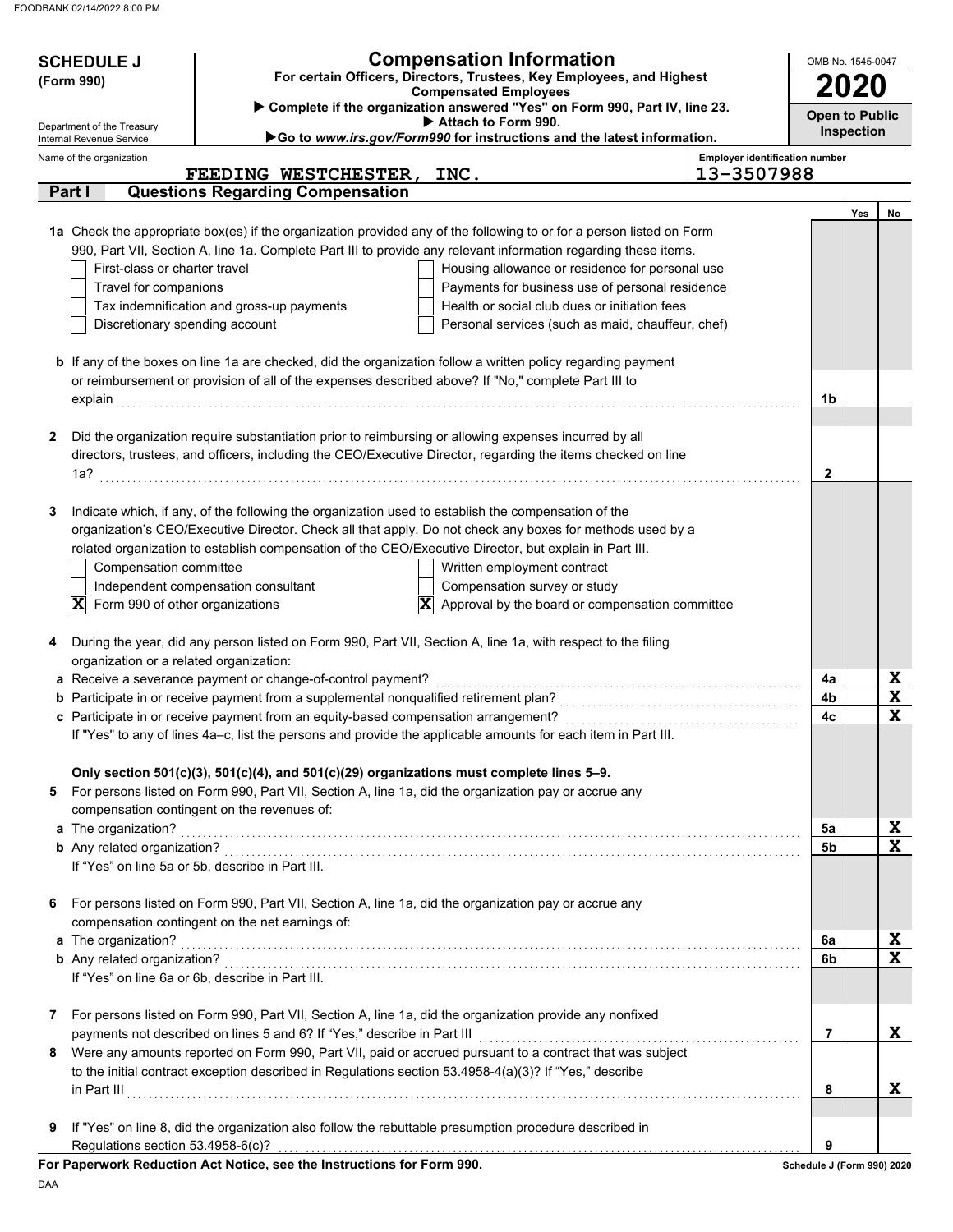#### Schedule J (Form 990) 2020 FEEDING WESTCHESTER, INC. Officers, Directors, Trustees, Key Employees, and Highest Compensated Employees. Use duplicate copies if additional space is needed. Part II

For each individual whose compensation must be reported on Schedule J, report compensation from the organization on row (i) and from related organizations, described in the instructions, on row (ii). Do not list any individuals that aren't listed on Form 990, Part VII.

Note: The sum of columns (B)(i)-(iii) for each listed individual must equal the total amount of Form 990, Part VII, Section A, line 1a, applicable column (D) and (E) amounts for that individual.

|                    | $ $ (B) Breakdown of W-2 and/or 1099-MISC compensation |                                        |                                           | (C) Retirement and             | (D) Nontaxable | (E) Total of columns | (F) Compensation                                           |
|--------------------|--------------------------------------------------------|----------------------------------------|-------------------------------------------|--------------------------------|----------------|----------------------|------------------------------------------------------------|
| (A) Name and Title | (i) Base<br>compensation                               | (ii) Bonus & incentive<br>compensation | (iii) Other<br>reportable<br>compensation | other deferred<br>compensation | benefits       | $(B)(i)$ – $(D)$     | in column (B) reported<br>as deferred on prior<br>Form 990 |
| VALERIE ROY<br>(i) | 135,210                                                | O                                      |                                           | 5,082                          | 17,580         | 157,872              | $\mathbf 0$                                                |
| 1 SENIOR DIRECTOR  | 0                                                      | 0                                      |                                           | 0                              | $\Omega$       | 0                    | 0                                                          |
| (i)                |                                                        |                                        |                                           |                                |                |                      |                                                            |
|                    |                                                        |                                        |                                           |                                |                |                      |                                                            |
| (i)                |                                                        |                                        |                                           |                                |                |                      |                                                            |
|                    |                                                        |                                        |                                           |                                |                |                      |                                                            |
| (i)                |                                                        |                                        |                                           |                                |                |                      |                                                            |
|                    |                                                        |                                        |                                           |                                |                |                      |                                                            |
| (i)                |                                                        |                                        |                                           |                                |                |                      |                                                            |
|                    |                                                        |                                        |                                           |                                |                |                      |                                                            |
| 5<br>(i)           |                                                        |                                        |                                           |                                |                |                      |                                                            |
|                    |                                                        |                                        |                                           |                                |                |                      |                                                            |
| $\bf 6$            |                                                        |                                        |                                           |                                |                |                      |                                                            |
| (i)                |                                                        |                                        |                                           |                                |                |                      |                                                            |
| $\overline{7}$     |                                                        |                                        |                                           |                                |                |                      |                                                            |
| (i)                |                                                        |                                        |                                           |                                |                |                      |                                                            |
| 8                  |                                                        |                                        |                                           |                                |                |                      |                                                            |
| (i)                |                                                        |                                        |                                           |                                |                |                      |                                                            |
| q                  |                                                        |                                        |                                           |                                |                |                      |                                                            |
| (i)                |                                                        |                                        |                                           |                                |                |                      |                                                            |
| 10                 |                                                        |                                        |                                           |                                |                |                      |                                                            |
| (i)                |                                                        |                                        |                                           |                                |                |                      |                                                            |
| 11                 |                                                        |                                        |                                           |                                |                |                      |                                                            |
| (i)                |                                                        |                                        |                                           |                                |                |                      |                                                            |
| 12                 |                                                        |                                        |                                           |                                |                |                      |                                                            |
| (i)                |                                                        |                                        |                                           |                                |                |                      |                                                            |
| 13                 |                                                        |                                        |                                           |                                |                |                      |                                                            |
| (i)                |                                                        |                                        |                                           |                                |                |                      |                                                            |
| 14                 |                                                        |                                        |                                           |                                |                |                      |                                                            |
| (i)                |                                                        |                                        |                                           |                                |                |                      |                                                            |
| 15                 |                                                        |                                        |                                           |                                |                |                      |                                                            |
| (i)                |                                                        |                                        |                                           |                                |                |                      |                                                            |
| 16                 |                                                        |                                        |                                           |                                |                |                      |                                                            |
|                    |                                                        |                                        |                                           |                                |                |                      |                                                            |

Schedule J (Form 990) 2020

Page 2

13-3507988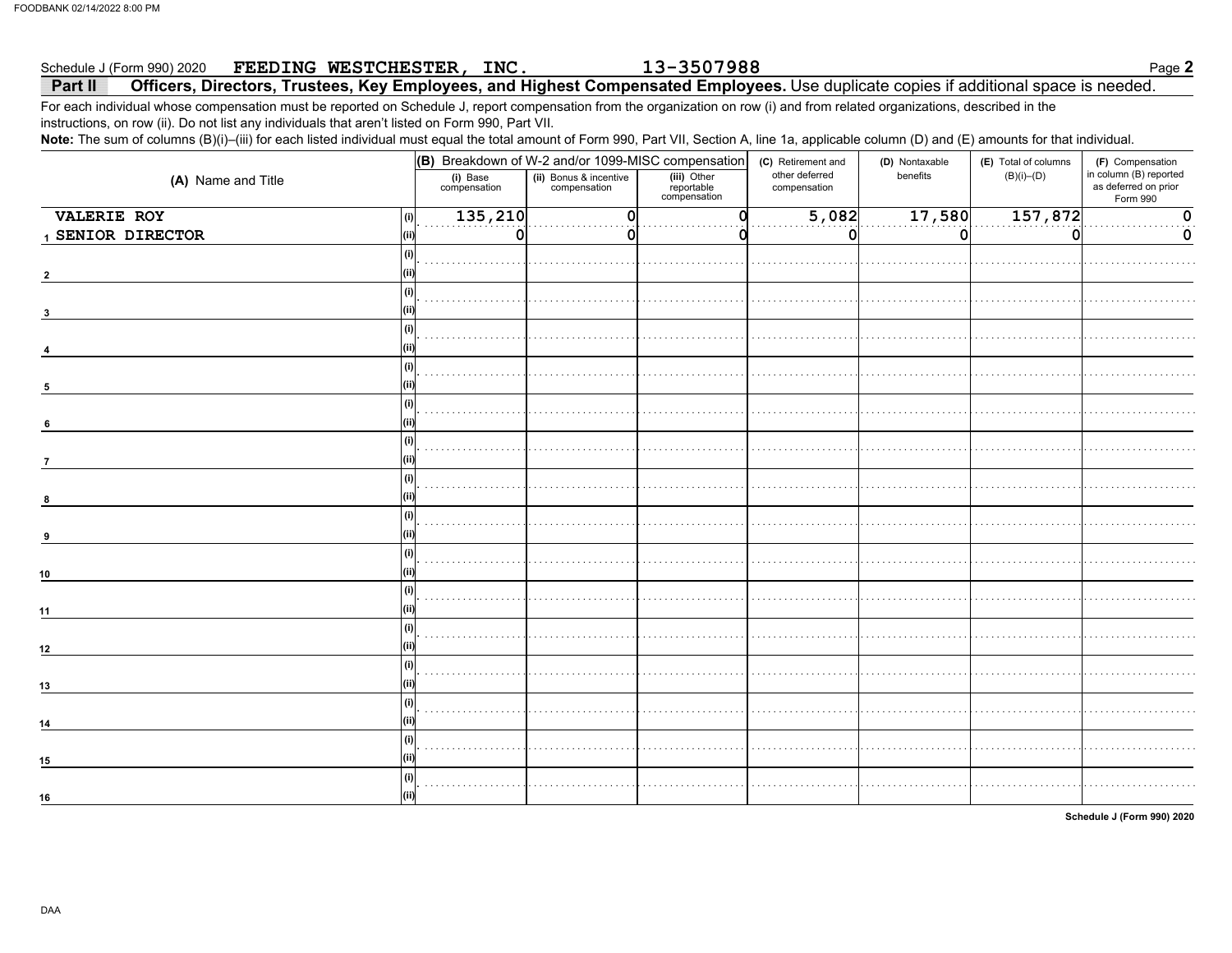|          | Schedule J (Form 990) 2020 FEEDING WESTCHESTER, INC.                                                                                                                                                                                             | 13-3507988 | Page 3                     |
|----------|--------------------------------------------------------------------------------------------------------------------------------------------------------------------------------------------------------------------------------------------------|------------|----------------------------|
| Part III | <b>Supplemental Information</b><br>Provide the information, explanation, or descriptions required for Part I, lines 1a, 1b, 3, 4a, 4b, 4c, 5a, 5b, 6a, 6b, 7, and 8, and for Part II. Also complete this part<br>for any additional information. |            |                            |
|          |                                                                                                                                                                                                                                                  |            |                            |
|          |                                                                                                                                                                                                                                                  |            |                            |
|          |                                                                                                                                                                                                                                                  |            |                            |
|          |                                                                                                                                                                                                                                                  |            |                            |
|          |                                                                                                                                                                                                                                                  |            |                            |
|          |                                                                                                                                                                                                                                                  |            |                            |
|          |                                                                                                                                                                                                                                                  |            |                            |
|          |                                                                                                                                                                                                                                                  |            |                            |
|          |                                                                                                                                                                                                                                                  |            |                            |
|          |                                                                                                                                                                                                                                                  |            |                            |
|          |                                                                                                                                                                                                                                                  |            |                            |
|          |                                                                                                                                                                                                                                                  |            |                            |
|          |                                                                                                                                                                                                                                                  |            |                            |
|          |                                                                                                                                                                                                                                                  |            |                            |
|          |                                                                                                                                                                                                                                                  |            |                            |
|          |                                                                                                                                                                                                                                                  |            |                            |
|          |                                                                                                                                                                                                                                                  |            |                            |
|          |                                                                                                                                                                                                                                                  |            |                            |
|          |                                                                                                                                                                                                                                                  |            |                            |
|          |                                                                                                                                                                                                                                                  |            |                            |
|          |                                                                                                                                                                                                                                                  |            | Schedule J (Form 990) 2020 |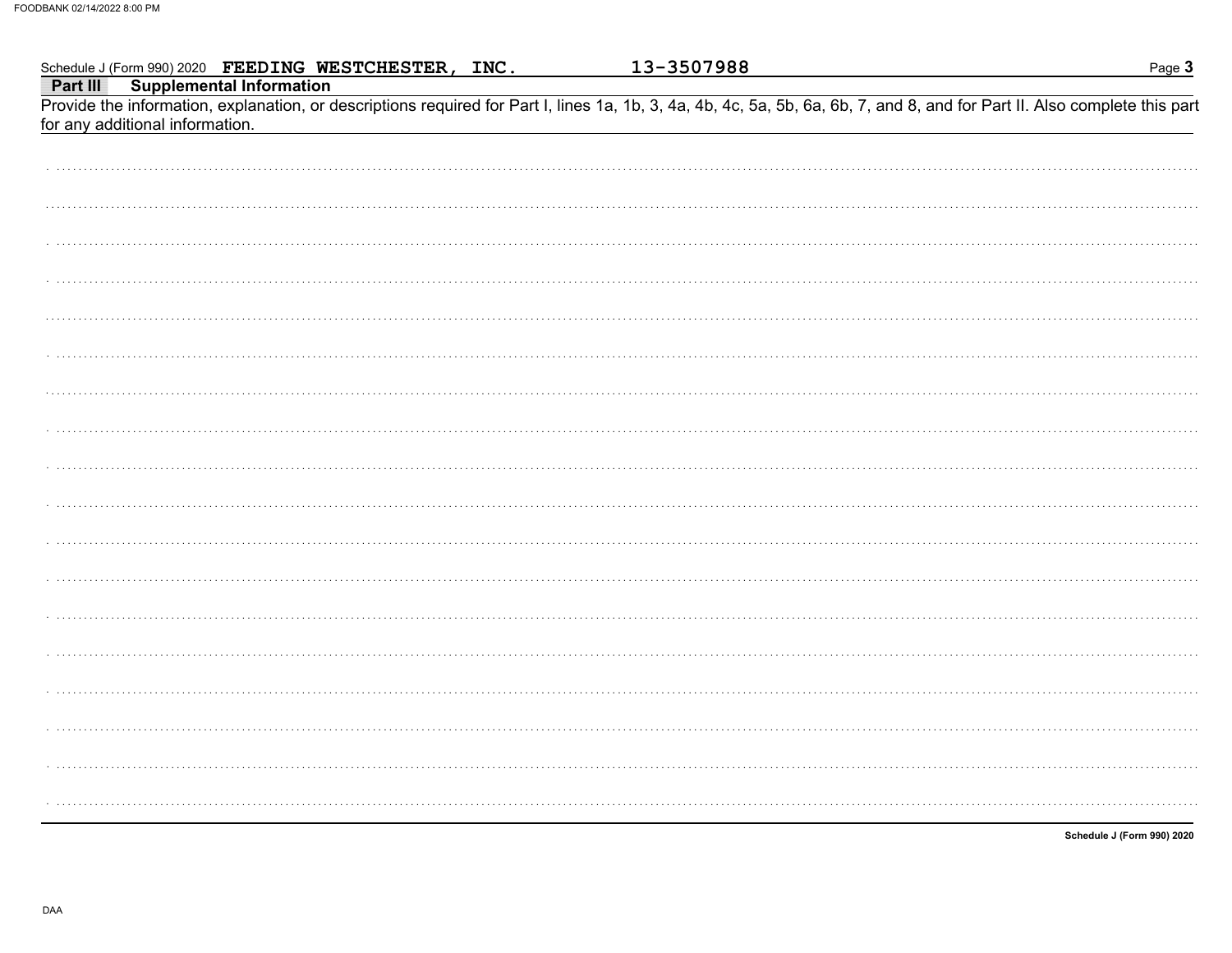# **(Form 990)**

## **SCHEDULE M Noncash Contributions**

OMB No. 1545-0047 **2020**

**Inspection Open To Public**

| ▶ Complete if the organizations answered "Yes" on Form 990, Part IV, lines 29 or 30. |  |  |  |  |
|--------------------------------------------------------------------------------------|--|--|--|--|
|                                                                                      |  |  |  |  |

 **Attach to Form 990.**

 **Go to** *www.irs.gov/Form990* **for instructions and the latest information.**

Name of the organization **Employer identification number** Department of the Treasury<br>Internal Revenue Service

#### **FEEDING WESTCHESTER, INC.** | 13-3507988

|     | <b>Types of Property</b><br>Part I                                                                                 |             |                            |                                             |                                   |     |     |    |
|-----|--------------------------------------------------------------------------------------------------------------------|-------------|----------------------------|---------------------------------------------|-----------------------------------|-----|-----|----|
|     |                                                                                                                    | (a)         | (b)                        | (c)                                         | (d)                               |     |     |    |
|     |                                                                                                                    | Check if    | Number of contributions or | Noncash contribution<br>amounts reported on | Method of determining             |     |     |    |
|     |                                                                                                                    | applicable  | items contributed          | Form 990, Part VIII, line 1g                | noncash contribution amounts      |     |     |    |
| 1   | Art - Works of art<br>.                                                                                            |             |                            |                                             |                                   |     |     |    |
| 2   | Art - Historical treasures                                                                                         |             |                            |                                             |                                   |     |     |    |
| 3   | Art - Fractional interests                                                                                         |             |                            |                                             |                                   |     |     |    |
| 4   | Books and publications                                                                                             |             |                            |                                             |                                   |     |     |    |
| 5   | Clothing and household                                                                                             |             |                            |                                             |                                   |     |     |    |
|     |                                                                                                                    |             |                            |                                             |                                   |     |     |    |
| 6   | Cars and other vehicles                                                                                            |             |                            |                                             |                                   |     |     |    |
| 7   | Boats and planes                                                                                                   |             |                            |                                             |                                   |     |     |    |
| 8   | Intellectual property                                                                                              |             |                            |                                             |                                   |     |     |    |
| 9   | Securities - Publicly traded                                                                                       |             |                            |                                             |                                   |     |     |    |
| 10  | Securities - Closely held stock                                                                                    |             |                            |                                             |                                   |     |     |    |
| 11  | Securities - Partnership, LLC,                                                                                     |             |                            |                                             |                                   |     |     |    |
|     | or trust interests                                                                                                 |             |                            |                                             |                                   |     |     |    |
| 12  | Securities - Miscellaneous                                                                                         |             |                            |                                             |                                   |     |     |    |
| 13  | Qualified conservation                                                                                             |             |                            |                                             |                                   |     |     |    |
|     | contribution - Historic                                                                                            |             |                            |                                             |                                   |     |     |    |
|     |                                                                                                                    |             |                            |                                             |                                   |     |     |    |
| 14  | Qualified conservation                                                                                             |             |                            |                                             |                                   |     |     |    |
|     | contribution - Other                                                                                               |             |                            |                                             |                                   |     |     |    |
| 15  | Real estate - Residential                                                                                          |             |                            |                                             |                                   |     |     |    |
| 16  | Real estate - Commercial                                                                                           |             |                            |                                             |                                   |     |     |    |
| 17  | Real estate - Other                                                                                                |             |                            |                                             |                                   |     |     |    |
| 18  | Collectibles <b>Collectibles</b>                                                                                   |             |                            |                                             |                                   |     |     |    |
| 19  | Food inventory                                                                                                     | $\mathbf x$ | 3875835                    |                                             | 6,937,745 AVG WHOLESALE \$1.79/LB |     |     |    |
| 20  | Drugs and medical supplies                                                                                         |             |                            |                                             |                                   |     |     |    |
| 21  | Taxidermy                                                                                                          |             |                            |                                             |                                   |     |     |    |
| 22  | Historical artifacts                                                                                               |             |                            |                                             |                                   |     |     |    |
| 23  | Scientific specimens                                                                                               |             |                            |                                             |                                   |     |     |    |
| 24  | Archeological artifacts                                                                                            |             |                            |                                             |                                   |     |     |    |
| 25  | Other CUSDA COMMODITIE                                                                                             | X           | 7110161                    |                                             | 7,167,249 USDA PRICING            |     |     |    |
| 26  |                                                                                                                    |             |                            |                                             |                                   |     |     |    |
| 27  |                                                                                                                    |             |                            |                                             |                                   |     |     |    |
| 28  | Other $\blacktriangleright$ (                                                                                      |             |                            |                                             |                                   |     |     |    |
| 29  | Number of Forms 8283 received by the organization during the tax year for contributions for                        |             |                            |                                             |                                   |     |     |    |
|     | which the organization completed Form 8283, Part IV, Donee Acknowledgement                                         |             |                            |                                             | 0<br>29                           |     |     |    |
|     | 30a During the year, did the organization receive by contribution any property reported in Part I, lines 1 through |             |                            |                                             |                                   |     | Yes | No |
|     | 28, that it must hold for at least three years from the date of the initial contribution, and which isn't required |             |                            |                                             |                                   |     |     |    |
|     |                                                                                                                    |             |                            |                                             |                                   | 30a |     | X  |
| b   | to be used for exempt purposes for the entire holding period?<br>If "Yes," describe the arrangement in Part II.    |             |                            |                                             |                                   |     |     |    |
|     | Does the organization have a gift acceptance policy that requires the review of any nonstandard                    |             |                            |                                             |                                   |     |     |    |
| 31  | contributions?                                                                                                     |             |                            |                                             |                                   | 31  | X   |    |
| 32a | Does the organization hire or use third parties or related organizations to solicit, process, or sell noncash      |             |                            |                                             |                                   |     |     |    |
|     | contributions?                                                                                                     |             |                            |                                             |                                   | 32a |     | X  |
| b   | If "Yes," describe in Part II.                                                                                     |             |                            |                                             |                                   |     |     |    |
| 33  | If the organization didn't report an amount in column (c) for a type of property for which column (a) is checked,  |             |                            |                                             |                                   |     |     |    |
|     |                                                                                                                    |             |                            |                                             |                                   |     |     |    |

describe in Part II.

**For Paperwork Reduction Act Notice, see the Instructions for Form 990. Schedule M (Form 990) 2020**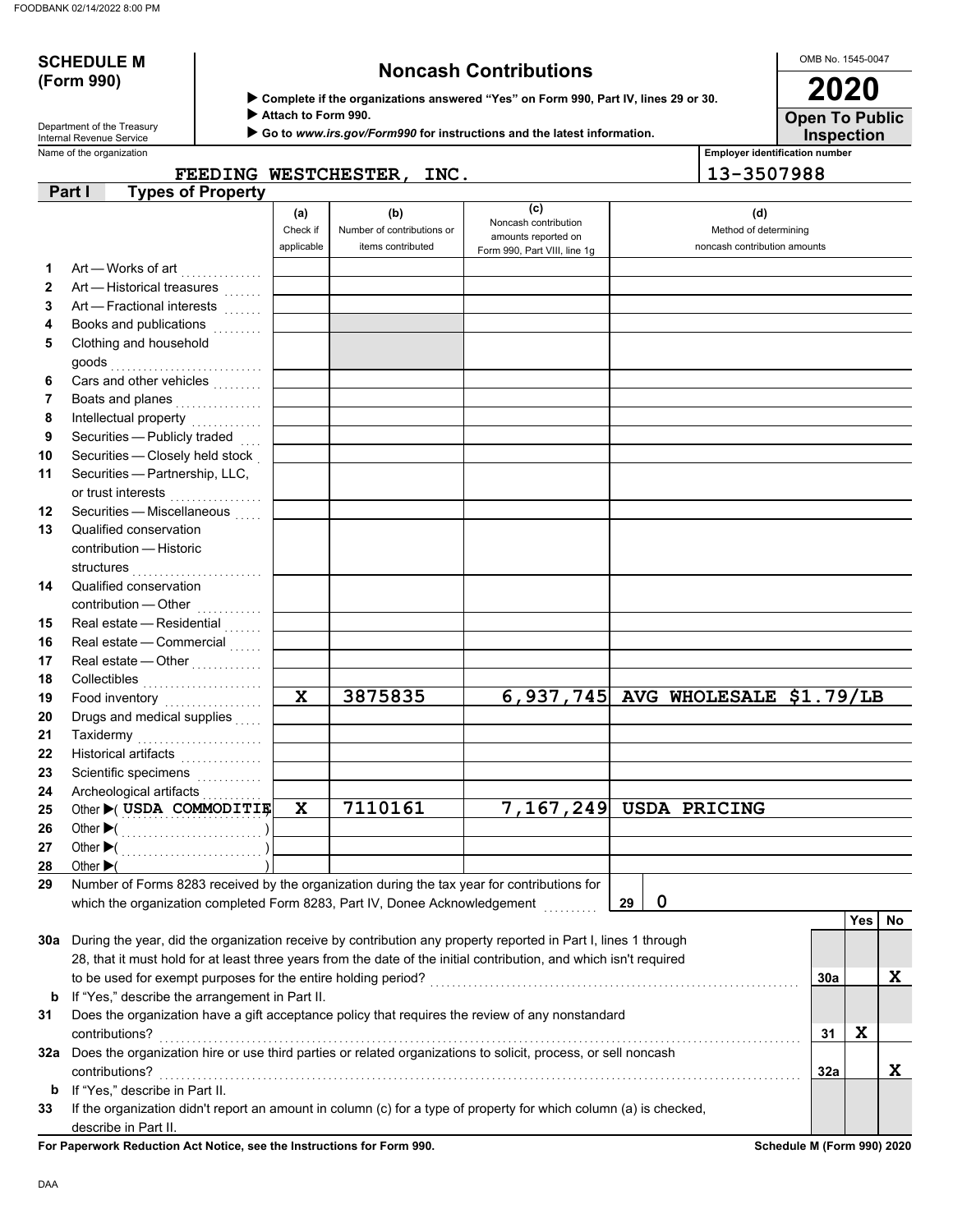|         | Schedule M (Form 990) 2020 FEEDING WESTCHESTER, INC.                              |  |  | 13-3507988                                                                                                                                                                                                                   | Page 2 |
|---------|-----------------------------------------------------------------------------------|--|--|------------------------------------------------------------------------------------------------------------------------------------------------------------------------------------------------------------------------------|--------|
| Part II |                                                                                   |  |  | Supplemental Information. Provide the information required by Part I, lines 30b, 32b, and 33, and whether<br>the organization is reporting in Part I, column (b), the number of contributions, the number of items received, |        |
|         | or a combination of both. Also complete this part for any additional information. |  |  |                                                                                                                                                                                                                              |        |
|         | SCHEDULE M - SUPPLEMENTAL INFORMATION                                             |  |  |                                                                                                                                                                                                                              |        |
|         | COL B, 19 INDICATES NUMBER OF LBS OF FOOD DONATED                                 |  |  |                                                                                                                                                                                                                              |        |
|         |                                                                                   |  |  | COL B, 25 INDICATES NUMBER OF LBS OF FOOD COMMODITIES RECEIVED                                                                                                                                                               |        |
|         |                                                                                   |  |  |                                                                                                                                                                                                                              |        |
|         |                                                                                   |  |  |                                                                                                                                                                                                                              |        |
|         |                                                                                   |  |  |                                                                                                                                                                                                                              |        |
|         |                                                                                   |  |  |                                                                                                                                                                                                                              |        |
|         |                                                                                   |  |  |                                                                                                                                                                                                                              |        |
|         |                                                                                   |  |  |                                                                                                                                                                                                                              |        |
|         |                                                                                   |  |  |                                                                                                                                                                                                                              |        |
|         |                                                                                   |  |  |                                                                                                                                                                                                                              |        |
|         |                                                                                   |  |  |                                                                                                                                                                                                                              |        |
|         |                                                                                   |  |  |                                                                                                                                                                                                                              |        |
|         |                                                                                   |  |  |                                                                                                                                                                                                                              |        |
|         |                                                                                   |  |  |                                                                                                                                                                                                                              |        |
|         |                                                                                   |  |  |                                                                                                                                                                                                                              |        |
|         |                                                                                   |  |  |                                                                                                                                                                                                                              |        |
|         |                                                                                   |  |  |                                                                                                                                                                                                                              |        |
|         |                                                                                   |  |  |                                                                                                                                                                                                                              |        |
|         |                                                                                   |  |  |                                                                                                                                                                                                                              |        |
|         |                                                                                   |  |  |                                                                                                                                                                                                                              |        |
|         |                                                                                   |  |  |                                                                                                                                                                                                                              |        |
|         |                                                                                   |  |  |                                                                                                                                                                                                                              |        |
|         |                                                                                   |  |  |                                                                                                                                                                                                                              |        |
|         |                                                                                   |  |  |                                                                                                                                                                                                                              |        |
|         |                                                                                   |  |  |                                                                                                                                                                                                                              |        |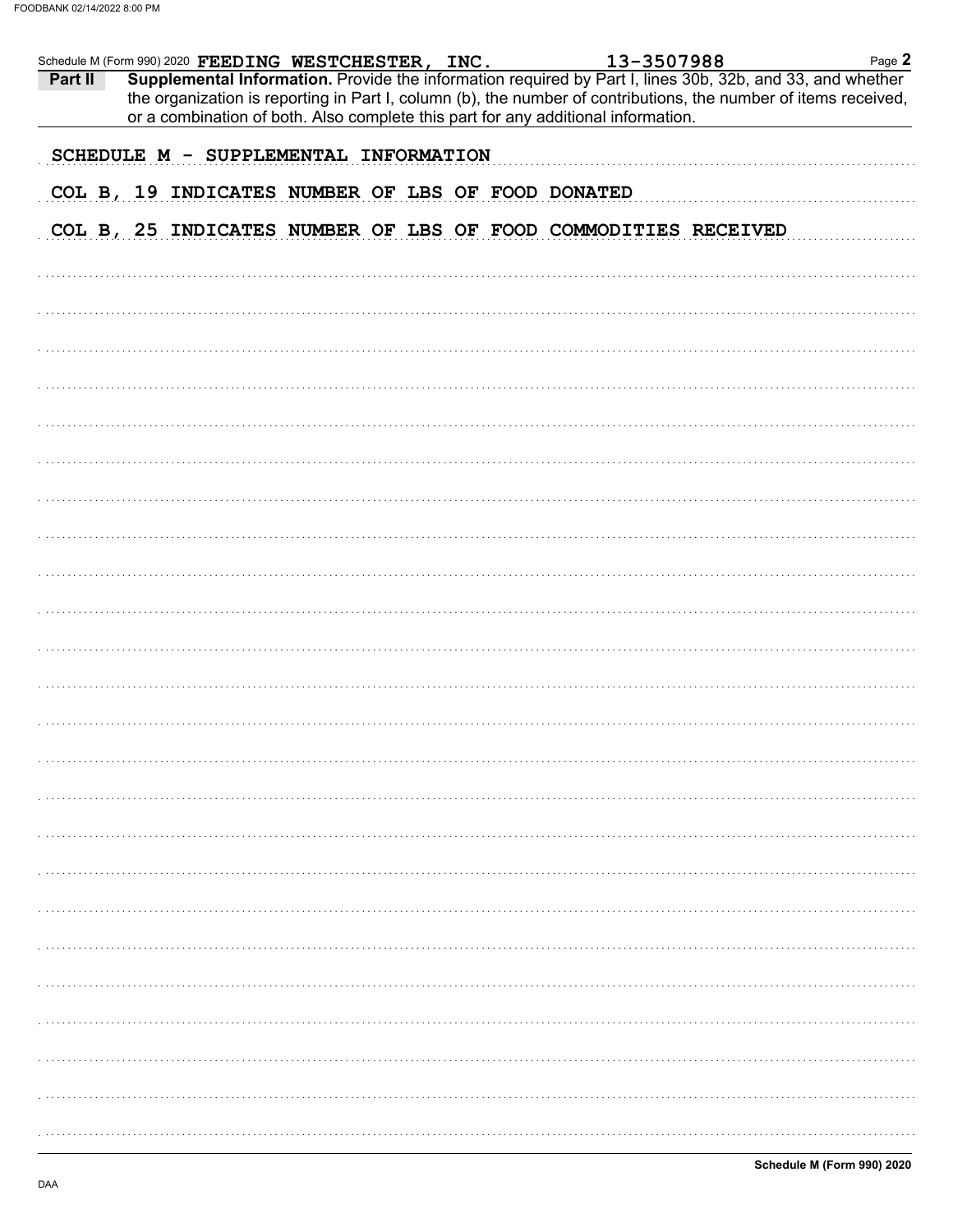| <b>SCHEDULE O</b><br>(Form 990 or 990-EZ)<br>Department of the Treasury<br><b>Internal Revenue Service</b> | OMB No. 1545-0047<br>2020<br><b>Open to Public</b><br><b>Inspection</b>                                                                                                                                                            |                                                                      |                                       |
|------------------------------------------------------------------------------------------------------------|------------------------------------------------------------------------------------------------------------------------------------------------------------------------------------------------------------------------------------|----------------------------------------------------------------------|---------------------------------------|
| Name of the organization                                                                                   | Go to www.irs.gov/Form990 for the latest information.                                                                                                                                                                              |                                                                      | <b>Employer identification number</b> |
|                                                                                                            | WESTCHESTER,<br><b>FEEDING</b><br>INC.                                                                                                                                                                                             | 13-3507988                                                           |                                       |
| <b>FORM 990,</b><br><b>PART</b><br>IN FY21                                                                 | LINE 4A - FIRST ACCOMPLISHMENT<br>III,<br>FEEDING WESTCHESTER PROVIDED 21.8 MILLION POUNDS OF FOOD, 40<br>PERCENT OF WHICH WAS FRESH FRUITS AND VEGETABLES,<br>COUNTY ALONGSIDE OUR PARTNERS AND THROUGH OUR DIRECT DISTRIBUTIONS. |                                                                      | THROUGHOUT WESTCHESTER                |
| "EMERGENCY FOOD PROVIDERS<br>POUNDS OF FOOD-EQUIVALENT<br><b>FAMILIES,</b>                                 | $(EFP'S)$ –<br>COMMUNITY PARTNERS AND PROGRAMS,<br>FY21<br>IN<br>TO MORE THAN 12 MILLION MEALS--TO CHILDREN,<br>AND VETERANS THROUGHOUT WESTCHESTER COUNTY.<br><b>SENIORS,</b>                                                     | IN COLLABORATION WITH NEARLY 200<br>WE DISTRIBUTED ALMOST 15 MILLION |                                       |
| <b>MOBILE FOOD PANTRY</b><br>STOPS A YEAR.<br><b>FRUITS,</b><br><b>VEGETABLES.</b>                         | OUR MOBILE FOOD PANTRY MAKES MORE<br><b>THAN 3</b><br><b>BROUGHT</b><br><b>MORE</b><br>IN FY21<br>IT<br>MEATS,<br>AND DAIRY TO THOSE                                                                                               | <b>MILLION POUNDS OF FRESH</b><br>IN NEED.                           | THAN 500 SCHEDULED                    |
|                                                                                                            | FRESH MARKET - OUR FRESH MARKET IS AN EXTENSION OF OUR MOBILE FOOD PANTRY                                                                                                                                                          |                                                                      |                                       |
| PROGRAM.                                                                                                   | IN 2021, WE PROVIDED COMMUNITIES WITH ALMOST 1.5 MILLION POUNDS                                                                                                                                                                    |                                                                      |                                       |
|                                                                                                            | OF NUTRITIOUS FOOD AND FRESH PRODUCE IN AREAS IN WHICH IT IS DIFFICULT TO<br>ACCESS AFFORDABLE OR HIGH-QUALITY FRESH FOOD.                                                                                                         |                                                                      |                                       |
|                                                                                                            | CHILD-FEEDING PROGRAMS - FEEDING WESTCHESTER PROVIDED CHILDREN IN OUR                                                                                                                                                              |                                                                      |                                       |
|                                                                                                            | COMMUNITY WITH ALMOST 175,000 POUNDS OF NUTRITIOUS, KID-FRIENDLY, AND                                                                                                                                                              |                                                                      |                                       |
|                                                                                                            | EASY-TO PREPARE FOOD THEY NEED ON THE WEEKENDS AND DURING SCHOOL CLOSURES.                                                                                                                                                         |                                                                      |                                       |
|                                                                                                            | RETAIL RECOVERY - FEEDING WESTCHESTER RECOVERS FOOD FROM MORE THAN 80                                                                                                                                                              |                                                                      |                                       |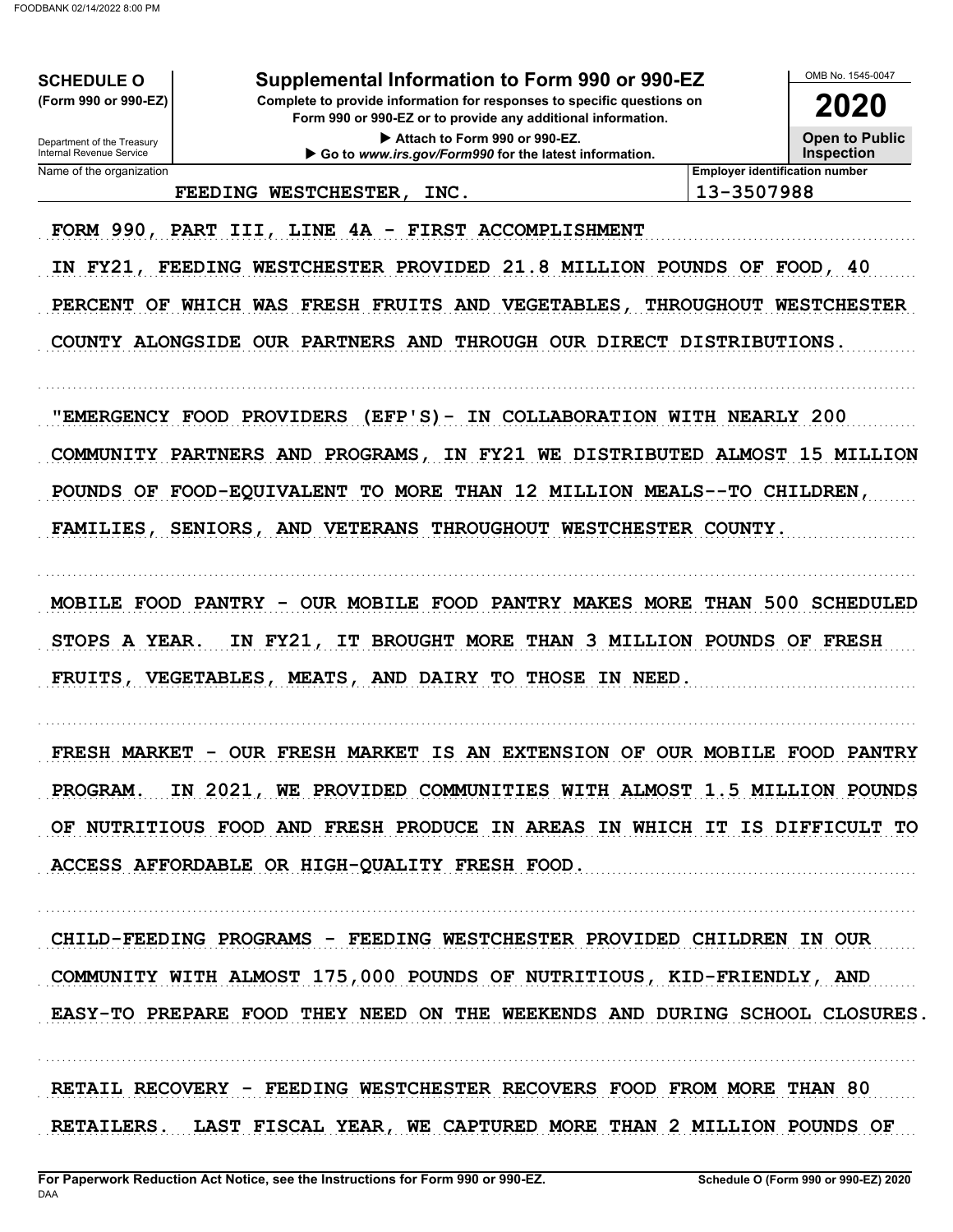FOODBANK 02/14/2022 8:00 PM

| Schedule O (Form 990 or 990-EZ) 2020<br>Name of the organization                                                                                        | Page 2<br><b>Employer identification number</b>                    |
|---------------------------------------------------------------------------------------------------------------------------------------------------------|--------------------------------------------------------------------|
| FEEDING WESTCHESTER, INC.                                                                                                                               | 13-3507988                                                         |
| GOOD, NUTRITIOUS FOOD THAT WOULD OTHERWISE GO TO WASTE.<br>INSPECT, SORT, AND PACK THE FOOD.<br>CENTER, WE<br>PEOPLE WHO NEED IT MOST.                  | AT OUR DISTRIBUTION<br>THEN WE GET IT<br><b>STRAIGHT</b><br>TO THE |
| GREEN THUMB - WE DISTRIBUTED 1.4 MILLION POUNDS OF FRESH PRODUCE THROUGH<br>OUR THUMB PROGRAM, WHICH PROVIDES BAGS FULL OF FRESH, SEASONAL PRODUCE.     |                                                                    |
| SENIOR GROCERY - OUR SENIOR GROCERY PROGRAM ENCOURAGES BETTER HEALTH AND<br>PROMOTES INDEPENDENT LIVING FOR SENIORS AND NEIGHBORS WITH DISABILITIES. IN |                                                                    |
| FY21 WE DISTRIBUTED ALMOST 1 MILLION POUNDS OF NUTRITIOUS FOOD SUCH AS                                                                                  |                                                                    |
| SEASONAL FRUITS AND VEGETABLES DIRECTLY TO LOCATIONS WHERE SENIORS                                                                                      |                                                                    |
| CONGREGATE AND LIVE.                                                                                                                                    |                                                                    |
|                                                                                                                                                         |                                                                    |
| NUTRITION EDUCATION - JSY (JUST SAY YES TO FRUITS AND VEGETABLES)                                                                                       | IS OUR                                                             |
| HANDS-ON COOKING AND NUTRITION CLASS, WHICH REACH THOUSANDS OF PEOPLE EVERY                                                                             |                                                                    |
| YEAR, TRANSFORMING FAMILY MEALS FOR GENERATIONS. WE PROVIDE COMMUNITY                                                                                   |                                                                    |
| TRAININGS, FOOD SAFETY TRAINING, SERVSAFE TRAINING, AND NUTRITIONAL<br>WORKSHOPS.                                                                       |                                                                    |
|                                                                                                                                                         |                                                                    |
| SNAP OUTREACH - FEEDING WESTCHESTER HELPS ENROLL PEOPLE IN NEED TO APPLY                                                                                |                                                                    |
| FOR THE SUPPLEMENTAL NUTRITION ASSISTANCE PROGRAM (SNAP) - A FEDERAL                                                                                    |                                                                    |
| PROGRAM THAT HELPS THOUSANDS OF WESTCHESTER LOW-INCOME RESIDENTS PUT FOOD                                                                               |                                                                    |
| ON THE TABLE.                                                                                                                                           |                                                                    |
| RX PANTRY - THROUGH A COMBINATION OF IMPROVED FOOD ACCESS, TARGETED                                                                                     |                                                                    |
| CLINICAL CARE, AND OTHER COMMUNITY RESOURCES, THE HEALTHY RX PROGRAM                                                                                    |                                                                    |

ELIMINATES SOME OF THE CRITICAL BARRIERS TO IMPROVED HEALTH AND WELL-BEING.

PAGE 1 OF 2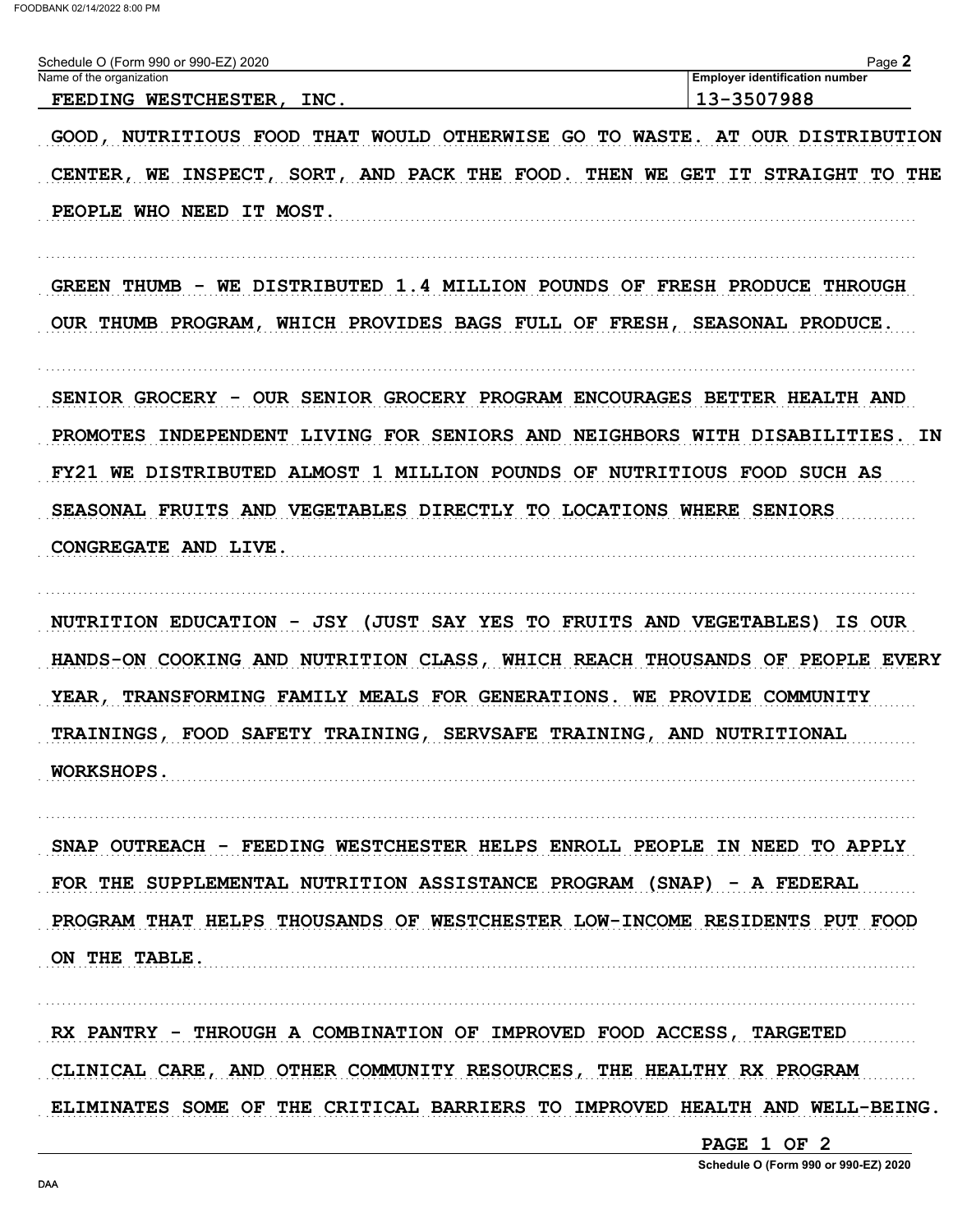THE PROGRAM IS A COLLABORATIVE PROJECT INVOLVING HEALTHCARE FACILITIES INCLUDING HOSPITALS, CLINICS, AND FEDERALLY QUALIFIED HEALTH CENTERS.

FORM 990, PART VI, LINE 11B - ORGANIZATION'S PROCESS TO REVIEW FORM 990 FORM 990 IS PREPARED BY AN OUTSIDE ACCOUNTING FIRM. AFTER THE AUDIT AND FINANCE COMMITTEES HAVE REVIEWED FORM 990, IT IS SUBMITTED TO BOARD MEMBERS FOR REVIEW AND RECOMENDATIONS ARE PRESENTED PRIOR TO SUBMISSION.

FORM 990, PART VI, LINE 12C - ENFORCEMENT OF CONFLICTS POLICY THE ORGANIZATION CURRENTLY HAS IN PLACE A CONFLICT OF INTEREST POLICY WHICH IT ANNUALLY MONITORS AND ENFORCES. THE BOARD CURRENTLY MANDATES THAT ALL MEMBERS OF MANAGEMENT AND THE GOVERNING BODY ANNUALLY SIGN A CONFLICT OF INTEREST POLICY AND DISCLOSE ANY POTENTIAL OR ACTUAL CONFLICTS THAT MAY EXIST. IF A POTENTIAL OR ACTUAL CONFLICT OF INTEREST EXISTS, THE MEMBER OF THE BOARD WILL BE NOTIFIED IMMEDIATELY FOR APPROPRIATE ACTION.

FORM 990, PART VI, LINE 15A - COMPENSATION PROCESS FOR TOP OFFICIAL THE BOARD DETERMINES COMPENSATION BY REVIEWING APPROPRIATE AND ADEQUATE DATA TO DETERMINE THE REASONABLENESS OF COMPENSATION BEING CONSIDERED UPON HIRING AND THEN REVIEWED ANNUALLY. THE DECISION IS ADEQUATELY DOCUMENTED ANNUALLY IN THE MINUTES OF THE ORGANIZATION.

FORM 990, PART VI, LINE 19 - GOVERNING DOCUMENTS DISCLOSURE EXPLANATION THE ORGANIZATION 990 IS AVAILABLE FOR PUBLIC INSPECTION ON GUIDESTAR.ORG AND CHARITIESNYS.COM . IN ADDITION, FORM 990, FINANCIAL STATEMENTS AND OTHER POLICIES OF THE THE ORGANIZATION ARE AVAILABLE ON FEEDINGWESTCHESTER.ORG AND UPON REQUEST.

> PAGE 2 OF 2 Schedule O (Form 990 or 990-EZ) 2020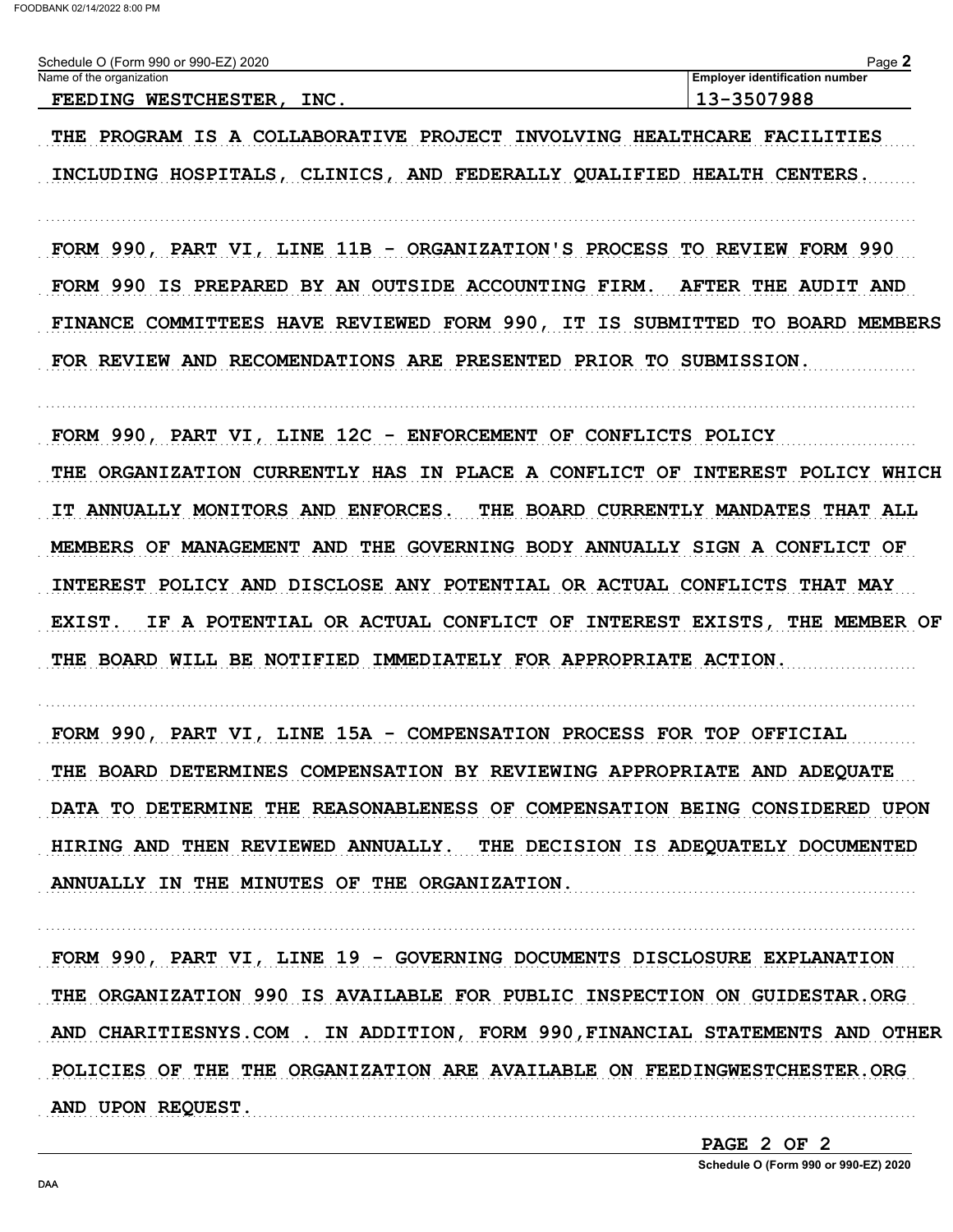FOODBANK 02/14/2022 8:00 PM

Department of the Treasury

Form 4562

#### **Depreciation and Amortization**

**(Including Information on Listed Property) <sup>2020</sup> <sup>4562</sup>**

 **Attach to your tax return.**

|              | (99)<br>Internal Revenue Service                                                                                                                                                                              |                                                                                                   | Go to www.irs.gov/Form4562 for instructions and the latest information. |                              |                |                  |                         | Attachment<br>179<br>Sequence No.                                                                        |
|--------------|---------------------------------------------------------------------------------------------------------------------------------------------------------------------------------------------------------------|---------------------------------------------------------------------------------------------------|-------------------------------------------------------------------------|------------------------------|----------------|------------------|-------------------------|----------------------------------------------------------------------------------------------------------|
|              | Name(s) shown on return                                                                                                                                                                                       |                                                                                                   |                                                                         |                              |                |                  |                         | Identifying number                                                                                       |
|              |                                                                                                                                                                                                               | FEEDING WESTCHESTER, INC.                                                                         |                                                                         |                              |                |                  |                         | 13-3507988                                                                                               |
|              | Business or activity to which this form relates                                                                                                                                                               |                                                                                                   |                                                                         |                              |                |                  |                         |                                                                                                          |
|              | INDIRECT DEPRECIATION                                                                                                                                                                                         |                                                                                                   |                                                                         |                              |                |                  |                         |                                                                                                          |
|              | Part I                                                                                                                                                                                                        | <b>Election To Expense Certain Property Under Section 179</b>                                     |                                                                         |                              |                |                  |                         |                                                                                                          |
|              |                                                                                                                                                                                                               | Note: If you have any listed property, complete Part V before you complete Part I.                |                                                                         |                              |                |                  |                         |                                                                                                          |
| $\mathbf{1}$ | Maximum amount (see instructions)                                                                                                                                                                             |                                                                                                   |                                                                         |                              |                |                  | 1                       | 1,040,000                                                                                                |
| 2            |                                                                                                                                                                                                               |                                                                                                   |                                                                         |                              |                |                  | $\overline{2}$          |                                                                                                          |
| 3            |                                                                                                                                                                                                               |                                                                                                   |                                                                         |                              |                |                  | $\overline{3}$          | 2,590,000                                                                                                |
| 4            | Reduction in limitation. Subtract line 3 from line 2. If zero or less, enter -0-                                                                                                                              |                                                                                                   |                                                                         |                              |                |                  | $\overline{\mathbf{4}}$ |                                                                                                          |
| 5            | Dollar limitation for tax year. Subtract line 4 from line 1. If zero or less, enter -0-. If married filing separately, see instructions                                                                       |                                                                                                   |                                                                         |                              |                |                  | 5                       |                                                                                                          |
| 6            |                                                                                                                                                                                                               | (a) Description of property                                                                       |                                                                         | (b) Cost (business use only) |                | (c) Elected cost |                         |                                                                                                          |
|              |                                                                                                                                                                                                               |                                                                                                   |                                                                         |                              |                |                  |                         |                                                                                                          |
|              |                                                                                                                                                                                                               |                                                                                                   |                                                                         |                              |                |                  |                         |                                                                                                          |
| 7            | Listed property. Enter the amount from line 29                                                                                                                                                                |                                                                                                   |                                                                         |                              | $\overline{7}$ |                  |                         |                                                                                                          |
| 8            | Total elected cost of section 179 property. Add amounts in column (c), lines 6 and 7 [[[[[[[[[[[[[[[[[[[[[[[[                                                                                                 |                                                                                                   |                                                                         |                              |                |                  | 8<br>9                  |                                                                                                          |
| 9            | Tentative deduction. Enter the smaller of line 5 or line 8                                                                                                                                                    |                                                                                                   |                                                                         |                              |                |                  | 10                      |                                                                                                          |
| 10           | Carryover of disallowed deduction from line 13 of your 2019 Form 4562                                                                                                                                         |                                                                                                   |                                                                         |                              |                |                  |                         |                                                                                                          |
| 11           | Business income limitation. Enter the smaller of business income (not less than zero) or line 5. See instructions                                                                                             |                                                                                                   |                                                                         |                              |                |                  | 11<br>12                |                                                                                                          |
| 12           | Section 179 expense deduction. Add lines 9 and 10, but don't enter more than line 11                                                                                                                          |                                                                                                   |                                                                         |                              |                |                  |                         |                                                                                                          |
| 13           | Carryover of disallowed deduction to 2021. Add lines 9 and 10, less line 12<br>Note: Don't use Part II or Part III below for listed property. Instead, use Part V.                                            |                                                                                                   |                                                                         |                              | 13             |                  |                         |                                                                                                          |
|              | Part II                                                                                                                                                                                                       |                                                                                                   |                                                                         |                              |                |                  |                         | Special Depreciation Allowance and Other Depreciation (Don't include listed property. See instructions.) |
| 14           | Special depreciation allowance for qualified property (other than listed property) placed in service                                                                                                          |                                                                                                   |                                                                         |                              |                |                  |                         |                                                                                                          |
|              | during the tax year. See instructions                                                                                                                                                                         |                                                                                                   |                                                                         |                              |                |                  | 14                      |                                                                                                          |
| 15           |                                                                                                                                                                                                               |                                                                                                   |                                                                         |                              |                |                  | 15                      |                                                                                                          |
| 16           | Other depreciation (including ACRS)                                                                                                                                                                           |                                                                                                   |                                                                         |                              |                |                  | 16                      | 390,332                                                                                                  |
|              | Part III                                                                                                                                                                                                      | <b>MACRS Depreciation (Don't include listed property. See instructions.)</b>                      |                                                                         |                              |                |                  |                         |                                                                                                          |
|              |                                                                                                                                                                                                               |                                                                                                   | <b>Section A</b>                                                        |                              |                |                  |                         |                                                                                                          |
| 17           | MACRS deductions for assets placed in service in tax years beginning before 2020                                                                                                                              |                                                                                                   |                                                                         |                              |                |                  | 17                      | $\mathbf 0$                                                                                              |
| 18           | If you are electing to group any assets placed in service during the tax year into one or more general asset accounts, check here                                                                             |                                                                                                   |                                                                         |                              |                |                  |                         |                                                                                                          |
|              |                                                                                                                                                                                                               | Section B-Assets Placed in Service During 2020 Tax Year Using the General Depreciation System     |                                                                         |                              |                |                  |                         |                                                                                                          |
|              |                                                                                                                                                                                                               | (b) Month and year                                                                                | (c) Basis for depreciation                                              | (d) Recovery                 |                |                  |                         |                                                                                                          |
|              | (a) Classification of property                                                                                                                                                                                | placed in<br>service                                                                              | (business/investment use<br>only-see instructions)                      | period                       | (e) Convention | (f) Method       |                         | (g) Depreciation deduction                                                                               |
| 19a          | 3-year property                                                                                                                                                                                               |                                                                                                   |                                                                         |                              |                |                  |                         |                                                                                                          |
| b            | 5-year property                                                                                                                                                                                               |                                                                                                   |                                                                         |                              |                |                  |                         |                                                                                                          |
|              | 7-year property                                                                                                                                                                                               |                                                                                                   |                                                                         |                              |                |                  |                         |                                                                                                          |
|              | d 10-year property                                                                                                                                                                                            |                                                                                                   |                                                                         |                              |                |                  |                         |                                                                                                          |
|              | e 15-year property                                                                                                                                                                                            |                                                                                                   |                                                                         |                              |                |                  |                         |                                                                                                          |
|              | f 20-year property                                                                                                                                                                                            |                                                                                                   |                                                                         |                              |                |                  |                         |                                                                                                          |
|              | g 25-year property                                                                                                                                                                                            |                                                                                                   |                                                                         | 25 yrs.                      |                | S/L              |                         |                                                                                                          |
|              | h Residential rental                                                                                                                                                                                          |                                                                                                   |                                                                         | 27.5 yrs.                    | МM             | S/L              |                         |                                                                                                          |
|              | property                                                                                                                                                                                                      |                                                                                                   |                                                                         | 27.5 yrs.                    | MM             | S/L              |                         |                                                                                                          |
| i.           | Nonresidential real                                                                                                                                                                                           |                                                                                                   |                                                                         | 39 yrs.                      | МM             | S/L              |                         |                                                                                                          |
|              | property                                                                                                                                                                                                      |                                                                                                   |                                                                         |                              | <b>MM</b>      | S/L              |                         |                                                                                                          |
|              |                                                                                                                                                                                                               | Section C-Assets Placed in Service During 2020 Tax Year Using the Alternative Depreciation System |                                                                         |                              |                |                  |                         |                                                                                                          |
|              | 20a Class life                                                                                                                                                                                                |                                                                                                   |                                                                         |                              |                | S/L              |                         |                                                                                                          |
|              | <b>b</b> 12-year                                                                                                                                                                                              |                                                                                                   |                                                                         | 12 yrs.                      |                | S/L              |                         |                                                                                                          |
|              | c 30-year                                                                                                                                                                                                     |                                                                                                   |                                                                         | 30 yrs.                      | <b>MM</b>      | S/L              |                         |                                                                                                          |
|              | $d$ 40-year                                                                                                                                                                                                   |                                                                                                   |                                                                         | 40 yrs.                      | <b>MM</b>      | S/L              |                         |                                                                                                          |
|              | <b>Summary (See instructions.)</b><br>Part IV                                                                                                                                                                 |                                                                                                   |                                                                         |                              |                |                  |                         |                                                                                                          |
| 21           | Listed property. Enter amount from line 28                                                                                                                                                                    |                                                                                                   |                                                                         |                              |                |                  | 21                      |                                                                                                          |
| 22           | Total. Add amounts from line 12, lines 14 through 17, lines 19 and 20 in column (g), and line 21. Enter<br>here and on the appropriate lines of your return. Partnerships and S corporations—see instructions |                                                                                                   |                                                                         |                              |                |                  | 22                      | <u>390,332</u>                                                                                           |
| 23           | For assets shown above and placed in service during the current year, enter the                                                                                                                               |                                                                                                   |                                                                         |                              |                |                  |                         |                                                                                                          |
|              | portion of the basis attributable to section 263A costs                                                                                                                                                       |                                                                                                   |                                                                         |                              | 23             |                  |                         |                                                                                                          |

|  | OMB No. 1545-0172 |
|--|-------------------|
|  |                   |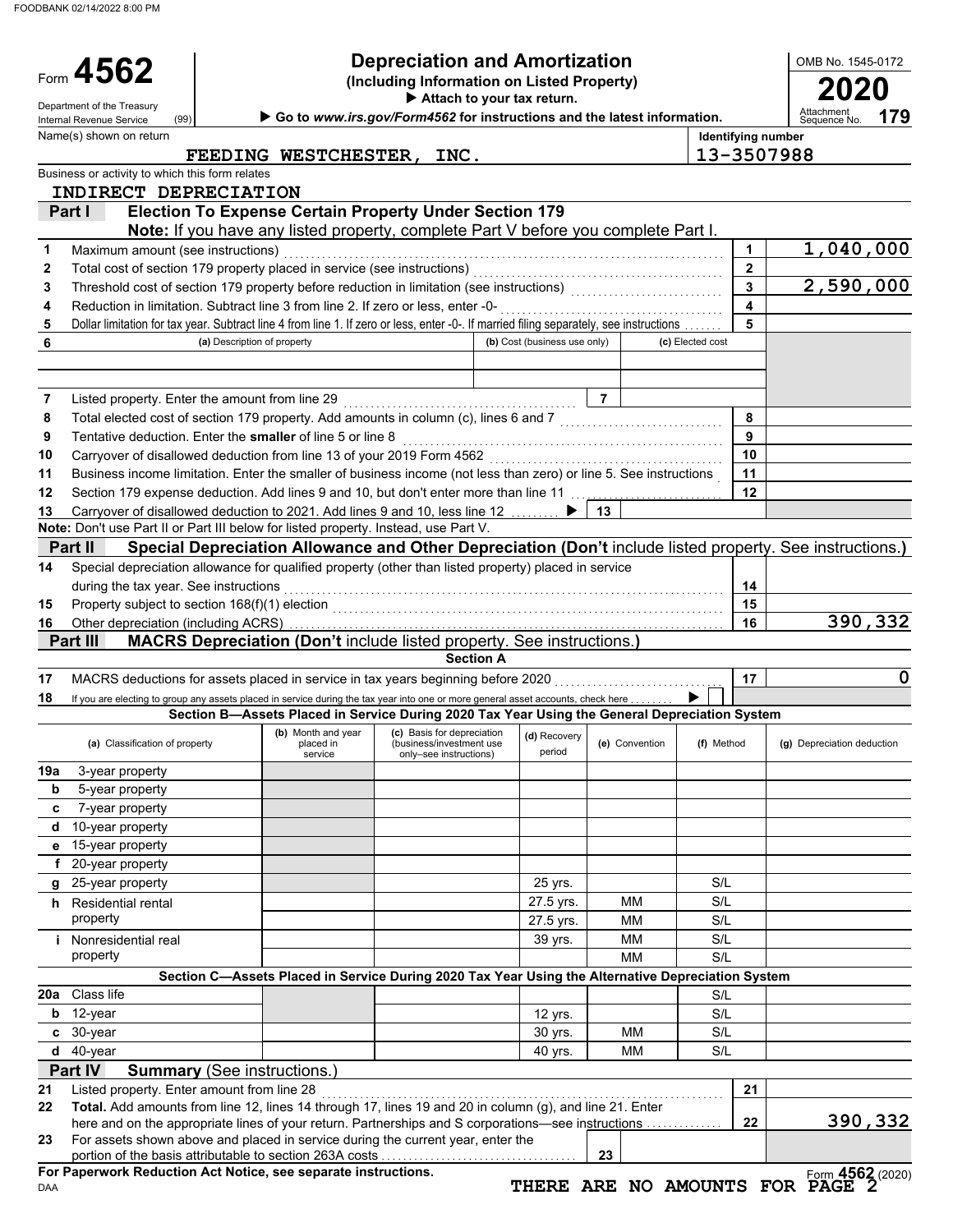## FOODBANK FEEDING WESTCHESTER, INC. 02/14/2022 7:59 PM 13-3507988 **Federal Asset Report** FYE: 6/30/2021 **Form 990, Page 1**

| 13-3507988<br>FYE: 6/30/2021       |                                                                                                       |                                          |                                              |                          |                                                                 |                                                                  |                                                       |
|------------------------------------|-------------------------------------------------------------------------------------------------------|------------------------------------------|----------------------------------------------|--------------------------|-----------------------------------------------------------------|------------------------------------------------------------------|-------------------------------------------------------|
| Description<br>Asset               | Date<br>In Service                                                                                    | Cost                                     | Bus Sec<br>%                                 | <b>Basis</b><br>for Depr | PerConv Meth                                                    | Prior                                                            | Current                                               |
| <b>Other Depreciation:</b>         |                                                                                                       |                                          |                                              |                          |                                                                 |                                                                  |                                                       |
|                                    |                                                                                                       |                                          |                                              |                          |                                                                 |                                                                  |                                                       |
|                                    |                                                                                                       |                                          |                                              |                          |                                                                 |                                                                  |                                                       |
|                                    |                                                                                                       |                                          |                                              |                          |                                                                 |                                                                  |                                                       |
|                                    |                                                                                                       |                                          |                                              |                          |                                                                 |                                                                  |                                                       |
| <b>FURNITURE &amp; FIXTURES</b>    | 1/01/01                                                                                               |                                          |                                              | 8.355                    | 5 MO S/L                                                        |                                                                  |                                                       |
| <b>TABLE &amp; SHELVES</b>         | 5/01/02                                                                                               | 3,368                                    |                                              | 3,368                    | 4 MO S/L                                                        | 3,368                                                            |                                                       |
| <b>CHAIRS &amp; FILING CABINET</b> | 3/15/02                                                                                               | 1,200                                    |                                              | 1.200                    | 4 MO S/L                                                        | 1,200                                                            |                                                       |
| VEHICLE                            | 1/01/01                                                                                               | 6,500                                    |                                              | 6.500                    | 5 MO S/L                                                        |                                                                  |                                                       |
| 2005 FORD ECOLINE VAN              | 7/01/05                                                                                               | 19,567                                   |                                              | 19.567                   | $10$ MO S/L                                                     | 19,567                                                           |                                                       |
|                                    | <b>EOUIPMENT &amp; COMPUTER</b><br>AAA COOLERATION CONDENSOR<br>AAM DATACOM<br><b>SUMMIT MATERIAL</b> | 1/01/01<br>1/23/06<br>9/08/05<br>7/14/05 | 192,805<br>27,995<br>7,345<br>7,990<br>8,355 | <b>Form 990, Page 1</b>  | ι συσιαι Αδδει περυτι<br>179 Bonus<br>192,805<br>7.345<br>7.990 | MO S/L<br>$\sim$<br>25<br>27.995<br>MO S/L<br>MO S/L<br>7 MO S/L | 192,805<br>27,995<br>7,346<br>7,990<br>8,355<br>6,500 |

|     | лшы выргызанон.                                                                            |          |         |         |                   |         |                  |
|-----|--------------------------------------------------------------------------------------------|----------|---------|---------|-------------------|---------|------------------|
|     | EQUIPMENT & COMPUTER 1/01/01<br>AAA COOLERATION CONDENSOR 1/23/06                          |          | 192,805 | 192,805 | 5 MO S/L          | 192,805 | $\mathbf{0}$     |
| 2   |                                                                                            |          | 27,995  |         | 27,995 25 MO S/L  | 27,995  | $\bf{0}$         |
| 3   | AAM DATACOM                                                                                | 9/08/05  | 7,345   | 7,345   | 7 MO S/L          | 7,346   | $\mathbf{0}$     |
|     |                                                                                            |          |         |         |                   |         |                  |
| 4   | <b>SUMMIT MATERIAL</b>                                                                     | 7/14/05  | 7,990   | 7,990   | 7 MO S/L          | 7,990   | $\mathbf{0}$     |
| 5   | FURNITURE & FIXTURES 1/01/01<br>TABLE & SHELVES 5/01/02<br>CHAIRS & FILING CABINET 3/15/02 |          | 8,355   | 8,355   | 5 MO S/L          | 8,355   | $\boldsymbol{0}$ |
| 6   |                                                                                            |          | 3,368   | 3,368   | 4 MO S/L          | 3,368   | $\boldsymbol{0}$ |
|     |                                                                                            |          |         |         |                   |         |                  |
| 7   |                                                                                            |          | 1,200   | 1,200   | 4 MO S/L          | 1,200   | $\bf{0}$         |
| 8   | <b>VEHICLE</b>                                                                             | 1/01/01  | 6,500   | 6,500   | 5 MO S/L          | 6,500   | $\boldsymbol{0}$ |
| 9   | VEHICLE<br>2005 FORD ECOLINE VAN                                                           | 7/01/05  | 19,567  |         | 19,567 10 MO S/L  | 19,567  | $\boldsymbol{0}$ |
|     | 10 LEASEHOLD IMPROVEMENT                                                                   |          |         |         |                   |         |                  |
|     |                                                                                            | 1/01/01  | 16,600  | 16,600  | 5 MO S/L          | 16,600  | $\boldsymbol{0}$ |
| 11  | SOFTWARE                                                                                   | 1/01/01  | 18,575  | 18,575  | 5 MO S/L          | 18,575  | $\boldsymbol{0}$ |
|     |                                                                                            |          |         |         |                   |         |                  |
|     | 12 ECCA - PRIMARIUS SOFTWARE                                                               | 7/01/03  | 17,486  | 17,486  | 5 MO S/L          | 17,486  | $\boldsymbol{0}$ |
|     | 14 COMPUTER EQUIPT                                                                         | 1/01/01  | 21,700  | 21,700  | 5 MO S/L          | 21,700  | $\boldsymbol{0}$ |
|     | 15 COMPUTER EQUIPT MONITORS                                                                | 2/01/03  | 2,700   | 2,700   | 5 MO S/L          | 2,700   | $\boldsymbol{0}$ |
|     |                                                                                            |          |         |         |                   |         |                  |
|     | 16 COMPUTER EQUIPT SERVER                                                                  | 11/01/03 | 4,000   | 4,000   | 5 MO S/L          | 4,000   | $\boldsymbol{0}$ |
|     | 17 ADVANTECH - CMPT SYSTM                                                                  | 7/11/05  | 1,290   | 1,290   | $3$ MO S/L        | 1,290   | $\boldsymbol{0}$ |
|     |                                                                                            |          |         | 1,190   | $3$ MO S/L        |         | $\boldsymbol{0}$ |
|     | 18 ADVANTECH - CMPT SYSTM                                                                  | 12/19/05 | 1,190   |         |                   | 1,190   |                  |
|     | 19 DPL PROJECTOR                                                                           | 5/24/06  | 637     | 637     | 3 MO S/L          | 637     | $\boldsymbol{0}$ |
|     | 20 STAPLES - FILE CAB. FIREPROOF                                                           | 3/05/07  | 809     | 809     | 4 MO S/L          | 809     | $\boldsymbol{0}$ |
|     |                                                                                            |          |         |         |                   |         |                  |
|     | 21 PCC SALES - SONICWALL SOFTWARE 5/18/07                                                  |          | 1,130   | 1,130   | 5 MO S/L          | 1,130   | $\boldsymbol{0}$ |
| 22  | PCC SALES - BACK UP BATTERIES                                                              | 9/22/06  | 734     | 734     | 3 MO S/L          | 734     | $\bf{0}$         |
|     | 23 DELL-PC                                                                                 | 5/08/07  | 568     | 568     | 3 MO S/L          | 568     | $\boldsymbol{0}$ |
|     |                                                                                            |          |         |         |                   |         |                  |
|     | 24 DELL - PC & PRINTER                                                                     | 5/08/07  | 592     | 592     | 3 MO S/L          | 592     | $\boldsymbol{0}$ |
|     | 25 PCC SALES - MEMORY, HARD DRIVE 5/22/07                                                  |          | 681     | 681     | 3 MO S/L          | 681     | $\boldsymbol{0}$ |
|     | 26 VICCARO - LOADING DOCK REPAIR 6/13/07                                                   |          | 4,740   |         |                   |         | $\bf{0}$         |
|     |                                                                                            |          |         | 4,740   | 1 MO S/L          | 4,740   |                  |
|     | 27 EMPIRE FORK LIFT                                                                        | 8/13/08  | 29,484  | 29,484  | 7 MO S/L          | 29,484  | $\boldsymbol{0}$ |
|     | 28 DELL-PC                                                                                 | 10/28/07 | 1,414   | 1,414   | $3$ MO S/L        | 1.414   | $\boldsymbol{0}$ |
|     |                                                                                            |          |         |         |                   |         |                  |
|     | 29 WAREHOUSE RACKING                                                                       | 11/18/08 | 9,697   | 9,697   | 2 MO S/L          | 9,697   | $\boldsymbol{0}$ |
|     | 30 COMPUTERS 3 DELL PC'S                                                                   | 11/22/08 | 1,407   | 1,407   | $3$ MO S/L        | 1,407   | $\boldsymbol{0}$ |
|     | 31 2 MANUAL PALLET JACKS                                                                   | 3/27/09  | 1,438   | 1,438   | 7 MO S/L          | 1,438   | $\boldsymbol{0}$ |
|     |                                                                                            |          |         |         |                   |         |                  |
|     | 32 2 ELECTRIC PALLET JACKS<br>33 OFFICE CONSTRUCTION                                       | 4/23/09  | 10,990  | 10,990  | 7 MO S/L          | 10,990  | $\boldsymbol{0}$ |
|     |                                                                                            | 6/10/09  | 1,500   | 1,500   | $2$ MO S/L        | 1,500   | $\boldsymbol{0}$ |
|     |                                                                                            |          |         |         |                   |         |                  |
|     | 34 OFFICE CHAIRS                                                                           | 6/11/09  | 326     | 326     | 4 MO S/L          | 326     | $\boldsymbol{0}$ |
|     | 35 ACROPRINT TIMECLOCK                                                                     | 7/21/09  | 766     | 766     | 7 MO S/L          | 766     | $\boldsymbol{0}$ |
|     | 36 GLOBAL EQUIP W'HSE SHELVES                                                              | 3/05/10  | 1,572   | 1,572   | 7 MO S/L          | 1,572   | $\boldsymbol{0}$ |
|     |                                                                                            |          |         |         |                   |         |                  |
|     | 37 GLOBAL EQUIP STEEL WORKTABLE 3/17/10                                                    |          | 940     | 940     | 7 MO S/L          | 940     | $\boldsymbol{0}$ |
| 38  | WALMART SHADE CANAOPY                                                                      | 4/22/10  | 547     | 547     | 7 MO S/L          | 547     | $\bf{0}$         |
|     | 39 EMPIRE FORKLIFT                                                                         | 5/10/10  | 5,250   | 5,250   | 7 MO S/L          | 5,250   | $\boldsymbol{0}$ |
|     |                                                                                            |          |         |         |                   |         |                  |
|     | 40 FLEXCON PLASTIC BULK TOTE                                                               | 6/07/10  | 1,357   | 1,357   | 7 MO S/L          | 1,357   | $\boldsymbol{0}$ |
| 41  | STAPLES - DESKS (3)                                                                        | 7/06/09  | 1,690   | 1,690   | 4 MO S/L          | 1,690   | $\boldsymbol{0}$ |
|     |                                                                                            | 8/04/09  |         |         |                   |         | $\bf{0}$         |
| 42  | STAPLES - TRAINING TABLES                                                                  |          | 1,600   | 1,600   | 4 MO S/L          | 1,600   |                  |
|     | 43 STAPLES - FILING CABINET                                                                | 1/05/10  | 836     | 836     | 4 MO S/L          | 836     | $\boldsymbol{0}$ |
|     | 44 DELL SMALL BUSINESS PC (3)                                                              | 12/22/09 | 1,946   | 1,946   | $3$ MO S/L        | 1,946   | $\boldsymbol{0}$ |
|     |                                                                                            |          |         |         |                   |         |                  |
|     | 45 DEEGAN OVERHEAD DOOR                                                                    | 10/02/09 | 2,400   | 2,400   | 2 MO S/L          | 2,400   | $\boldsymbol{0}$ |
| 48  | GRAINER - 3 PALLET JACK                                                                    | 11/01/10 | 1,959   | 1,959   | 7 MO S/L          | 1,959   | $\boldsymbol{0}$ |
|     | 49 GRAINER - 2 PALLET JACK                                                                 | 2/01/11  | 1,310   | 1,310   | 7 MO S/L          | 1,310   | $\boldsymbol{0}$ |
|     |                                                                                            |          |         |         |                   |         |                  |
|     | 50 DELL SMALL BUSINESS SERVER 7/01/10                                                      |          | 7,825   | 7,825   | $3$ MO S/L        | 7,825   | $\boldsymbol{0}$ |
|     | 51 DELL SMALL BUS. PC (2)                                                                  | 7/01/10  | 1,242   | 1,242   | 3 MO S/L          | 1,242   | $\bf{0}$         |
|     | 52 DELL SMALL BUSINESS - PC (2)                                                            | 3/01/11  | 954     | 954     | 3 MO S/L          | 954     | $\theta$         |
|     |                                                                                            |          |         |         |                   |         |                  |
|     | 53 DELL SMALL BUS. SERV SONICWALL 6/01/11                                                  |          | 1,317   |         | 1,317 3 MO S/L    | 1,317   | $\mathbf{0}$     |
|     | 54 PROF FEES - NEW BUILDING                                                                | 11/01/11 | 4,675   |         | 4,675 10 MO S/L   | 3,857   | 446              |
|     | 55 FAIRBANKS SCALES-SCALE                                                                  | 9/01/11  | 2,203   | 2,203   | 7 MO S/L          | 2,203   | $\overline{0}$   |
|     |                                                                                            |          |         |         |                   |         |                  |
|     | 56 CROWN LIFT TRUCKS - PALLET TRUC 9/01/11                                                 |          | 4,590   | 4,590   | 7 MO S/L          | 4,590   | $\overline{0}$   |
| 57  | HILO MATERIALS-DOCK PLATE                                                                  | 2/01/12  | 1,150   | 1,150   | 7 MO S/L          | 1,150   | $\overline{0}$   |
|     |                                                                                            |          |         |         | 7 MO S/L          |         | $\mathbf{0}$     |
| 58  | CROWN LIFT TRUCKS-PALLET TRUCK 2/01/12                                                     |          | 4,590   | 4,590   |                   | 4,590   |                  |
| 59. | ALARM SPEC-VIDEO EQUIPMENT                                                                 | 2/01/12  | 1,166   | 1,166   | 7 MO S/L          | 1,166   | $\boldsymbol{0}$ |
|     | 60 CROWN LIFT TRUCKS-DEEP HILO                                                             | 3/01/12  | 35,687  | 35,687  | 7 MO S/L          | 35,687  | $\theta$         |
|     |                                                                                            |          |         |         |                   |         |                  |
| 61  | STRAUSS PAPER-FLOOR SCRUBBER                                                               | 3/01/12  | 10,712  | 10,712  | 7 MO S/L          | 10,712  | $\boldsymbol{0}$ |
| 62  | NAT. BUS. FURNITURE                                                                        | 12/01/11 | 2,352   | 2,352   | 4 MO S/L          | 2,352   | $\mathbf{0}$     |
| 63  | <b>PROFTECH-CONFERENCE TABLES</b>                                                          | 4/01/12  | 2,150   | 2,150   | 4 MO S/L          | 2,150   | $\boldsymbol{0}$ |
|     |                                                                                            |          |         |         |                   |         |                  |
| 64  | OVERSTOCK.COM-CHAIRS                                                                       | 4/01/12  | 495     | 495     | 4 MO S/L          | 495     | $\mathbf{0}$     |
|     | 65 DELL SMALL BUS. SERV SONICWALL 7/01/11                                                  |          | 860     | 860     | $3$ MO S/L        | 860     | $\mathbf{0}$     |
|     | 66 DELL SMALL BUS.-PC (3)                                                                  | 12/01/11 | 1,587   | 1,587   | $3$ MO S/L        | 1,587   | $\mathbf{0}$     |
|     |                                                                                            |          |         |         |                   |         |                  |
| 67  | DELL SMALL BUS.-PC (2)                                                                     | 2/01/12  | 1,058   | 1,058   | 3 MO S/L          | 1,058   | $\overline{0}$   |
|     | 68 PROF FEES - NEW BUILDING                                                                | 11/01/11 | 7,157   |         | 7,157 10 MO S/L   | 5,908   | 682              |
| 69  | <b>IMPROVEMENTS</b>                                                                        | 11/01/11 | 72,741  |         | 72,741 10 MO S/L  | 60,040  | 6,928            |
|     |                                                                                            |          |         |         |                   |         |                  |
| 70  | DATACOM-CABLING                                                                            | 11/01/11 | 32,786  |         | 32,786 10 MO S/L  | 27,061  | 3,123            |
| 71  | <b>ACCURATE REFRIGERATION-FREEZE 11/01/11</b>                                              |          | 725,329 |         | 725,329 10 MO S/L | 598,684 | 69,079           |
|     |                                                                                            |          |         |         |                   |         |                  |
|     |                                                                                            |          |         |         |                   |         |                  |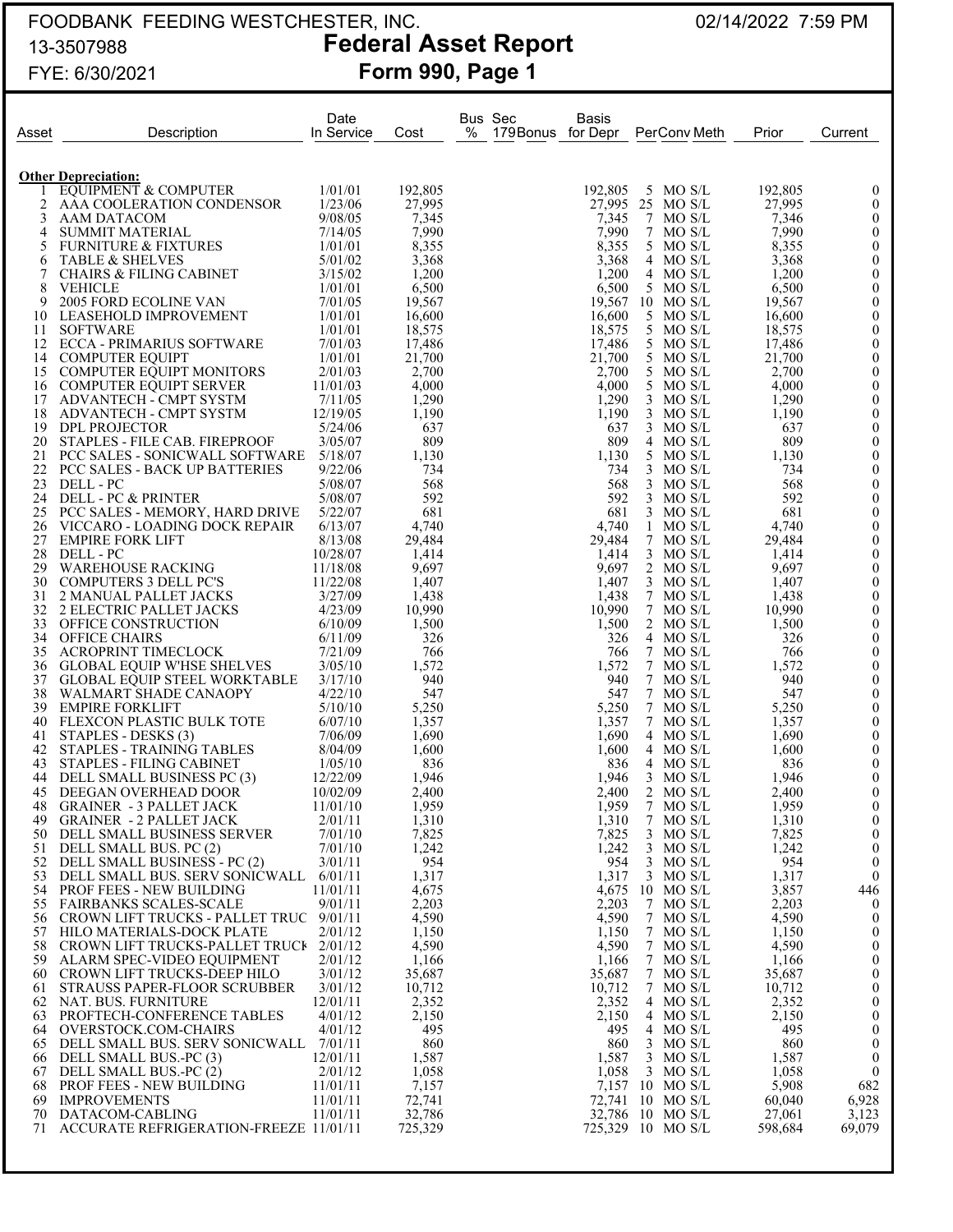### FOODBANK FEEDING WESTCHESTER, INC. 02/14/2022 7:59 PM 13-3507988 **Federal Asset Report** FYE: 6/30/2021 **Form 990, Page 1**

|       | FYE: 6/30/2021                          |                    | <b>Form 990, Page 1</b> |   |                                     |           |   |                  |         |                  |
|-------|-----------------------------------------|--------------------|-------------------------|---|-------------------------------------|-----------|---|------------------|---------|------------------|
| Asset | Description                             | Date<br>In Service | Cost                    | % | <b>Bus Sec</b><br>179Bonus for Depr | Basis     |   | PerConv Meth     | Prior   | Current          |
| 72    | <b>INTEG HANDLING-RACKING</b>           | 11/01/11           | 88,301                  |   |                                     |           |   | 88,301 10 MO S/L | 72,884  | 8,409            |
| 73    | ALARM SPECIALIST-ALRAM INSTALL 11/01/11 |                    | 21,775                  |   |                                     | 21,775    |   | $10$ MO S/L      | 17,973  | 2,073            |
| 74    | MACK-CALI CONSTRUCTION                  | 11/01/11           | 1,095,379               |   |                                     | 1,095,379 |   | $10$ MO S/L      | 903,196 | 104,321          |
| 75    | HILO MAT-LOADING DOCKS                  | 11/01/11           | 19,000                  |   |                                     | 19,000    |   | $10$ MO S/L      | 15,683  | 1,810            |
|       | 76 SIGNWORKS-SIGNAGE & PLAQUES          | 11/01/11           | 6,913                   |   |                                     | 6,913     |   | $10$ MO S/L      | 5,707   | 658              |
| 77    | TOWN OF GREENBURGH-PERMITS              | 11/01/11           | 30,610                  |   |                                     | 30,610    |   | $10$ MO S/L      | 25,265  | 2,916            |
| 78    | FREDEMAN ELECTRIC - WIRING              | 11/01/11           | 3,780                   |   |                                     |           |   | 3,780 10 MO S/L  | 3,120   | 360              |
| 79    | LTC PRINTS-WHSE DECALS                  | 11/01/11           | 3,840                   |   |                                     | 3,840     |   | $10$ MO S/L      | 3,170   | 365              |
| 80    | WORK PLATFORM                           | 8/01/12            | 729                     |   |                                     | 729       |   | 7 MO S/L         | 727     | 2                |
| 81    | PALLET TRUCK                            | 8/01/12            | 4,675                   |   |                                     | 4,675     |   | 7 MO S/L         | 4,675   | $\boldsymbol{0}$ |
| 82    | FLY LIGHTS                              | 8/01/12            | 975                     |   |                                     | 975       |   | 7 MO S/L         | 975     | $\theta$         |
| 83    | <b>REFRIGERATOR</b>                     | 9/01/12            | 1,981                   |   |                                     | 1,981     |   | 7 MO S/L         | 1,981   | $\boldsymbol{0}$ |
| 84    | <b>ELECTRIC STOVE</b>                   | 9/01/12            | 2,990                   |   |                                     | 2,990     |   | 7 MO S/L         | 2,990   | $\theta$         |
| 85    | CROWN LIFT-HAND PT                      | 11/01/12           | 798                     |   |                                     | 798       |   | 7 MO S/L         | 798     | $\boldsymbol{0}$ |
| 86    | C&H-TILT TRUCK                          | 1/01/13            | 678                     |   |                                     | 678       |   | 7 MO S/L         | 678     | $\boldsymbol{0}$ |
| 87    | CROWN LIFT-HAND PT                      | 2/01/13            | 1,197                   |   |                                     | 1,197     |   | 7 MO S/L         | 1,197   | $\boldsymbol{0}$ |
| 88    | <b>GLOBAL-FOLDING TABLE</b>             | 2/01/13            | 1,007                   |   |                                     | 1,007     |   | 7 MO S/L         | 1,007   | $\theta$         |
| 89    | <b>CANOPIES</b>                         | 4/01/13            | 731                     |   |                                     | 731       |   | 7 MO S/L         | 731     | $\theta$         |
| 90    | <b>GLOBAL-FOLDING TABLE</b>             | 5/01/13            | 1,234                   |   |                                     | 1,234     |   | 7 MO S/L         | 1,234   | $\theta$         |
| 91    | <b>BNC PHONE SYSTEM</b>                 | 6/30/13            | 7,000                   |   |                                     | 7,000     |   | 7 MO S/L         | 7,000   | $\boldsymbol{0}$ |
| 92    | CROWN LIFT-BATTERY                      | 6/30/13            | 6,202                   |   |                                     | 6,202     |   | 7 MO S/L         | 6,201   |                  |
| 93    | UPBEAT-WH CARPET                        | 11/01/12           | 844                     |   |                                     | 844       |   | 4 MO S/L         | 844     | $\theta$         |
| 94    | NBF-RECEPTION                           | 4/01/13            | 933                     |   |                                     | 933       |   | 4 MO S/L         | 933     | $\theta$         |
| 95    | <b>TRUCK GRAPHICS</b>                   | 1/01/13            | 1,896                   |   |                                     | 1,896     |   | 10 MO S/L        | 1,420   | 190              |
| 96    | 2013 TRUCK                              | 1/01/13            | 129,635                 |   |                                     | 129,635   |   | 10 MO S/L        | 97,226  | 12,964           |
| 97    | DELL PC                                 | 8/01/12            | 1,214                   |   |                                     | 1,214     |   | 3 MO S/L         | 1,214   | $\theta$         |
| 98    | DELL-HARD DRIVE                         | 10/01/12           | 515                     |   |                                     | 515       |   | $3$ MO S/L       | 515     | $\boldsymbol{0}$ |
| 99    | <b>BEST BUY-LAPTOPS</b>                 | 6/01/13            | 560                     |   |                                     | 560       | 3 | MO S/L           | 560     | $\theta$         |
| 100   | BEST BUY-BAR CODE EQU                   | 6/01/13            | 583                     |   |                                     | 583       |   | 3 MO S/L         | 583     | $\theta$         |
| 101   | <b>BAR CODING</b>                       | 6/01/13            | 2,025                   |   |                                     | 2,025     |   | 3 MO S/L         | 2,025   | $\theta$         |
| 102   | <b>GEMINI COMPUTERS</b>                 | 6/01/13            | 467                     |   |                                     | 467       |   | 3 MO S/L         | 467     | $\boldsymbol{0}$ |
| 103   | DELL PC                                 | 6/30/13            | 770                     |   |                                     | 770       |   | 3 MO S/L         | 770     | $\boldsymbol{0}$ |
| 104   | <b>INTEGRATED RACKING</b>               | 9/01/12            | 11.825                  |   |                                     | 11,825    |   | $9$ MO S/L       | 9,565   | 1,219            |
| 105   | FREEZER                                 | 12/01/12           | 20,000                  |   |                                     | 20,000    |   | 9 MO S/L         | 16,125  | 2,128            |
|       | 106 FLOOR SCALE                         | 2/01/13            | 12,833                  |   |                                     | 12,833    |   | 9 MO S/L         | 10,260  | 1,380            |
| 107   | <b>SIGNAGE</b>                          | 6/01/13            | 594                     |   |                                     | 594       |   | 8 MO S/L         | 475     | 67               |
| 108   | MOTOROLA                                | 7/08/13            | 1,243                   |   |                                     | 1,243     |   | 7 MO S/L         | 1,244   | $\boldsymbol{0}$ |
| 109   | <b>BARCODING</b>                        | 7/31/13            | 4,357                   |   |                                     | 4,357     |   | 7 MO S/L         | 4,306   | 51               |
|       | 110 HAND PALLET TRUCK                   | 8/02/13            | 1,197                   |   |                                     | 1,197     |   | 7 MO S/L         | 1,183   | 14               |
| 111   | DEEP REACH TRUCK                        | 8/30/13            | 38,500                  |   |                                     | 38,500    |   | 7 MO S/L         | 37,583  | 917              |
| 112   | PLATFORM TRUCK                          | 9/30/13            | 1,152                   |   |                                     | 1,152     |   | 7 MO S/L         | 1,111   | 41               |
| 113   | <b>WHAREHOUSE EQUIP</b>                 | 9/30/13            | 977                     |   |                                     | 977       |   | 7 MO S/L         | 943     | 34               |
| 114   | <b>WEIGHING SCALES</b>                  | 2/28/14            | 622                     |   |                                     | 622       |   | 7 MO S/L         | 563     | 59               |
|       | 115 TILT TRUCK                          | 4/03/14            | 1.238                   |   |                                     | 1.238     |   | 7 MO S/L         | 1.106   | 132              |

115 TILT TRUCK 132 4/03/14 1,238 1,238 7 MO S/L 1,106 132 116 FOLDING TABLE 5/31/14 595 595 7 MO S/L 517 78<br>117 SCISSOR LIFT-DEPOSIT 6/30/14 5,930 5,930 7 MO S/L 5,082 848 117 SCISSOR LIFT-DEPOSIT 6/30/14 5,930 5,930 7 MO S/L 5,082 848<br>118 SCALES 6/30/14 1,000 1 MO S/L 857 143 118 SCALES 6/30/14 1,000 1,000 7 MO S/L 857 143 119 PRIMARIUS SOFTWARE  $12/16/13$  9,000 9,000 9,000 5 MO S/L 9,000 9,000 0<br>120 PRIMARIUS SOFTWARE 6/30/14 7,000 7,000 5 MO S/L 7,000 0 120 PRIMARIUS SOFTWARE 6/30/14 7,000 7,000 5 MO S/L 7,000 0<br>121 COMPUTER EQUIP 9/10/13 630 630 630 3 MO S/L 630 0 121 COMPUTER EQUIP 9/10/13 630 630 3 MO S/L 630 0 122 COMPUTER EQUIPMENT 10/03/13 529 529 529 529 529 529 6<br>123 COMPUTER EQUIPMENT 3/31/14 1,158 1,158 3 MO S/L 1,158 0 123 COMPUTER EQUIPMENT 3/31/14 1,158 1,158 1,158 3 MO S/L 1,158 0<br>124 SCISSOR LIFT-FINAL 8/31/14 17,789 17,789 7 MO S/L 14,824 2,542 124 SCISSOR LIFT-FINAL 8/31/14 17,789 17,789 7 MO S/L 14,824 2,542 11/03/14 19,800 19,800 7 MO S/L 16,029 2,829<br>TABLES-CLEAN ROOM 2/28/15 2,029 2,029 7 MO S/L 1,546 290 126 TABLES-CLEAN ROOM 2/28/15 2,029 2,029 7 MO S/L 1,546 290<br>127 OFFICE CHAIRS 1/23/15 1,544 1,544 1,544 4 MO S/L 1,544 1 127 OFFICE CHAIRS 1/23/15 1,544 1,544 1,544 4 MO S/L 1,544 1<br>128 OFFICE CHAIRS 3/09/15 582 582 582 1 MO S/L 582 0 128 OFFICE CHAIRS 3/09/15 582 582 4 MO S/L 582 0 FREIGHTLINER M2 106 12/04/14 98,345 98,345 10 MO S/L 54,909 9,835<br>COMPUTER EQUIPMENT 8/05/14 1,346 1,346 1,346 3 MO S/L 1,346 0

130 COMPUTER EQUIPMENT 8/05/14 1,346 1,346 3 MO S/L 1,346 131 COMPUTER EQUIPMENT 9/28/14 588 3 MO S/L 588

131 COMPUTER EQUIPMENT 9/28/14 588 588 3 MO S/L 588 0 132 COMPUTER EQUIPMENT 9/28/14 588 588 3 MO S/L 588 6<br>133 COMPUTER EQUIPMENT 11/20/14 1,378 1,378 3 MO S/L 1,378 0 133 COMPUTER EQUIPMENT 11/20/14 1,378 1,378 1,378 3 MO S/L 1,378 0<br>134 COMPUTER EQUIPMENT 12/03/14 719 719 719 3 MO S/L 719 0 134 COMPUTER EQUIPMENT 12/03/14 719 719 719 3 MO S/L 719 0<br>135 SMART TV 110/15 637 637 637 3 MO S/L 637 0 135 SMART TV 1/10/15 637 637 637 637 637 637 0 136 COMPUTER EQUIPMENT 3/10/15 684 684 5 MO S/L 684 0<br>137 GENERATOR SWITCHES 8/01/14 23.000 23.000 7 MO S/L 17.559 2.968 137 GENERATOR SWITCHES 8/01/14 23,000 23,000 23,000 7 MO S/L 17,559 2,968<br>DOORWAY CLEAN ROOM 9/01/14 3,144 3,144 7 MO S/L 2,559 410 138 DOORWAY CLEAN ROOM 9/01/14 3,144 3,144 7 MO S/L 2,559 410<br>139 DONOR SOFTWARE 12/01/15 26,993 3 MO S/L 24,744 2,249 139 DONOR SOFTWARE 12/01/15 26,993 26,993 5 MO S/L 24,744 2,249<br>140 AWNINGS 19/01/15 8,600 8,600 6 MO S/L 6,295 1,290 140 AWNINGS 6.995 1,290 9/01/15 8,600 8,600 8,600 6 MO S/L 6,295 1,290 141 PALLET TRUCK 5/08/17 3,999 3,999 7 MO S/L 1,809 571<br>142 TRUCK 3/01/17 127,406 10 MO S/L 42,469 12,740

127,406 10 MO S/L